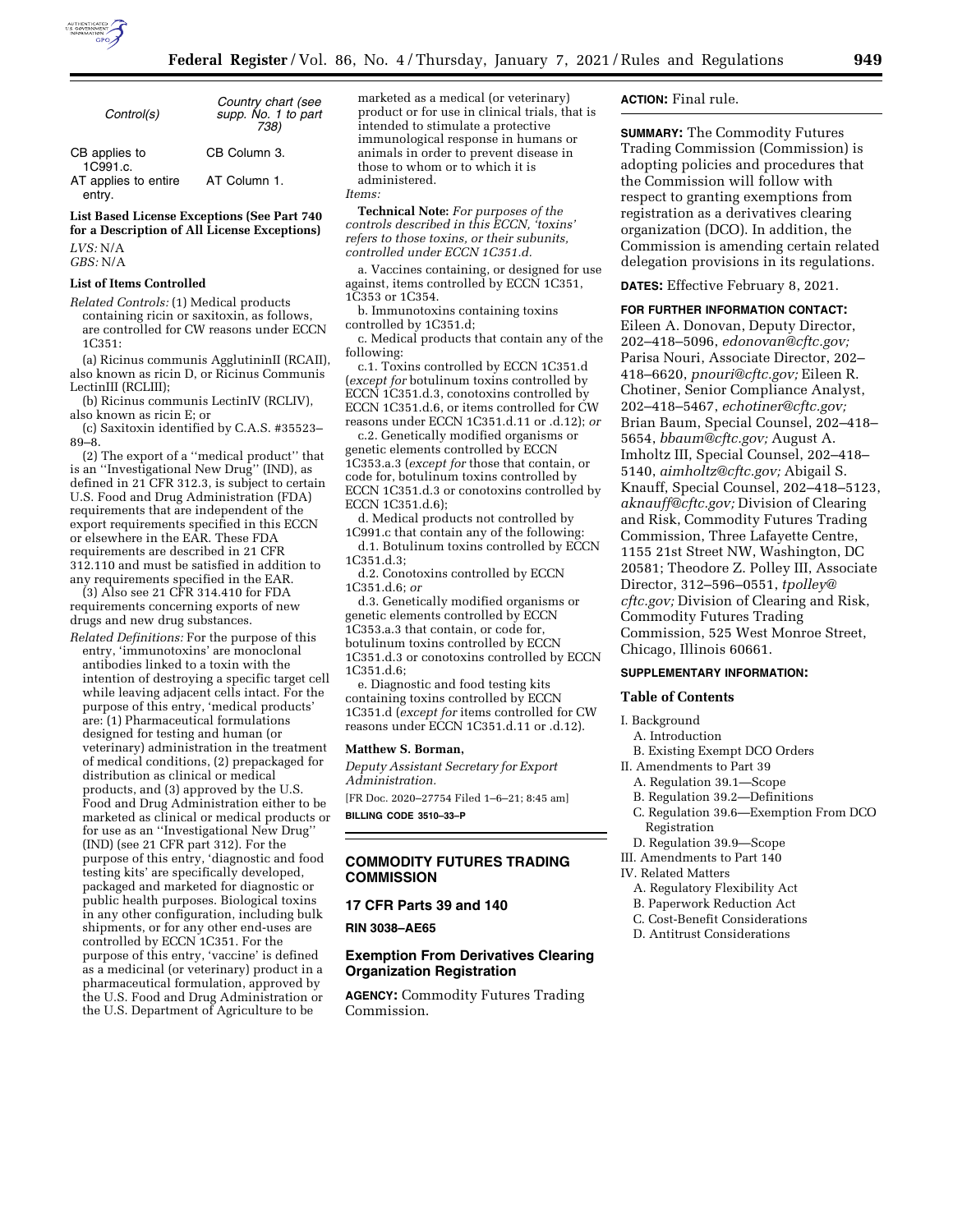# **I. Background**

*A. Introduction* 

Section 5b(a) of the Commodity Exchange Act (''CEA'') provides that a clearing organization 1 may not ''perform the functions of'' a clearing organization with respect to swaps 2 unless the clearing organization is a DCO registered with the Commission.3 However, the CEA also permits the Commission to conditionally or unconditionally exempt a clearing organization from DCO registration for the clearing of swaps if the Commission determines that the clearing organization is subject to ''comparable, comprehensive supervision and regulation'' by its home country regulator.4 The Commission issued the

2Section 5b(a) also provides that a clearing organization may not perform the functions of a clearing organization with respect to futures unless it is a registered DCO. This, however, is limited to futures executed on a designated contract market. Regulation 48.7 provides that a foreign board of trade registered with the Commission may clear its contracts through a registered DCO or a clearing organization that observes the Recommendations for Central Counterparties (RCCPs) or successor standards and is in good regulatory standing in its home country jurisdiction. 17 CFR 48.7. The Principles for Financial Market Infrastructures (PFMIs) are the successor standards to the RCCPs. *See* Committee on Payment and Settlement Systems and the Technical Committee of the International Organization of Securities Commissions, Principles for financial market infrastructures (Apr. 2012), available at *[http://www.iosco.org/library/pubdocs/](http://www.iosco.org/library/pubdocs/pdf/IOSCOPD377-PFMI.pdf) [pdf/IOSCOPD377-PFMI.pdf.](http://www.iosco.org/library/pubdocs/pdf/IOSCOPD377-PFMI.pdf)* Because an exempt pat/lOSCOPD3774 FRAG. 2000. good regulatory standing it its home country, it is eligible to clear contracts executed on a foreign board of trade.

3 7 U.S.C. 7a–1(a). Under section 2(i) of the CEA, 7 U.S.C. 2(i), activities outside of the United States are not subject to the swap provisions of the CEA, including any rules prescribed or regulations promulgated thereunder, unless those activities either have a direct and significant connection with activities in, or effect on, commerce of the United States, or contravene any rule or regulation established to prevent evasion of a CEA provision enacted under the Dodd-Frank Wall Street Reform and Consumer Protection Act, Public Law 111–203, 124 Stat. 1376 (Dodd-Frank Act). Therefore, pursuant to section 2(i), the DCO registration requirement extends to any clearing organization whose clearing activities outside of the United States have a direct and significant connection with activities in, or effect on, commerce of the United States.

4Section 5b(h) of the CEA, 7 U.S.C. 7a–1(h). Section 5b(h) also permits the Commission to

first exemption from DCO registration in 2015 and, to date, has exempted four clearing organizations organized outside of the United States (hereinafter referred to as ''non-U.S. clearing organizations'') from DCO registration.5

In August 2018, the Commission proposed to codify the policies and procedures it implemented in 2015 with respect to granting exemptions from DCO registration, including permitting exempt DCOs to clear only proprietary swap positions of U.S. persons and futures commission merchants (FCMs), and not customer positions (2018 Proposal).6 The Commission received four substantive comment letters on the 2018 Proposal.7

In response to a specific request for comment as to whether the Commission should consider permitting an exempt DCO to clear swaps for U.S. customers,<sup>8</sup> three commenters expressed support.9

5*See* ASX Clear (Futures) Pty Amended Order of Exemption from Registration (Jan. 28, 2016), available at *[http://www.cftc.gov/idc/groups/public/](http://www.cftc.gov/idc/groups/public/@otherif/documents/ifdocs/asxclearamdorderdcoexemption.pdf)  [@otherif/documents/ifdocs/](http://www.cftc.gov/idc/groups/public/@otherif/documents/ifdocs/asxclearamdorderdcoexemption.pdf)  [asxclearamdorderdcoexemption.pdf;](http://www.cftc.gov/idc/groups/public/@otherif/documents/ifdocs/asxclearamdorderdcoexemption.pdf)* Korea Exchange, Inc. Order of Exemption from Registration (Oct. 26, 2015), available at *[http://](http://www.cftc.gov/idc/groups/public/@otherif/documents/ifdocs/krxdcoexemptorder10-26-15.pdf) [www.cftc.gov/idc/groups/public/@otherif/](http://www.cftc.gov/idc/groups/public/@otherif/documents/ifdocs/krxdcoexemptorder10-26-15.pdf)  [documents/ifdocs/krxdcoexemptorder10-26-15.pdf;](http://www.cftc.gov/idc/groups/public/@otherif/documents/ifdocs/krxdcoexemptorder10-26-15.pdf)*  Japan Securities Clearing Corporation Order of Exemption from Registration (Oct. 26, 2015), available at *[http://www.cftc.gov/idc/groups/public/](http://www.cftc.gov/idc/groups/public/@otherif/documents/ifdocs/jsccdcoexemptorder10-26-15.pdf)  [@otherif/documents/ifdocs/jsccdcoexemptorder10-](http://www.cftc.gov/idc/groups/public/@otherif/documents/ifdocs/jsccdcoexemptorder10-26-15.pdf)  [26-15.pdf;](http://www.cftc.gov/idc/groups/public/@otherif/documents/ifdocs/jsccdcoexemptorder10-26-15.pdf)* OTC Clearing Hong Kong Limited Order of Exemption from Registration (Dec. 21, 2015), available at *[http://www.cftc.gov/idc/groups/public/](http://www.cftc.gov/idc/groups/public/@otherif/documents/ifdocs/otccleardcoexemptorder12-21-15.pdf)  [@otherif/documents/ifdocs/](http://www.cftc.gov/idc/groups/public/@otherif/documents/ifdocs/otccleardcoexemptorder12-21-15.pdf)  [otccleardcoexemptorder12-21-15.pdf.](http://www.cftc.gov/idc/groups/public/@otherif/documents/ifdocs/otccleardcoexemptorder12-21-15.pdf)* 

6*See* Exemption From Derivatives Clearing Organization Registration, 83 FR 39923 (Aug. 13, 2018).

7The Commission received comment letters from the following in 2018: Japan Securities Clearing Corporation (JSCC); ASX Clear (Futures) Pty (ASX); Futures Industry Association (FIA) and Securities and Financial Markets Association (SIFMA); and International Swaps and Derivatives Association, Inc. (ISDA).

8 2018 Proposal, 83 FR at 39930.

9*See* ASX Clear (Futures) Pty comment letter at 1 (stating that ''ASXCF supports the CFTC permitting exempt DCOs to clear swaps for U.S. person customers. ASXCF believes it would be beneficial to allow U.S. person customers to access the broadest possible range of central clearing facilities (''CCPs'') as this would provide U.S. person customers with flexibility and choice in accessing the best commercial solutions for the products that they use subject to those CCPs meeting global QCCP standards under the CPMI– IOSCO Principles for Financial Market Infrastructures (PFMIs).''); JSCC comment letter at 5 (stating that ''JSCC would like the CFTC to consider the potential benefits of allowing U.S. customers to access exempt DCOs, using a similar approach to the correspondent clearing structure adopted for foreign futures markets, by permitting

. . . non-U.S. clearing members in an exempt DCO to clear for U.S. customers, without the necessity to register as a FCM, as long as those non-U.S.

In light of these comments, the Commission further proposed in July 2019 to permit foreign intermediaries to clear swaps for U.S. customers at exempt DCOs (2019 Proposal).10

After considering the comments received in response to the 2019 Proposal,<sup>11</sup> the Commission is adopting the 2018 Proposal and, with limited exceptions,<sup>12</sup> declining to adopt the 2019 Proposal at this time. The Commission may consider permitting U.S. customer clearing at exempt DCOs or establishing a substantial risk test for exempt DCOs at a later time.

#### *B. Existing Exempt DCO Orders*

As previously noted, a clearing organization must be subject to comparable, comprehensive supervision and regulation by appropriate government authorities in the clearing organization's home country to be eligible for an exemption from registration as a DCO for the clearing of swaps. To date, the Commission has issued four exempt DCO orders, subject to conditions, consistent with the statute. In granting these exemptions, the Commission determined that a supervisory and regulatory framework that conforms to the PFMIs is comparable to, and as comprehensive as, the supervisory and regulatory requirements applicable to registered DCOs.13 This conclusion is consistent

10*See* Exemption From Derivatives Clearing Organization Registration, 84 FR 35456 (Jul. 23, 2019).

 $^{\rm 11}\!$  The Commission received comment letters from the following in 2019: ASX; Americans for Financial Reform Education Fund (AFR Ed Fund); Better Markets, Inc. (Better Markets); CCP12; Citadel; CME Group, Inc. (CME); FIA; OTC Clearing Hong Kong Limited (OTC Clear); Intercontinental Exchange, Inc. (ICE); International Bankers Association of Japan (IBA Japan) and Japan Financial Markets Council (JFMC); ISDA; JSCC; LCH Group (LCH); Milbank LLP (Milbank); SIFMA; and World Federation of Exchanges (WFE).

12As discussed further below, the Commission is adopting § 39.6(b)(6), as modified in the 2019 Proposal, to specify the information that an exempt DCO must provide to the Commission if it is unable to provide an unconditional certification that it continues to observe the PFMIs in all material respects; § 39.6(b)(9) (renumbered as § 39.6(b)(8)), which provides that the Commission may condition an exemption from DCO registration on any other facts and circumstances it deems relevant; and § 39.6(f), which establishes a process for modification or termination of an exemption from DCO registration upon Commission initiative.

13The Commission holds systemically important DCOs and subpart C DCOs to requirements that are

 $^{\rm 1}\!$  The term ''derivatives clearing organization'' is statutorily defined to mean a clearing organization in general. However, for purposes of the discussion in this release, the term ''registered DCO'' refers to a Commission-registered DCO, the term ''exempt DCO'' refers to a DCO that is exempt from registration, and the term ''clearing organization'' refers to a clearing organization that: (a) Is neither registered nor exempt from registration with the Commission as a DCO; and (b) falls within the definition of ''derivatives clearing organization'' under section 1a(15) of the CEA, 7 U.S.C. 1a(15), and ''clearing organization or derivatives clearing organization'' under § 1.3 of the Commission's regulations, 17 CFR 1.3.

exempt from DCO registration a securities clearing agency registered with the Securities and Exchange Commission; however, the Commission has not granted, nor developed a framework for granting, such exemptions.

clearing members can demonstrate that they are properly supervised, regulated, and licensed to provide customer clearing services in their home countries, where the regulatory authority maintains appropriate cooperative arrangements with the CFTC.''); and ISDA comment letter at 3 (stating ''[i]n response to the Commission's question about customer clearing, ISDA strongly believes that the CFTC should permit exempt DCOs to clear swaps for customers.'').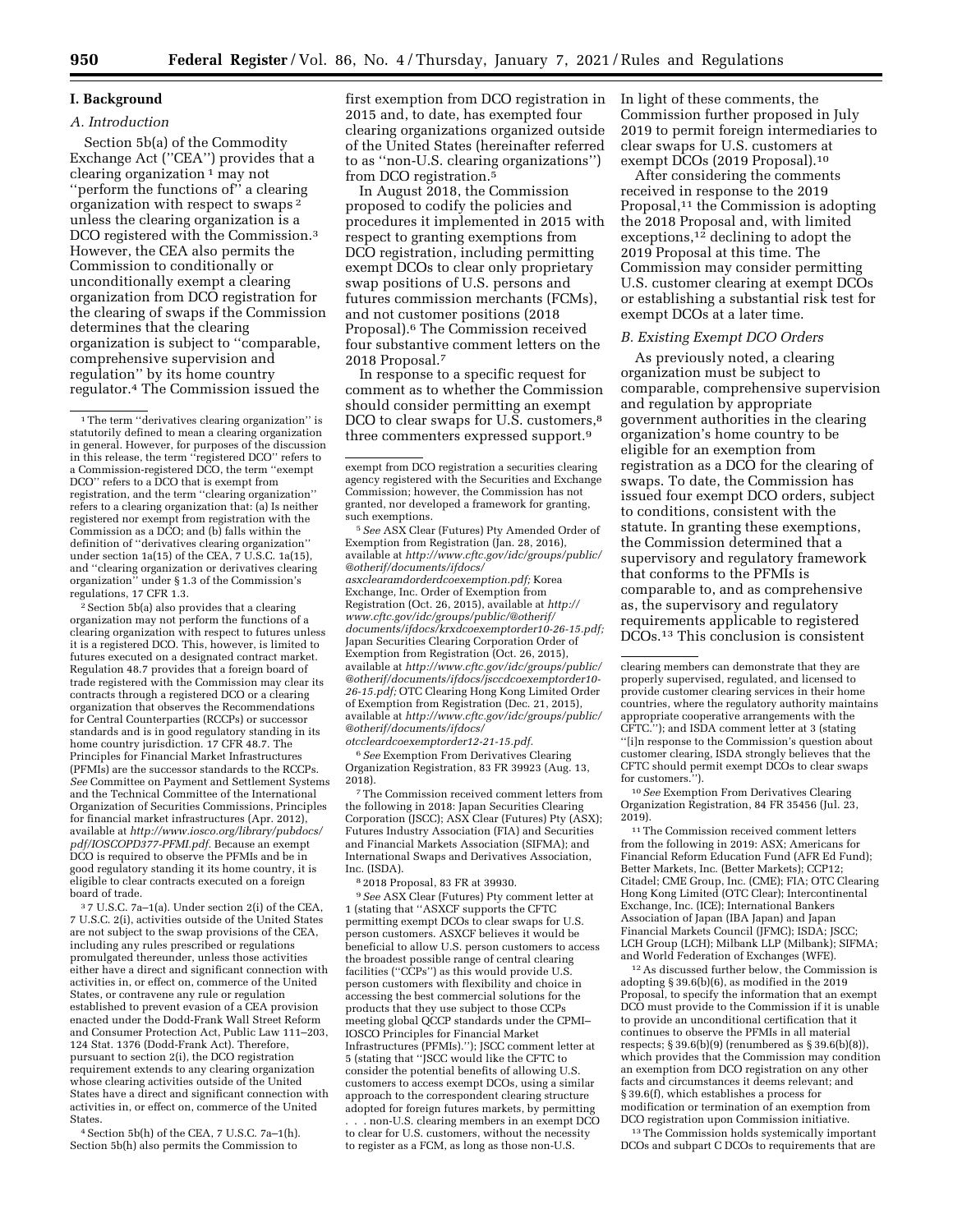with previous Commission determinations.14 Under exempt DCO orders granted to date, an exempt DCO is required to observe the PFMIs in all material respects and be in good regulatory standing in its home country, as evidenced by an annual written representation by its home country regulator. A memorandum of understanding (MOU) must be in effect between the Commission and the home country regulator.

The existing exempt DCO orders also require the exempt DCO to supply the Commission with certain reports and information, some on a periodic basis and others based on the occurrence of specified events. For example, exempt DCOs are required to provide daily and quarterly reporting of certain information regarding the clearing activity of U.S. persons and FCMs. An exempt DCO also is required to report to the Commission if there is any change in its licensure, registration or authorization to act as a clearing organization in its home country; if the exempt DCO takes action against a U.S. person or FCM; if there is a default by a U.S. person or FCM; or if there is any change in the home country regulatory regime that is material to the exempt DCO's continuing observance of the PFMIs or compliance with the requirements of the Commission's order. In addition, existing exempt DCO orders require the exempt DCO to make its books and records available for inspection by the Commission and, where a clearing member has reported information regarding a swap to a swap data repository (SDR), to also report information regarding that swap to the SDR.

Because the regulations being adopted herein are consistent with existing exempt DCO orders, the Commission does not anticipate amending any of the exempt DCO orders it has issued to date.

#### **II. Amendments to Part 39**

#### *A. Regulation 39.1—Scope*

The Commission proposed to amend § 39.1 to expand the scope of subpart A of part 39 to include a clearing organization applying for an exemption from DCO registration. This change was meant to address the inclusion in

subpart A of new § 39.6 (discussed below), which sets forth the requirements for an exemption from DCO registration. The Commission did not receive any comments on this provision and is adopting it as proposed.

#### *B. Regulation 39.2—Definitions*

In connection with the proposed regulations, the Commission proposed to add five definitions to § 39.2, which apply only for purposes of part 39.

# 1. Exempt Derivatives Clearing **Organization**

The Commission proposed to define ''exempt derivatives clearing organization'' to mean a clearing organization that the Commission has exempted from registration under section 5b(a) of the CEA, pursuant to section 5b(h) of the CEA and § 39.6. The Commission did not receive any comments on this proposed definition and is adopting it as proposed.

#### 2. Good Regulatory Standing

The Commission proposed that, to be eligible for an exemption from registration, a clearing organization would have to be in good regulatory standing in its home country. The Commission proposed to define ''good regulatory standing'' to mean either there has been no finding by the home country regulator of material nonobservance of the PFMIs or other relevant home country legal requirements, or there has been such a finding by the home country regulator, but it has been or is being resolved to the satisfaction of the home country regulator by means of corrective action taken by the clearing organization.

Although the Commission proposed to reference ''material'' non-observance of the PFMIs or other relevant home country legal requirements, the Commission requested comment in the 2018 Proposal as to whether the definition should instead refer to all instances of non-observance. In their responses to the 2019 Proposal, ASX, JSCC, and CCP12 supported the proposed definition of ''good regulatory standing.'' CCP12 and JSCC commented that the proposed definition is appropriate, as individual regulators have taken differing approaches to how they apply the PFMIs in the context of the markets that they regulate and supervise. CCP12 and JSCC did not recommend extending the definition to all instances of non-observance of the PFMIs. JSCC further stated that regulatory changes in the home country of an exempt DCO affecting the exempt DCO's continuing observance of the

PFMIs ''occur infrequently and are easily identifiable,'' due to the familiarity of exempt DCOs with the legal and regulatory framework in their home countries. ASX added that an exempt DCO is best placed to determine whether a change is material and advise the Commission accordingly.

The Commission is adopting the definition of ''good regulatory standing'' largely as proposed.15 The Commission's supervisory experience with registered and exempt DCOs has shown that even well-functioning DCOs will experience instances of nonobservance of applicable requirements both material and immaterial. The Commission therefore seeks to refrain from adopting a mechanical or hypertechnical approach whereby isolated instances of non-observance would be disqualifying.16 The Commission further believes that the definition provides adequate assurance of observance of the PFMIs or compliance with other relevant home country requirements, because any material nonobservance must be resolved to the satisfaction of the home country regulator in order for the exempt DCO to be deemed to be in good standing.

# 3. Home Country

The Commission proposed to define ''home country'' to mean, with respect to a non-U.S. clearing organization, the jurisdiction in which the clearing organization is organized. The Commission did not receive any comments on this proposed definition and is adopting it as proposed.

16While the Commission expects, in almost all cases, to defer to the home country regulator's determination of whether an instance of noncompliance is or is not material, it does retain the discretion, in the context of the application of these rules of the Commission, to make that determination itself, and, in order to make such a determination, to obtain information from the home country regulator pursuant to the relevant memorandum of understanding.

fully consistent with the PFMIs. *See* 17 CFR 39.30, 39.40.

<sup>14</sup>*See, e.g.,* § 50.52(b)(4)(i)(E), 17 CFR 50.52(b)(4)(i)(E) (permitting eligible affiliate counterparties that are located in certain jurisdictions to satisfy a condition to electing the exemption by clearing the swap through a DCO or a clearing organization that is subject to supervision by appropriate government authorities in the clearing organization's home country and that has been assessed to be in compliance with the PFMIs).

<sup>15</sup> In the 2018 Proposal, the Commission had proposed to define ''good regulatory standing'' in a way that would apply only to exempt DCOs. *See*  Exemption From Derivatives Clearing Organization Registration, 83 FR at 39933. In a separate, subsequent proposal, the Commission proposed a definition of ''good regulatory standing'' that retained the previously proposed definition for exempt DCOs but added a separate provision that would apply only to DCOs subject to alternative compliance. *See* Registration With Alternative Compliance for Non-U.S. Derivatives Clearing Organizations, 84 FR 34819, 34831 (July 19, 2019); *see also* Exemption From Derivatives Clearing Organization Registration, 84 FR at 35471. The Commission has adopted the definition as it relates to DCOs subject to alternative compliance (*see*  Registration with Alternative Compliance for Non-U.S. Derivatives Clearing Organizations, 85 FR 67160, 67186 (Oct. 21, 2020)); therefore, the Commission is adopting here only that portion of the definition that applies to exempt DCOs.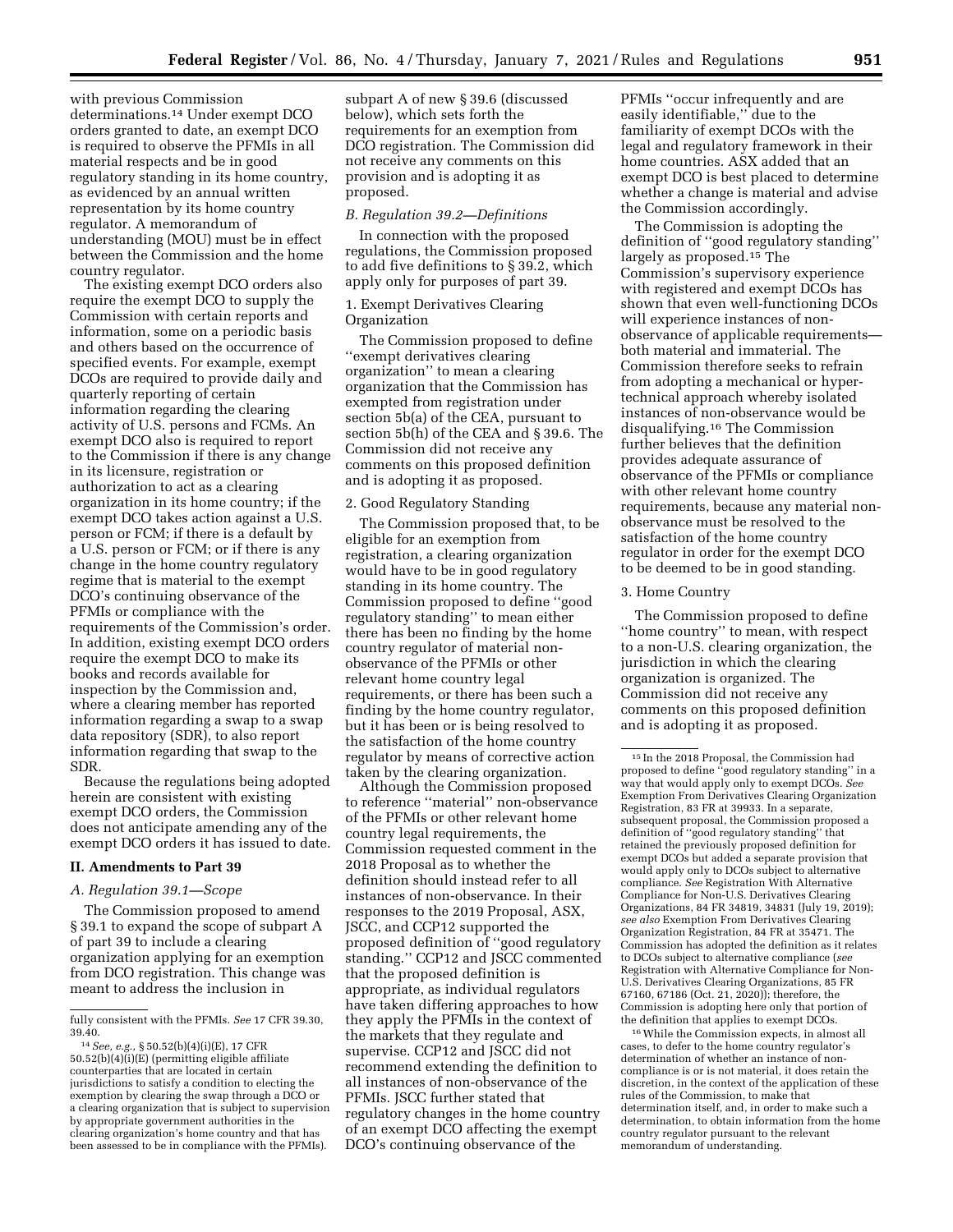#### 4. Home Country Regulator

The Commission proposed to define ''home country regulator'' to mean, with respect to a non-U.S. clearing organization, an appropriate government authority which licenses, regulates, supervises, or oversees the clearing organization's clearing activities in the home country. The Commission did not receive any comments on this proposed definition and is adopting it as proposed.

# 5. Principles for Financial Market Infrastructures

The Commission proposed to define ''Principles for Financial Market Infrastructures'' to mean the PFMIs published by the Committee on Payment and Settlement Systems (CPSS) and the Technical Committee of the International Organization of Securities Commissions (IOSCO) in April 2012, as updated, revised, or otherwise amended. The Commission proposed the ''as updated, revised, or otherwise amended'' language in the 2018 Proposal to recognize that CPMI– IOSCO 17 could offer further interpretation of or guidance on the PFMIs.18 As proposed in the 2019 Proposal,19 the Commission is striking ''as updated, revised, or otherwise amended'' from the definition to clarify that while a home country regulator may voluntarily adopt or amend its statutes, rules, regulations, policies or combination thereof to incorporate subsequent interpretations and guidance, the home country regulator is not required to do so to maintain a regulatory regime that is comparable to and as comprehensive as the PFMIs. The Commission believes that striking that portion of the proposed definition would provide exempt DCOs with greater regulatory certainty, as a DCO's eligibility to remain exempt from registration would not be contingent on whether a home country regulator has adopted CPMI–IOSCO's latest interpretations or guidance. The Commission also does not believe it is appropriate to allow any future change to the PFMIs themselves to be incorporated into the definition without the Commission and other regulators first having the opportunity to consider the change. However, the Commission reserves the ability to incorporate future amendments to the PFMIs within the definition if the Commission determines that such amendments are appropriate.

The Commission did not receive any comments on this proposed definition and is adopting it as proposed.

# *C. Regulation 39.6—Exemption From DCO Registration*

The Commission proposed new § 39.6 to establish a regulatory framework for the granting of exemptions from DCO registration consistent with the policies and procedures that the Commission has been following with respect to granting exemptions from DCO registration. The specific provisions of § 39.6 are discussed in greater detail below.

1. Regulation 39.6(a)—Eligibility for Exemption

The Commission proposed § 39.6(a) to provide that the Commission may exempt a non-U.S. clearing organization from registration as a DCO for the clearing of swaps for U.S. persons 20 and thereby exempt such clearing organization from compliance with the provisions of the CEA and Commission regulations applicable to registered DCOs, if the Commission determines that all of the eligibility requirements listed in § 39.6(a) are met, and that the clearing organization satisfies the conditions set forth in § 39.6(b).21

a. Subject to Comparable, Comprehensive Supervision and Regulation

The Commission proposed to codify in § 39.6(a)(1) the statutory authority in section 5b(h) of the CEA that the Commission may exempt a clearing organization from DCO registration for the clearing of swaps provided that the Commission determines that the clearing organization is subject to comparable, comprehensive supervision and regulation by a home country regulator. To satisfy this condition, the clearing organization would need to demonstrate that: (i) It is organized in a jurisdiction in which a home country regulator applies to the clearing organization, on an ongoing basis,

statutes, rules, regulations, policies, or a combination thereof that, taken together, are consistent with the PFMIs; (ii) it observes the PFMIs in all material respects; (iii) and it is in good regulatory standing in its home country.

In determining that adherence to the PFMIs 22 satisfies the ''comparable, comprehensive supervision and regulation'' standard set forth in CEA section 5b(h), the Commission takes a holistic, outcomes-based approach. That is, the Commission has assessed whether, taken together in their entirety, the PFMIs provide a comprehensive framework for DCO supervision and regulation that is comparable to the statutory and regulatory requirements that comprise the DCO regulatory framework—focusing, in particular, on the core principles applicable to registered DCOs set forth in CEA section 5b (DCO Core Principles).23 The use of the PFMIs as the benchmark in this context builds upon the global effort to develop an effective and consistent set of regulatory and supervisory standards for CCPs. More specifically, the PFMIs address major elements critical to the safe and efficient operation of CCPs, such as risk management, adequacy of financial resources, default management, margin, settlement, and participation requirements.24

The Commission recognizes that the requirements of the PFMI-compliant jurisdiction will not be identical to the Commission's regulations in every aspect. Nevertheless, a foreign jurisdiction's observance of the PFMIs provides assurance that its supervision and regulation are sufficiently similar in purpose and effect while avoiding a

23 7 U.S.C. 7a–1(c)(2).

24*See, e.g.,* Derivatives Clearing Organizations and International Standards, 78 FR 72476 (Dec. 2, 2013) (adopting final rules).

<sup>&</sup>lt;sup>17</sup>The name of CPSS was changed to the Committee on Payment and Market Infrastructures (CPMI) in 2014.

<sup>18</sup> 2018 Proposal, 83 FR at 39925 n.14.

<sup>19</sup> 2019 Proposal, 84 FR at 35459.

<sup>20</sup>The Commission proposed to use the interpretation of ''U.S. person'' as set forth in the Cross-Border Guidance, as such definition may be amended or superseded by a definition of the term ''U.S. person'' that is adopted by the Commission and applicable to this final rule. *See* Cross-Border Guidance, 78 FR 45292, 45316–45317.

<sup>21</sup>The eligibility requirements listed in § 39.6(a) and the conditions set forth in § 39.6(b) are preconditions to the Commission's issuance of any order exempting a clearing organization from the DCO registration requirement of the CEA and Commission regulations. Additional conditions that are unique to the facts and circumstances specific to a particular clearing organization could be imposed upon that clearing organization in the Commission's order of exemption, as permitted by section 5b(h) of the CEA.

<sup>22</sup> In addition to the principles applicable to central counterparties (CCPs) and other financial market infrastructures, the PFMIs provide that central banks, market regulators, and other relevant authorities should observe five responsibilities. Consistent with this, the Commission expects that, in order to meet the standard of being subject to comparable, comprehensive supervision and regulation, a clearing organization's home country regulator will observe these responsibilities. In particular, Responsibility D, Explanatory Note 4.4.1 provides that the home country regulator should adopt the PFMIs, and, ''[w]hile the precise means through which the principles are applied may vary from jurisdiction to jurisdiction, all CPSS and IOSCO members are expected to apply the principles to the relevant [financial market infrastructures] in their jurisdictions to the fullest extent allowed by the legal framework in their jurisdiction.'' PFMIs, ¶ 4.4.1. Therefore, the Commission would not find a home country regulator's statement that it requires a clearing organization to observe the PFMIs to be sufficient to meet the above standard for exemption, if the home country regulator has not itself adopted a regulatory framework that is consistent with the PFMIs.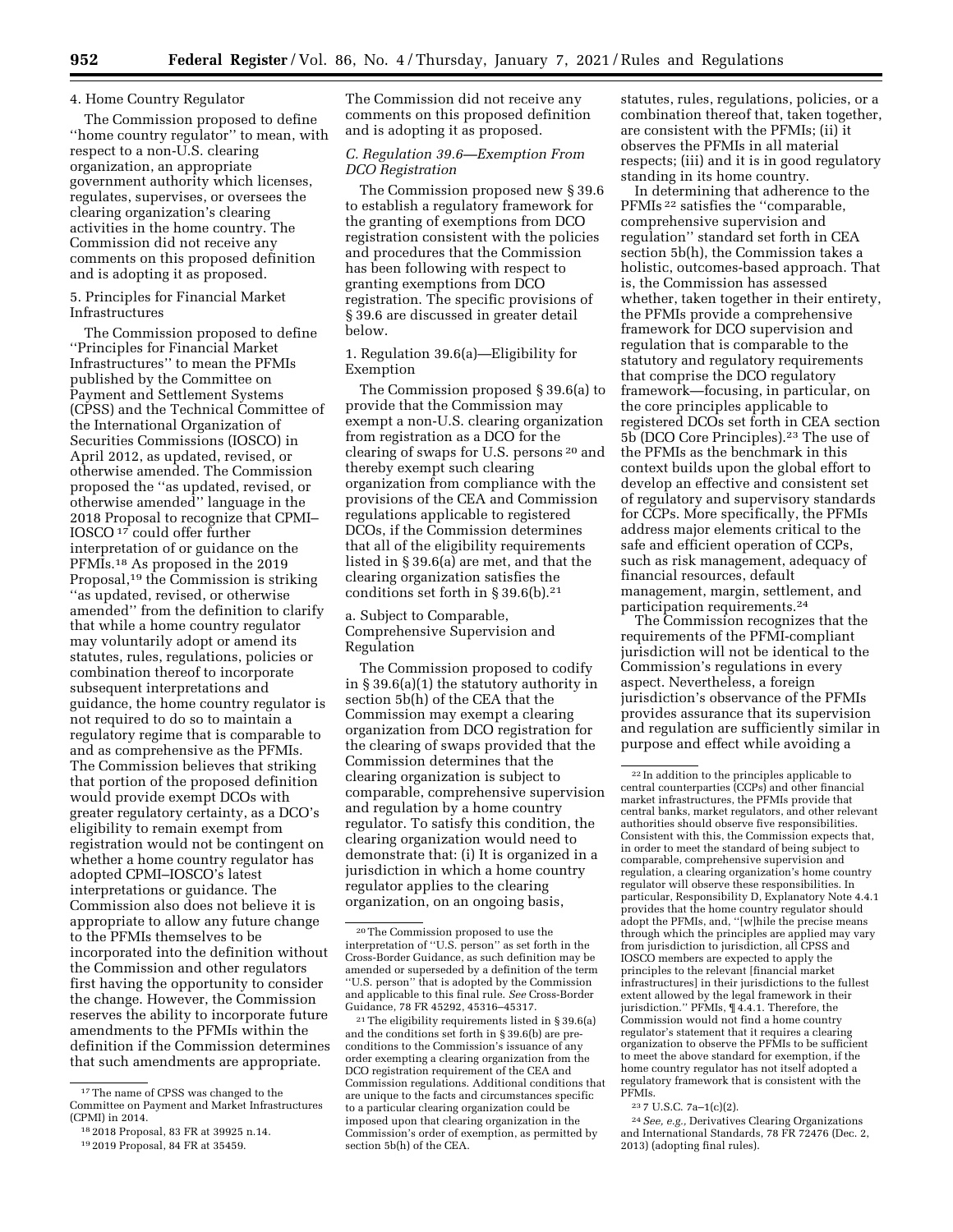demand for strict compliance with U.S. regulation that would subject CCPs to a patchwork of U.S. and foreign regulations. In summary, the PFMIfocused ''comparability'' framework strikes the proper balance by showing an appropriate level of deference to the legal and supervisory regime of the home country jurisdiction, while fulfilling the Commission's supervisory duty to ensure that foreign DCOs clearing for U.S. market participants are subject to a sound regulatory framework.

CME, ISDA, IBA Japan, and JFMC supported the Commission's reliance on the PFMIs as the standard for determining whether a non-U.S. clearing organization's home country regulatory regime is comparable and comprehensive. IBA Japan and JFMC believe this approach strikes the correct balance between addressing risk to the United States and promoting crossborder harmonization. ISDA encouraged the Commission to continue its dialogue with foreign regulators in the EU and other jurisdictions to ensure that supervision in each jurisdiction is based on deference to home country regulations and compliance with the PFMIs. ISDA argued that applying inconsistent and duplicative regulatory frameworks to clearing organizations will lead to the fragmentation of global cleared derivatives markets.

AFR Ed Fund, Citadel, and Better Markets opposed using the PFMIs to determine whether a clearing organization is subject to comparable, comprehensive supervision and regulation by its home country regulator. These commenters argued that section 5b(h) of the CEA requires that the Commission compare the CEA with the clearing organization's home country regime and that the Commission cannot use the fact that the foreign regulatory regime conforms to the PFMIs as a substitute for determining whether the regulatory regimes are comparable, as required by section 5b(h).

AFR Ed Fund argued that the Commission's decision to deem compliance with any foreign regulatory regime that conforms to the PFMIs as fulfilling the statutory requirements for exempting a clearing organization from registration under U.S. law means that a foreign clearing organization can be exempted from registration without any determination that it is subject to supervision and regulation that is ''in any way'' comparable to the relevant U.S. laws or regulations. AFR Ed Fund further argued that the Commission ''cannot substitute its judgement as to whether a foreign regime conforms to

the PFMIs, a set of broad principles with no standing under U.S. law, for the statutory mandate to ensure that a DCO is subject to a regime comparable to U.S. regulation and supervision.''

Similarly, Better Markets argued that the proposal unlawfully treats the PFMIs as being the equivalent of U.S. law for purposes of making a comparability determination under section 5b(h). Better Markets also argued that the U.S. statutory and regulatory requirements for DCOs are not the equivalent of the PFMIs because the PFMIs do not have the force of law until they are incorporated into the home jurisdiction's laws or regulations, and because, even when the PFMIs are implemented, material differences may exist between the PFMI-compliant regulatory regime and the PFMI principles. Better Markets further argued that because section 5b(h) is only implicated if the non-U.S. clearing organization is subject to the DCO registration requirement of section 5b(a) in the first instance, Congress limited the Commission's comparability inquiry to determining whether the non-U.S. regime is comparable to the U.S. regulatory requirements that would otherwise apply to the clearing organization. Better Markets claimed that the 2018 Proposal and the four existing exemptive orders suffer from the same legal deficiencies alleged in its comment.

Citadel believes the Commission should directly compare its regulatory regime with that of the clearing organization's home country. Citadel pointed out that the PFMIs do not address a number of important elements of the Commission's regulatory framework for DCOs, including nondiscriminatory access, straight-through processing, gross margining, public disclosure of rule filings, and public information. Lastly, Citadel stated that U.S. customer access should be considered as a part of the overall comparability assessment.

The Commission notes that section 5b(h) provides that the Commission may exempt a clearing organization from DCO registration ''if the Commission determines that the [ ] clearing organization is subject to comparable, comprehensive supervision and regulation . . . .'' Accordingly, the Commission may, and does, determine that a foreign regulatory regime that conforms to the PFMIs constitutes ''comparable, comprehensive supervision and regulation by . . . the appropriate government authorities in the home country of the organization,'' and therefore that a clearing organization subject to such a regime

may be exempted from the DCO registration requirements.25 As mentioned previously, the PFMIs are comparable to the DCO Core Principles and the implementing Commission regulations in purpose and scope. Both address major elements critical to the safe and efficient operations of clearing organizations, such as risk management, adequacy of financial resources, default management, margin, settlement, and participation requirements.26 Regulation 39.40 expressly states that subpart C of part 39 of the Commission's regulations ''is intended to establish standards which, together with subparts A and B of [part 39], are consistent with'' section 5b(c) of the CEA and the PFMIs and should be interpreted in that context.

Regarding Citadel's comment, the Commission acknowledges that the PFMIs are not identical to, nor as detailed as, part 39. However, ''comparable and comprehensive'' does not mean identical. The Commission adopted the part 39 requirements for registered DCOs, which may generally clear futures, swaps, and other instruments for various U.S. persons to the extent permissible under the CEA. Here, in light of the scope of an exempt DCO's clearing activities, the PFMIs are sufficiently comparable and comprehensive to provide the appropriate framework for the supervision and regulation of exempt DCOs permitted to clear in accordance with this final rule and other relevant conditions contained within any exemptive order granted by the Commission. Application of the PFMIs in the context of U.S. customer clearing, which is not part of the final rule, can be considered if the Commission takes up the issue of customer clearing at exempt DCOs.

The Commission is adopting § 39.6(a)(1) as proposed.

# b. Memorandum of Understanding

The Commission proposed § 39.6(a)(2) to require that, in order for a clearing organization to be eligible for an exemption from registration, an MOU or similar arrangement satisfactory to the Commission must be in effect between

<sup>25</sup>As stated previously, this conclusion is consistent with other previous Commission determinations. *See, e.g.,* Regulation<br>50.52(b)(4)(i)(E), 17 CFR 50.52(b)(4)(i)(E) (permitting eligible affiliate counterparties that are located in certain jurisdictions to satisfy a condition to electing the exemption by clearing the swap through a DCO or a clearing organization that is subject to supervision by appropriate government authorities in the clearing organization's home country and that has been assessed to be in compliance with the PFMIs).

<sup>26</sup>*See, e.g.,* Derivatives Clearing Organizations and International Standards, 78 FR 72476 (Dec. 2, 2013) (adopting final rules).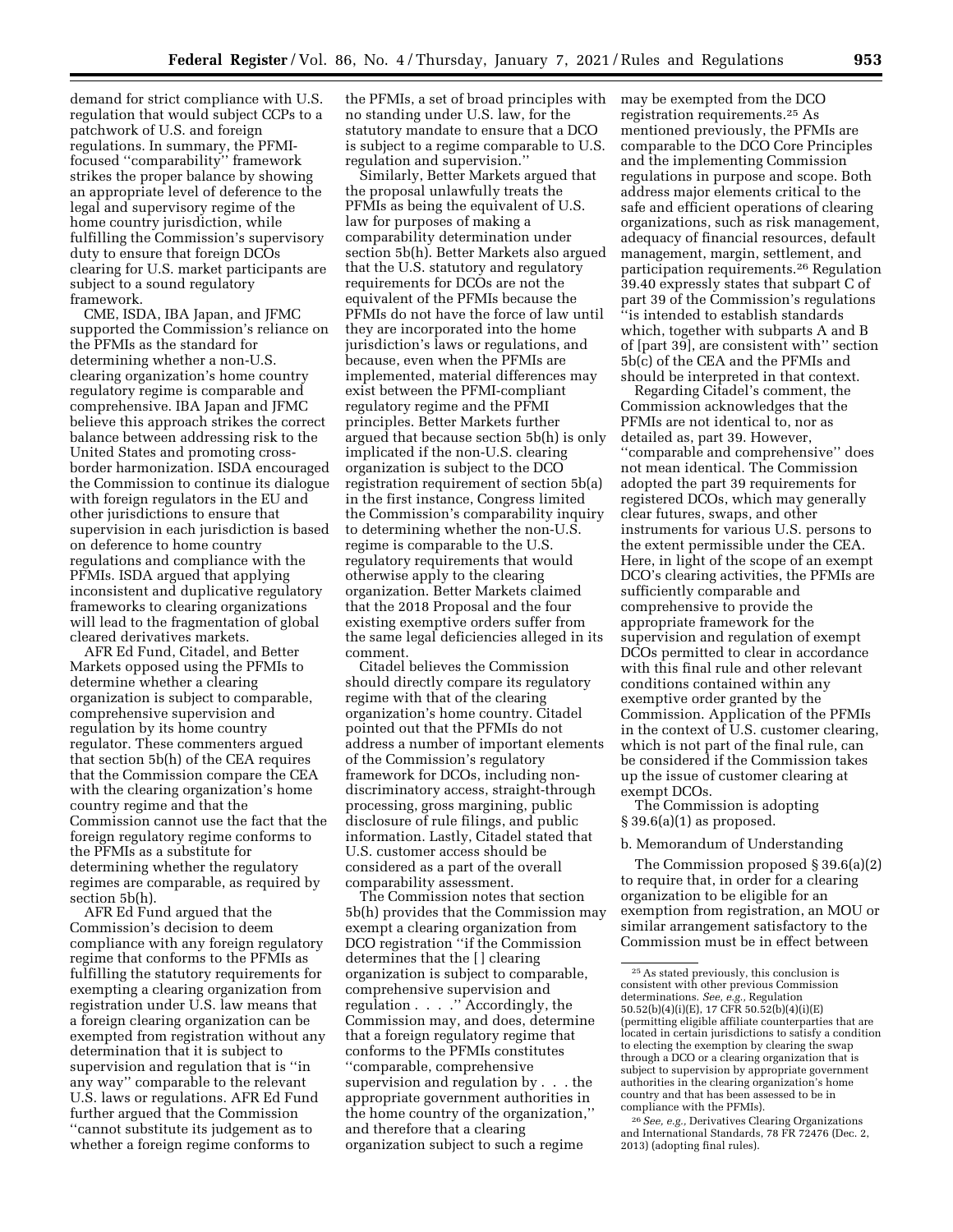the Commission and the clearing organization's home country regulator, pursuant to which, among other things, the home country regulator agrees to provide to the Commission any information that the Commission deems necessary to evaluate the clearing organization's initial and continued eligibility for exemption or to review compliance with any conditions of such exemption.

ISDA commented that the Commission should identify the types of information that it expects to require under the MOU. ISDA argued that it is important for the Commission to provide additional clarity regarding the specific information it will require to evaluate the exempt DCO's initial and continued eligibility for exemption to ensure that providing such information would not violate any local laws. ISDA believes that doing so would allow the Commission to access necessary information while, at the same time, taking into account any prohibitions on providing certain types of information under local laws.

In response to ISDA's comment, the Commission notes that § 39.6(e)(2) sets forth the information that an applicant for exemption from DCO registration must provide to the Commission. That information would not be specified in an MOU because it must be provided by the applicant, not the applicant's home country regulator. However, an MOU between the Commission and the home country regulator would allow the Commission to seek the home country regulator's assistance in analyzing and interpreting the information as necessary to determine the applicant's eligibility for an exemption. If the applicant is granted an exemption, the MOU would allow the Commission to gather additional information from the home country regulator as necessary to determine the exempt DCO's continued eligibility. For example, if an exempt DCO provides notice to the Commission of a change in its home country regulatory regime pursuant to § 39.6(c)(2)(iii), the Commission may wish to discuss the change with the home country regulator to understand what impact, if any, the change may have on the exempt DCO's ability to comply with the conditions of its exemption.

The Commission notes that it already has several MOUs with other regulators in place, and those specific to the oversight of clearing organizations are generally similar in content and scope.27 To the extent that local laws limit a regulator's ability to share information with the Commission, the Commission works closely with the regulator to resolve any issues.

The Commission is adopting  $§ 39.6(a)(2)$  as proposed.

2. Regulation 39.6(b)—Conditions of Exemption

The Commission proposed § 39.6(b) to set forth the conditions to which an exempt DCO would be subject. These are the same conditions the Commission has imposed on exempt DCOs through the orders of exemption that it has issued to date.

a. Clearing by or for U.S. Persons and Futures Commission Merchants

The Commission proposed § 39.6(b)(1) to prohibit the clearing of U.S. customer positions at an exempt DCO. An FCM would be permitted to be a clearing member of an exempt DCO, or maintain an account with an affiliated broker that is a clearing member, for the purpose of clearing swaps only for the FCM itself and those persons identified in the definition of ''proprietary account'' in § 1.3 of the Commission's regulations.

The Commission requested comment in the 2018 Proposal as to whether the Commission should consider permitting an exempt DCO to clear swaps for U.S. customers. The Commission received four comments in response to that request. As noted above, the Commission responded to these comments by issuing the 2019 Proposal, which proposed to permit U.S. customers to clear at an exempt DCO, but only through foreign intermediaries, not FCMs. However, at this time, the Commission is adopting § 39.6(b)(1) largely as proposed in the 2018 Proposal, to permit an exempt DCO to clear only proprietary positions of U.S. persons and FCMs, and not customer positions. Specifically, § 39.6(b)(1) provides that an exempt DCO must have rules that limit swaps clearing services for U.S. persons and FCMs as follows: (i) A U.S. person that is a clearing member of the exempt DCO may clear swaps for itself and those persons identified in the definition of ''proprietary account'' set forth in § 1.3; 28 (ii) a non-U.S. person that is a

*[International/MemorandaofUnderstanding/](https://www.cftc.gov/International/MemorandaofUnderstanding/mouInfo_Sharing_for_Supervisor.html)  mouInfo*\_*Sharing*\_*for*\_*[Supervisor.html.](https://www.cftc.gov/International/MemorandaofUnderstanding/mouInfo_Sharing_for_Supervisor.html)* 

clearing member of the exempt DCO may clear swaps for any affiliated U.S. person identified in the definition of 'proprietary account'' set forth in § 1.3 of this chapter; 29 and (iii) an FCM may be a clearing member of the exempt DCO, or otherwise maintain an account with an affiliated broker that is a clearing member, for the purpose of clearing only proprietary swaps positions for itself and those persons identified in the definition of ''proprietary account'' set forth in § 1.3.30

#### b. Open Access

The Commission proposed § 39.6(b)(2) to codify the ''open access'' requirements of section  $2(h)(1)(B)$  of the CEA, which applies to both registered and exempt DCOs, with respect to swaps cleared by an exempt DCO to which one or more of the counterparties is a U.S. person.31 Paragraph (b)(2)(i) would require an exempt DCO to maintain rules providing that all such swaps with the same terms and conditions (as defined by product specifications established under the exempt DCO's rules) submitted to the exempt DCO for clearing are economically equivalent and may be offset with each other, to the extent that offsetting is permitted by the exempt DCO's rules. Paragraph (b)(2)(ii) would require an exempt DCO to maintain rules providing for non-discriminatory clearing of such a swap executed either bilaterally or on or subject to the rules of an unaffiliated electronic matching platform or trade execution facility, *e.g.,*  a swap execution facility. The Commission did not receive any comments on this provision. The Commission is adopting § 39.6(b)(2) as proposed.

30The reference to ''those persons identified in the definition of 'proprietary account' set forth in § 1.3,'' is intended to refer to those persons associated with the FCM in the manner provided in the definition of ''proprietary account'' as if the FCM is the individual, a partnership, corporation or other type of association that carries the proprietary account on its books and records, and not simply to such types of persons identified in the definition generally.

31 7 U.S.C. 2(h)(1)(B).

<sup>27</sup>CFTC Memoranda of Understanding: Cooperation for Supervisory, Prudential, and Risk Assessment Purposes, *[https://www.cftc.gov/](https://www.cftc.gov/International/MemorandaofUnderstanding/mouInfo_Sharing_for_Supervisor.html)* 

<sup>28</sup>The reference to ''those persons identified in the definition of 'proprietary account' set forth in § 1.3,'' refers to those persons associated with the U.S. person that is a clearing member in the manner provided in the definition of ''proprietary account'' as if the U.S. person is the ''individual, a partnership, corporation or other type of

association'' that carries the proprietary account on its books and records, and not simply to such types of persons identified in the definition generally.

<sup>29</sup>This provision is intended to permit what would be considered clearing of ''proprietary'' positions under the Commission's regulations, even if the positions would qualify as ''customer'' positions under the laws and regulations of an exempt DCO's home country. This provision clarifies that an exempt DCO may clear positions for FCMs if the positions are not ''customer'' positions under the Commission's regulations.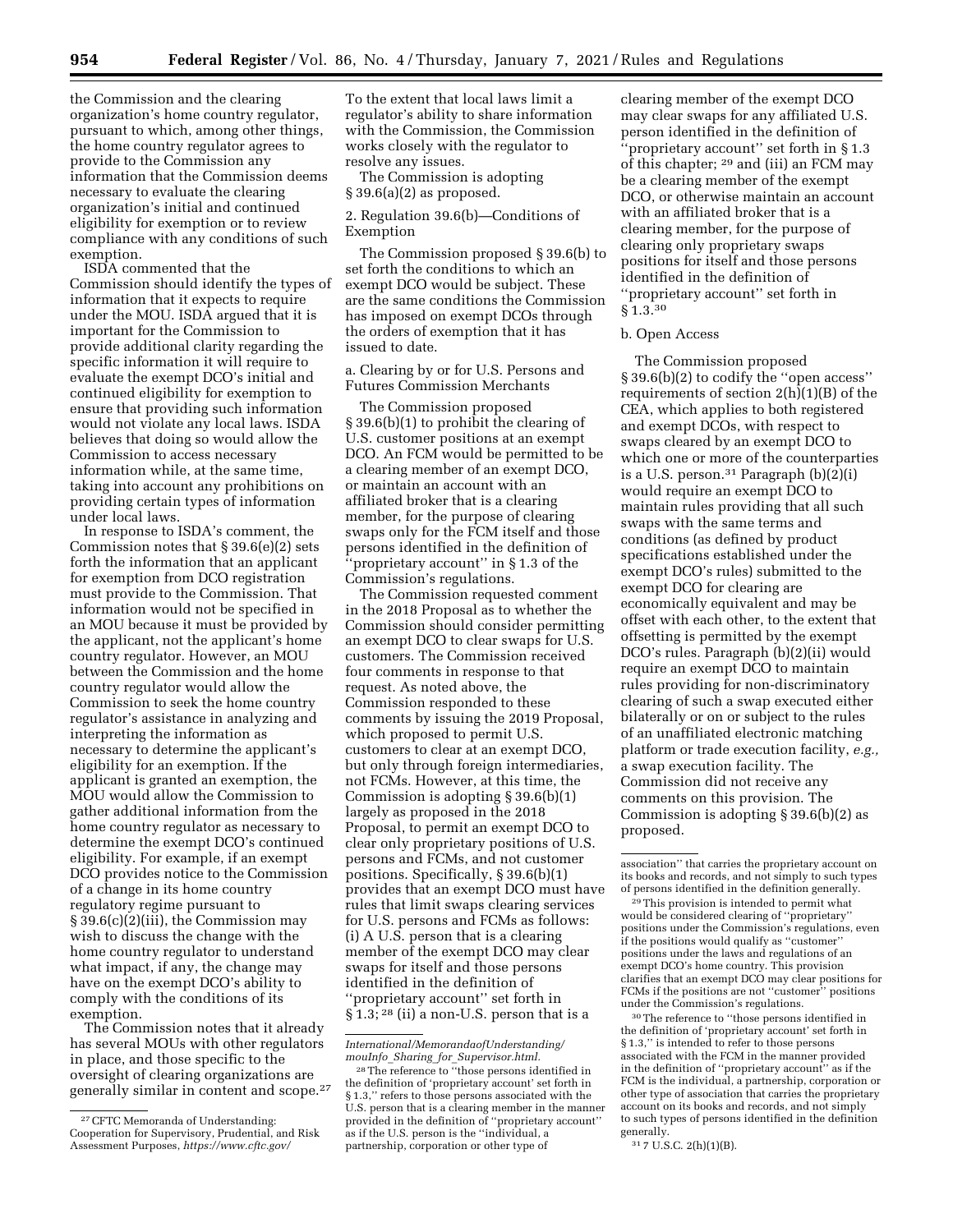c. Consent to Jurisdiction; Designation of Service of Process

The Commission proposed § 39.6(b)(3) to require that an exempt DCO consent to jurisdiction in the United States and designate an agent in the United States, for notice or service of process, pleadings, or other documents issued by or on behalf of the Commission or the U.S. Department of Justice in connection with any actions or proceedings against, or any investigations relating to, the exempt DCO or any U.S. person or FCM that is a clearing member or that clears swaps through an affiliated clearing member. The name of the designated agent would be submitted as part of the clearing organization's application for exemption. If an exempt DCO appoints another agent to accept such notice or service of process, the exempt DCO would be required to promptly inform the Commission of this change. This is consistent with requirements currently imposed in the registration orders of DCOs that are organized outside of the United States as well as in each of the orders of exemption that the Commission has issued thus far. The Commission did not receive any comments on this provision. The Commission is adopting § 39.6(b)(3) as proposed.

#### d. Compliance

The Commission proposed § 39.6(b)(4) as a general provision that would require an exempt DCO to comply, and demonstrate compliance as requested by the Commission, with any condition of the exempt DCO's order of exemption. The Commission did not receive any comments on this provision. The Commission is adopting § 39.6(b)(4) as proposed.

# e. Inspection of Books and Records

The Commission proposed § 39.6(b)(5) to require an exempt DCO to make all documents, books, records, reports, and other information related to its operation as an exempt DCO (books and records) open to inspection and copying by any Commission representative, and to promptly make its books and records available and provide them to Commission representatives upon request. This condition is consistent with section 5b(h) of the CEA, which provides that the Commission may exempt a DCO from registration with conditions that may include requiring that the DCO be available for inspection by the Commission and make available all information requested by the Commission.

ISDA believes that the proposed condition is too broad and that the Commission should specify how and when it would undertake inspections of exempt DCOs. ISDA also believes, to foster cross-border regulatory cooperation, the Commission should consider obtaining consent for inspections from an exempt DCO's home country regulator prior to conducting onsite inspections. ISDA suggested, at a minimum, the Commission should provide prior notice to an exempt DCO's home country regulator in connection with any inspection or ask the home country regulator for the required information. ISDA argued that, not only would this promote comity and coordination, but it would also ensure that such inspections are not overly burdensome or in violation of local laws. ISDA further suggested that the Commission should consider including an exempt DCO's home country regulator during inspections, which would assist the Commission in interpreting and analyzing the exempt DCO's books and records in the context of the regulatory requirements of a particular jurisdiction.

The Commission is adopting § 39.6(b)(5) as proposed. The Commission notes that it does not anticipate conducting routine site visits to exempt DCOs. However, the Commission may request a DCO's books and records to ensure that, among other things, the exempt DCO continues to meet the eligibility requirements for an exemption as well as the conditions of its exemption. The Commission further notes that it already follows many of ISDA's recommendations in the context of examining non-U.S. DCOs, and it would expect to do the same in the context of an exempt DCO; such interactions with the home country regulator would be addressed in the MOU.

# f. Observance of the PFMIs

In the 2018 Proposal, the Commission proposed  $\S 39.6(b)(6)$  to require that an exempt DCO provide an annual certification that it continues to observe the PFMIs in all material respects, within 60 days following the end of its fiscal year. In the 2019 Proposal, the Commission proposed to modify (and renumber) this condition to specify the information that an exempt DCO must provide to the Commission if it is unable to provide an unconditional certification that it continues to observe the PFMIs in all material respects. Specifically, the exempt DCO would be required to identify the underlying material non-observance of the PFMIs and explain whether and how such non-

observance has been or is being resolved by the exempt DCO. The Commission proposed this modification in recognition of the fact that at some point an exempt DCO may not be able to certify that it observes the PFMIs in all material respects. The exempt DCO must disclose that information to the Commission and allow the Commission to consider its impact on the exempt DCO's standing.

The Commission did not receive comments on this provision. The Commission is adopting § 39.6(b)(6) as proposed.

g. Representation of Good Regulatory Standing

The Commission proposed § 39.6(b)(7) to require that the Commission receive an annual written representation from a home country regulator that an exempt DCO is in good regulatory standing, within 60 days following the end of the exempt DCO's fiscal year. The Commission received comments on the definition of ''good regulatory standing,'' as discussed above, but did not receive comments on this provision. The Commission is adopting § 39.6(b)(7) as proposed.

#### h. Other Conditions

Lastly, the Commission proposed § 39.6(b)(9) in the 2019 Proposal to provide that the Commission may condition an exemption from DCO registration on any other facts and circumstances it deems relevant.32 The Commission stated that, in doing so, it would be mindful of principles of international comity. For example, the Commission could take into account the extent to which the relevant foreign regulatory authorities defer to the Commission with respect to oversight of registered DCOs organized in the United States.

CME strongly supported the Commission's retaining discretion to condition an exemption from DCO registration on principles of international comity and the extent to which the relevant home country regulator defers to the Commission with respect to oversight of registered DCOs organized in the United States that are accessed by local participants. CME believes the Commission's efforts to support mutual deference among regulators across the globe will foster efficient markets and cooperative behavior to the benefit of all. As a result, CME suggested that the Commission codify its ability to condition an

<sup>32</sup>*See* 7 U.S.C. 7a–1(h) (stating, in relevant part, that the Commission may exempt, conditionally or unconditionally, a DCO from registration under that section for the clearing of swaps).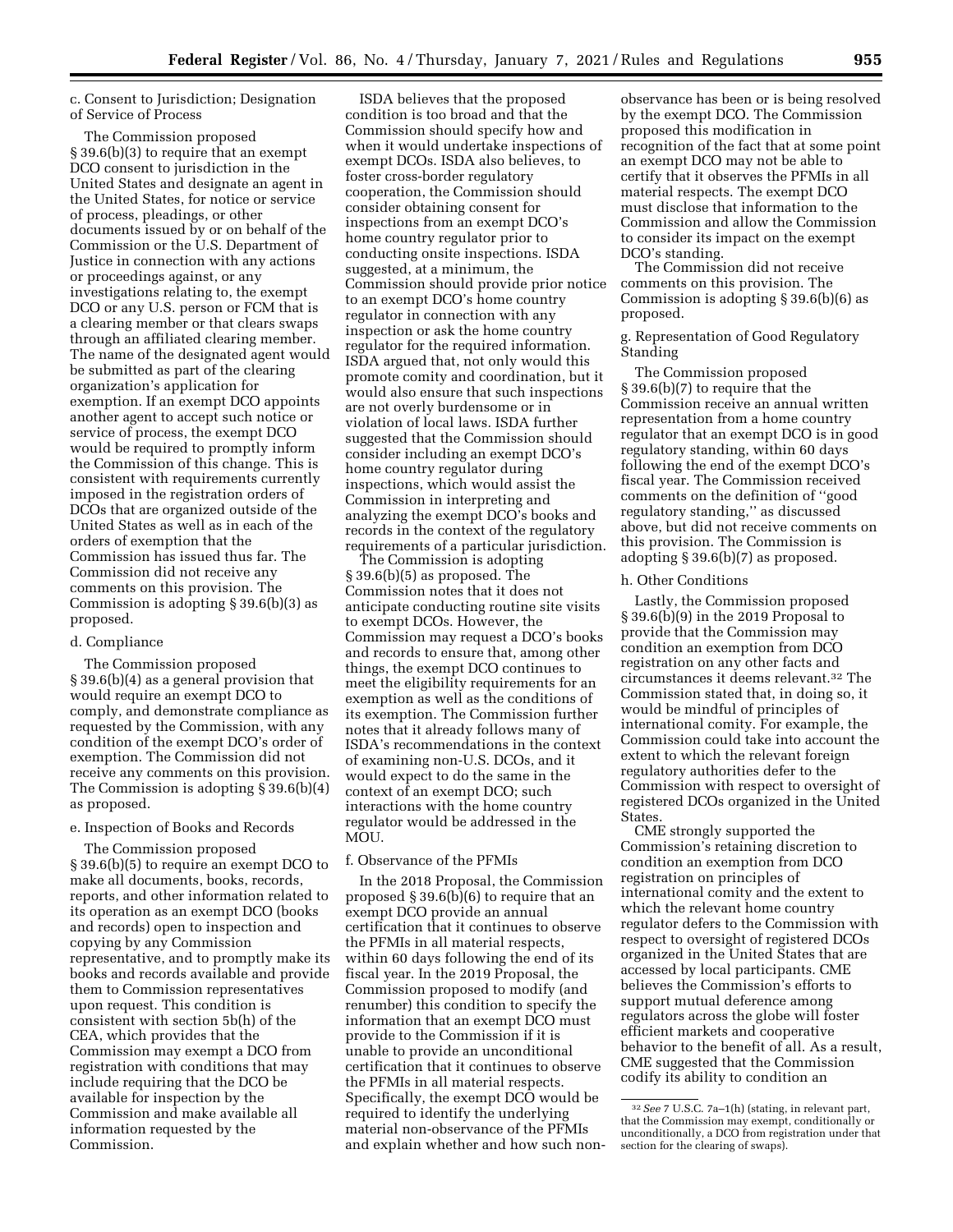exemption from DCO registration on matters of international comity and reciprocity within the regulatory text.

The Commission is declining to specifically condition an exemption from DCO registration on matters of international comity and reciprocity, but only because it believes § 39.6(b)(9) as proposed is sufficient for those purposes. As noted in the 2019 Proposal, the Commission could use its discretion under § 39.6(b)(9) to advance the goal of regulatory harmonization, consistent with the express directive of Congress that the Commission coordinate and cooperate with foreign regulatory authorities on matters related to the regulation of swaps.33 The recognition that market participants and market facilities in a global swaps market are subject to multiple regulators and potentially duplicative regulations, and can therefore benefit from regulatory harmonization and mutual deference among regulators, underpins the exempt DCO framework. The framework is intended to encourage collaboration and coordination among U.S. and foreign regulators in establishing comprehensive regulatory standards for swaps clearing. In addition, the framework seeks to promote fair competition and a level playing field for all DCOs. As a result, the Commission will consider the degree of deference that a home country regulator extends to the Commission's oversight of U.S. DCOs in determining whether to extend the benefits of exemption from registration to DCOs in that jurisdiction, both at the point of initially exempting a non-U.S. DCO, and in determining whether compliance under that framework should continue. The Commission is adopting § 39.6(b)(9) as proposed (renumbered as  $\S 39.6(b)(8)$ .

3. Regulation 39.6(c)—General Reporting Requirements

The Commission proposed § 39.6(c) to require an exempt DCO to report certain information that would assist the Commission in evaluating the continued eligibility of the exempt DCO for exemption, reviewing the exempt DCO's compliance with any conditions of its exemption, or monitoring the risk of U.S. persons and their affiliates clearing swaps at the exempt DCO.

Specifically, the Commission proposed § 39.6(c)(2)(i) to require that an exempt DCO compile a report as of the end of each trading day, and submit it to the Commission by 10:00 a.m. U.S. Central time on the following business day, containing with respect to swaps: (A) Initial margin requirements and initial margin on deposit for each U.S. person; and (B) daily variation margin, separately listing the mark-to-market amount collected from or paid to each U.S. person. However, if a clearing member margins on a portfolio basis its own positions and the positions of its affiliates, and either the clearing member or any of its affiliates is a U.S. person, the exempt DCO would be required to report initial margin requirements and initial margin on deposit for all such positions on a combined basis for each such clearing member on a combined basis and separately list the mark-to-market amount collected from or paid to each such clearing member, on a combined basis. These requirements are similar to certain reporting requirements applicable to registered DCOs in § 39.19(c)(1). These reports will provide the Commission with information regarding the cash flows associated with U.S. persons clearing swaps through exempt DCOs in order to analyze the risks presented by such U.S. persons and to assess the extent to which U.S. business is being cleared by each exempt DCO.

The Commission proposed  $\S 39.6(c)(2)(ii)(A)$  and (B) to require an exempt DCO to compile a report as of the last day of each fiscal quarter, and submit it to the Commission no later than 17 business days after the end of the fiscal quarter, containing the aggregate clearing volume of U.S. persons during the fiscal quarter, and the average open interest of U.S. persons during the fiscal quarter, respectively. If a clearing member is a U.S. person, this data would include the transactions and positions of the clearing member and all affiliates for which the clearing member clears; if a clearing member is not a U.S. person, the data would only have to include the transactions and positions of affiliates that are U.S. persons. The Commission proposed § 39.6(c)(2)(ii)(C) to require that an exempt DCO's quarterly report to the Commission contain a list of U.S. persons and FCMs 34 that are either clearing

members or affiliates of any clearing member, with respect to the clearing of swaps, as of the last day of the fiscal quarter. This information would enable the Commission, in conducting risk surveillance of U.S. persons and swaps markets more broadly, to better understand and evaluate the nature and extent of the cleared swaps activity of U.S. persons.

The Commission proposed paragraphs  $(c)(2)(iii)$  through (viii) of § 39.6 to require an exempt DCO to provide information to the Commission upon the occurrence of certain specified events. The Commission proposed § 39.6(c)(2)(iii) to require an exempt DCO to provide prompt notice to the Commission regarding any change in its home country regulatory regime that is material to the exempt DCO's continuing observance of the PFMIs or with any requirements set forth in § 39.6, or the order of exemption issued by the Commission.

The Commission proposed § 39.6(c)(2)(iv) to require an exempt DCO to provide to the Commission, to the extent that it is available to the exempt DCO, any assessment of the exempt DCO's or the home country regulator's observance of the PFMIs by a home country regulator or other national authority, or an international financial institution or international organization.35

The Commission proposed § 39.6(c)(2)(v) to require an exempt DCO to provide to the Commission, to the extent that it is available to the exempt DCO, any examination report, examination findings, or notification of the commencement of any enforcement or disciplinary action by a home country regulator.

The Commission proposed § 39.6(c)(2)(vi) to require an exempt DCO to provide immediate notice to the Commission of any change with respect to its licensure, registration, or other authorization to act as a clearing organization in its home country.

The Commission proposed § 39.6(c)(2)(vii) to require an exempt DCO to provide immediate notice to the Commission in the event of a default (as defined by the exempt DCO in its rules) by a U.S. person or FCM clearing swaps, including the name of the U.S. person

<sup>33</sup> In order to promote effective and consistent global regulation of swaps, section 752 of the Dodd-Frank Act directs the Commission to consult and coordinate with foreign regulatory authorities on the establishment of consistent international standards with respect to the regulation of swaps, among other things. Section 752 of the Dodd-Frank Act, Public Law 111–203, 124 Stat. 1376 (2010), codified at 15 U.S.C. 8325.

<sup>34</sup>Such FCMs may or may not be U.S. persons. The Commission will not require that exempt DCOs provide daily information regarding initial margin requirements, initial margin on deposit, and daily variation margin, or quarterly aggregate clearing volume or average open interest, with respect to swaps, for FCMs that are not U.S. persons (unless

reporting would otherwise be required because such FCMs are affiliates of U.S. persons). However, the Commission has a supervisory interest in receiving information regarding which of its registered FCMs are clearing members or affiliates of clearing members, with respect to the clearing of swaps at an exempt DCO.

<sup>35</sup>Such an international organization may include the International Monetary Fund or World Bank. *See* PFMIs, ¶ 1.33.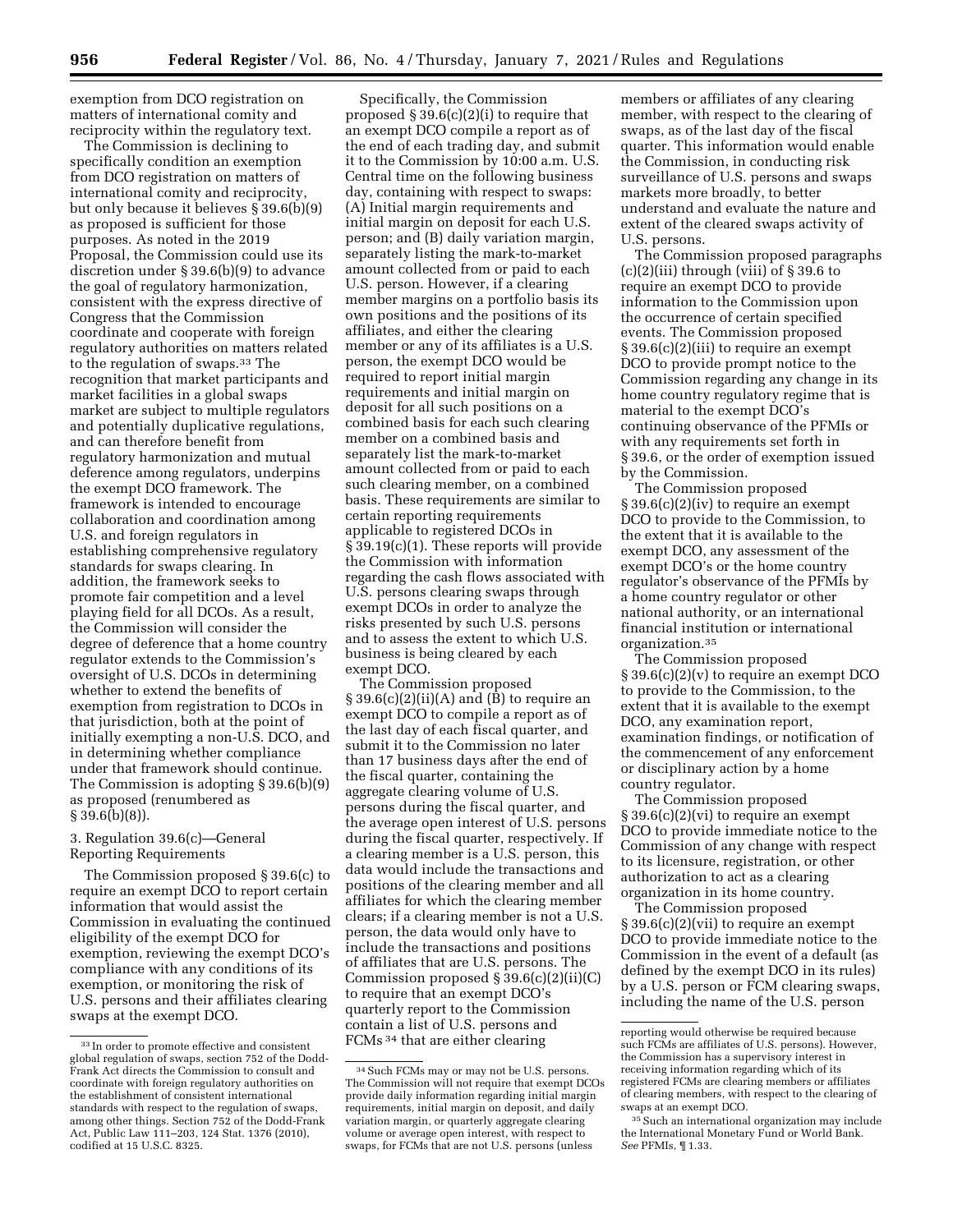or FCM, a list of the positions held by the U.S. person or FCM, and the amount of the U.S. person's or FCM's financial obligation.

Finally, the Commission proposed § 39.6(c)(2)(viii) to require an exempt DCO to provide notice to the Commission of any action the exempt DCO has taken against a U.S. person or FCM, no later than two business days after taking such action.

The Commission requested comment in the 2018 Proposal, with regard to proposed § 39.6(c)(2)(iii), on whether, instead of requiring an exempt DCO to provide prompt notice to the Commission regarding any change in its home country regulatory regime that is material to the exempt DCO's continuing observance of the PFMIs, any requirements set forth in § 39.6, or the order of exemption issued by the Commission (thereby requiring the exempt DCO to determine whether a change is material), the Commission should require an exempt DCO to provide prompt notice of *any* change in its home country regulatory regime.

ASX and JSCC supported requiring an exempt DCO to determine whether a change to its home country regulatory regime constitutes a material change. ASX and JSCC believe an exempt DCO is best situated to easily identify changes to its home country regulatory regime as well as determine whether such changes are material. JSCC also commented that having the exempt DCO make this materiality determination would avoid redundant reporting and review for an exempt DCO and the Commission of *any* change to the home country regulatory regime.

The Commission agrees with the commenters that an exempt DCO should be required to determine whether a change to its home country regulatory regime would constitute a material change, especially as the Commission would otherwise need to review changes to home country regulatory regimes in multiple jurisdictions.

The Commission is adopting § 39.6(c) as proposed.

4. Regulation 39.6(d)—Swap Data Reporting Requirements

The Commission proposed § 39.6(d) to require an exempt DCO, if it accepts for clearing a swap that has been reported to an SDR pursuant to part 45 of the Commission's regulations, to report to an SDR data for the two swaps that result from the novation of the original swap. The exempt DCO would also be required to report the termination of the original swap to the same SDR that received the original swap report. To avoid duplicative

reporting for such transactions, the Commission also proposed to require an exempt DCO to have rules that prohibit the reporting of the two new swaps by the counterparties to the original swap.

Citadel commented that the Commission should ensure that reporting requirements pursuant to parts 43 and 45 of the Commission's regulations continue to be fulfilled in an accurate manner for in-scope transactions, including the ''cleared or uncleared'' field in part 43 and the ''clearing indicator'' and ''clearing venue'' fields in part 45. JSCC supported clearly defining an exempt DCO's swap data reporting obligations within part 39. However, JSCC was concerned that the counterparties to the original swap would still be required to report the cleared transaction arising from the novation of the original swap at an exempt DCO to an SDR under part 45, which JSCC viewed as in conflict with proposed § 39.6(d). JSCC commented that proposed § 39.6(d) could create confusion about reporting expectations for exempt DCOs and their respective clearing members.36 JSCC was hopeful that part 45 would be amended to address this issue.

CCP12 acknowledged that transparency in the swaps markets, which it believes is supported by SDR reporting, provides a number of benefits. However, CCP12 argued that the current SDR reporting requirements applied to exempt DCOs pose significant operational challenges, such as on-boarding with a U.S. SDR that has a different reporting format than that of the exempt DCO's home country. CCP12 also commented that SDR reporting fees are a burden based on the number of reported transactions. The Commission believes that transparency in the swaps market as provided by the swap data reporting requirements, which are applicable to all registered DCOs, including non-U.S. DCOs and existing exempt DCOs, strongly warrants requiring exempt DCOs to report such information pursuant to § 39.6(d).

In response to JSCC's concern that § 39.6(d) could cause confusion given the time-limited no-action relief provided in CFTC Letter 18–03, the Commission notes that § 39.6(d) specifically requires an exempt DCO to have rules that prohibit the counterparties to the original swap from reporting to an SDR pursuant to part 45 the two new swaps which result from novation of the original swap. As

explained in the 2018 Proposal, the exempt DCO's rules prohibiting reporting by the counterparties to the original swap are intended to avoid duplicative reporting.37

In response to CCP12's concern related to onboarding with an SDR that uses a different reporting format than the exempt DCO's home country, the Commission notes that it recently adopted revisions to part 45 of the Commission's regulations that include standardized data fields that accommodate reporting for swaps cleared under either the ''agency'' clearing model or the ''principal'' clearing model.38 In regards to SDR fees, the Commission notes that SDRs are required to provide their services on a fair, open, and equal basis and an SDR's fees must be equitable and applied in a uniform and non-discriminatory manner.39 As such, the burdens associated with SDR fees for exempt DCOs will be no different than the burdens for other DCOs that clear swaps that must be reported to SDRs. The Commission is adopting § 39.6(d) as proposed.

# 5. Regulation 39.6(e)—Application Procedures

The Commission proposed § 39.6(e) to codify the procedures a non-U.S. clearing organization must follow when applying for an exemption from DCO registration.

Specifically, the Commission proposed § 39.6(e)(1) to require a clearing organization to file an application for exemption with the Secretary of the Commission in the format and manner specified by the Commission. After reviewing the application, the Commission may: (1) Grant an exemption without conditions; (2) grant an exemption with conditions; or (3) deny the application.

Proposed § 39.6(e)(2) requires an applicant to submit a complete application, including all applicable information and documentation as outlined therein, and provide that the Commission will not commence processing an application unless the

<sup>36</sup> JSCC cited CFTC Letter 18–03: Extension of No-Action Relief from Certain Reporting Obligations for Counterparties Clearing Swaps through Derivatives Clearing Organizations Acting Under Exemptive Orders or No-Action Relief (Feb. 20, 2018).

<sup>37</sup>*See* Exemption From Derivatives Clearing Organization Registration, 83 FR at 39928, n.32.

<sup>38</sup>*See* Swap Data Recordkeeping and Reporting Requirements, 85 FR 75503, 75567 (Nov. 25, 2020) (appendix 1 to part 45 contains the ''clearing member'' field, which contains instructions for reporting the field under the agency clearing model or the principal clearing model). *See also* Technical Specification Document: Parts 43 and 45 swap reporting and public dissemination requirements at 1–2, *available at [https://www.cftc.gov/media/3496/](https://www.cftc.gov/media/3496/DMO_Part43_45TechnicalSpecification022020/download) DMO*\_*Part43*\_*[45TechnicalSpecification022020/](https://www.cftc.gov/media/3496/DMO_Part43_45TechnicalSpecification022020/download) [download](https://www.cftc.gov/media/3496/DMO_Part43_45TechnicalSpecification022020/download)* (containing the technical specifications for the ''clearing member'' field).

<sup>39</sup>*See* 17 CFR 49.27 (containing the SDR access and fees requirements).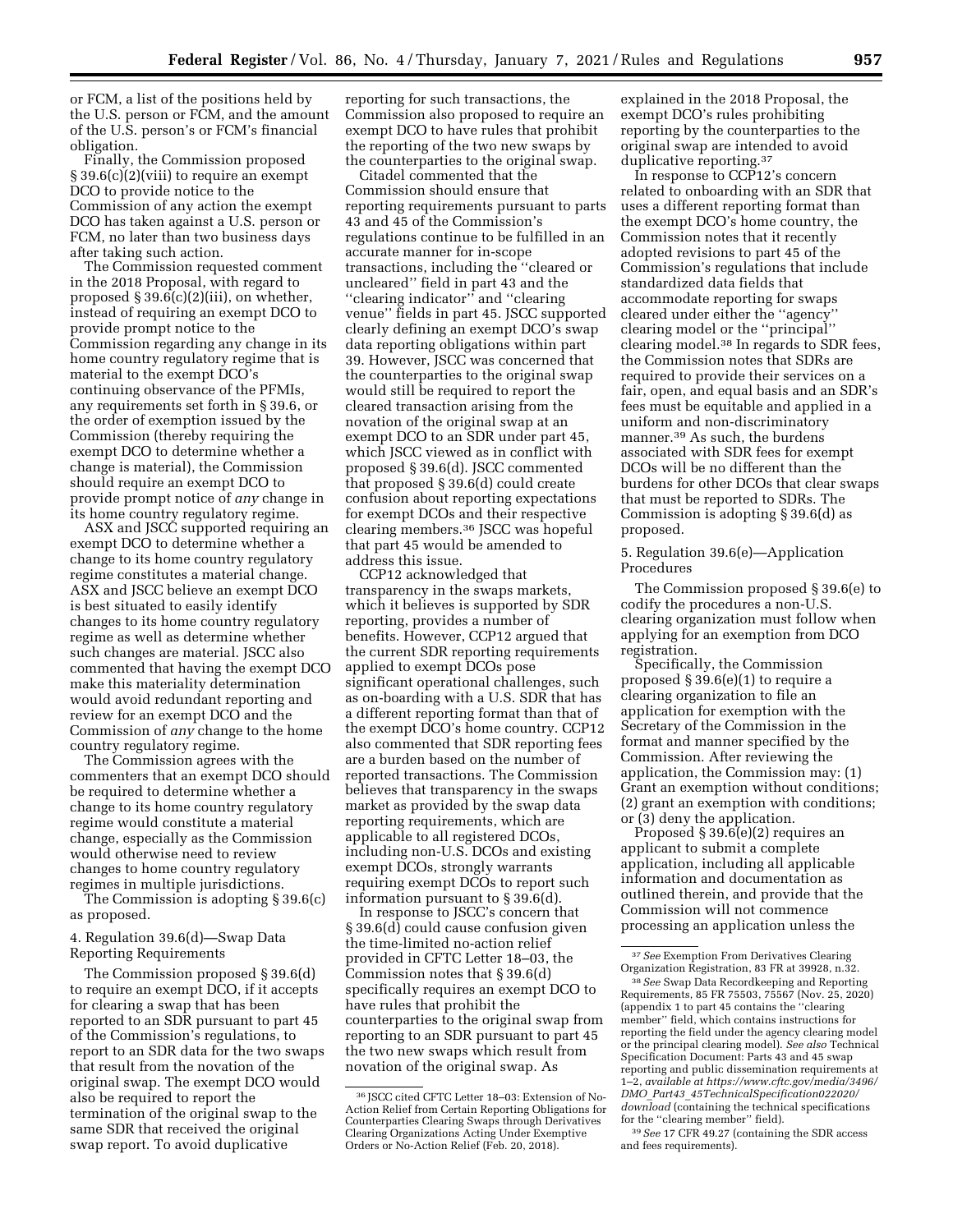application is complete. The application must include: (i) A cover letter providing general information identifying the applicant, its regulatory licenses or registrations, and relevant contact information; (ii) a description of the applicant's business plan, including swap asset classes that it would clear and whether the swaps are subject to a clearing requirement issued by the Commission or the applicant's home country regulator; (iii) documents that demonstrate that the applicant is held to requirements consistent with the PFMIs; (iv) a written representation from the applicant's home country regulator that the applicant is in good regulatory standing; (v) copies of the applicant's most recent disclosures necessary to observe the PFMIs, including the financial market infrastructure disclosure template set forth in Annex A to the Disclosure Framework and Assessment Methodology for the PFMIs; 40 (vi) a representation that the applicant will comply with each of the requirements and conditions of its exemption; (vii) a draft of the applicant's rules showing compliance with various requirements for an exemption; and (viii) the applicant's consent to jurisdiction in the United States, with contact information for the applicant's designated U.S. agent.

Proposed § 39.6(e)(3) provides that, at any time during the Commission's review of an application for exemption, the Commission may request that the applicant submit supplemental information in order for the Commission to process the application, and require an applicant to file such supplemental information in the format and manner specified by the Commission. Regulation 39.3(a)(4), which applies to applications for DCO registration, contains a similar provision.

Proposed § 39.6(e)(4) requires an applicant to promptly amend its application if it discovers a material omission or error, or if there is a material change in the information provided to the Commission in the application or other information provided in connection with the application. This provision is similar to § 39.3(a)(5), which addresses amendments to applications for DCO registration.

Proposed § 39.6(e)(5) identifies those sections of an application for exemption from registration that would be made public, including the cover letter required in proposed § 39.6(e)(2)(i);

documents demonstrating that the applicant is organized in a jurisdiction in which its home country regulator applies to the applicant statutes, rules, regulations, and/or policies that are consistent with the PFMIs as proposed in § 39.6(e)(2)(iii); disclosures necessary to observe the PFMIs as proposed in  $§ 39.6(e)(2)(v);$ <sup>41</sup> draft rules that meet the requirements of proposed § 39.6(b)(1) (U.S. persons clearing requirements), § 39.6(b)(2) (open access requirements); and § 39.6(d) (swap data reporting requirements), as applicable; and any other part of the application not covered by a request for confidential treatment, subject to § 145.9. This provision is similar to § 39.3(a)(6), which identifies those portions of an application for registration as a DCO that are made public.

The Commission did not receive comments on this aspect of the proposal. The Commission is adopting § 39.6(e) as proposed.

6. Regulation 39.6(f), (g), and (h)—Modification or Termination of Exemption; Notice to Clearing Members of Termination of Exemption

The Commission initially proposed to provide in § 39.6(f) that the Commission may modify the terms and conditions of an order of exemption, either at the request of the exempt DCO or on the Commission's own initiative, based on changes to or omissions in material facts or circumstances pursuant to which the order of exemption was issued, or for any reason in the Commission's discretion. This is a further expression of the Commission's discretionary authority under section 5b(h) of the CEA to exempt a clearing organization from registration ''conditionally or unconditionally,'' and it reflects the Commission's authority to act with flexibility in responding to changed circumstances affecting an exempt DCO. In the 2019 Proposal, the Commission proposed to also provide for the termination of an exemption upon the Commission's initiative, and to set forth the process by which the Commission would issue a modification or termination.

Under proposed § 39.6(f)(1), the Commission may modify or terminate an exemption from DCO registration, in its discretion and upon its own initiative, if the Commission determines that there are changes to or omissions in material facts or circumstances pursuant to which the order of exemption was issued. The Commission may also

modify or terminate an exemption from DCO registration if any of the terms and conditions of the order of exemption are not met, including: (i) The exempt DCO observing the PFMIs in all material respects; and (ii) the exempt DCO being subject to comparable, comprehensive supervision and regulation by its home country regulator.42

The Commission proposed  $\S 39.6(f)(2)$ ,  $(f)(3)$ , and  $(f)(4)$  to set forth the process for modification or termination of an exemption upon the Commission's initiative. Under proposed § 39.6(f)(2), the Commission must first provide written notification to an exempt DCO that the Commission is considering whether to modify or terminate the DCO's exemption and the basis for that consideration.

Under proposed § 39.6(f)(3), an exempt DCO may respond to the notification in writing no later than 30 business days following receipt of the Commission's notification, or at such later time as the Commission may permit in writing. The Commission believes that a minimum 30-business day timeframe would allow the Commission to take timely action to protect its regulatory interests while providing the exempt DCO with sufficient time to develop its response.

The Commission proposed § 39.6(f)(4) to provide that, following receipt of a response from the exempt DCO, or after expiration of the time permitted for a response, the Commission may either: (i) Issue an order terminating the exemption as of a date specified in the order; (ii) issue an amended order of exemption that modifies the terms and conditions of the exemption; or (iii) provide written notification to the exempt DCO that the Commission has determined to neither modify nor terminate the exemption.

ASX, JSCC, and ISDA believe that an automatic termination of exemptions could result in market disruption and legal uncertainty, particularly for U.S. persons clearing through the exempt DCO. However, the commenters recognized that the Commission must ensure that exempt DCOs continue to operate safe and efficient clearing operations under a regime that is consistent with the PFMIs. Therefore, the commenters suggested that the Commission should first commit to working with the exempt DCO and its home country regulator(s) to resolve any issues with compliance with the terms and conditions of the order of exemption. If these efforts are not

<sup>40</sup>*See* CPSS–IOSCO, Principles for financial market infrastructures: Disclosure framework and Assessment methodology (Dec. 2012), at 82 *et seq.,*  available at *[http://www.iosco.org/library/pubdocs/](http://www.iosco.org/library/pubdocs/pdf/IOSCOPD396.pdf) [pdf/IOSCOPD396.pdf.](http://www.iosco.org/library/pubdocs/pdf/IOSCOPD396.pdf)* 

<sup>41</sup>The Disclosure Framework contemplates that CCPs will make public disclosures pursuant to the Disclosure Framework. *See id.* at 1.

<sup>42</sup> In the 2019 Proposal, proposed § 39.6(f)(1) included a subparagraph (iii) that is not being adopted at this time.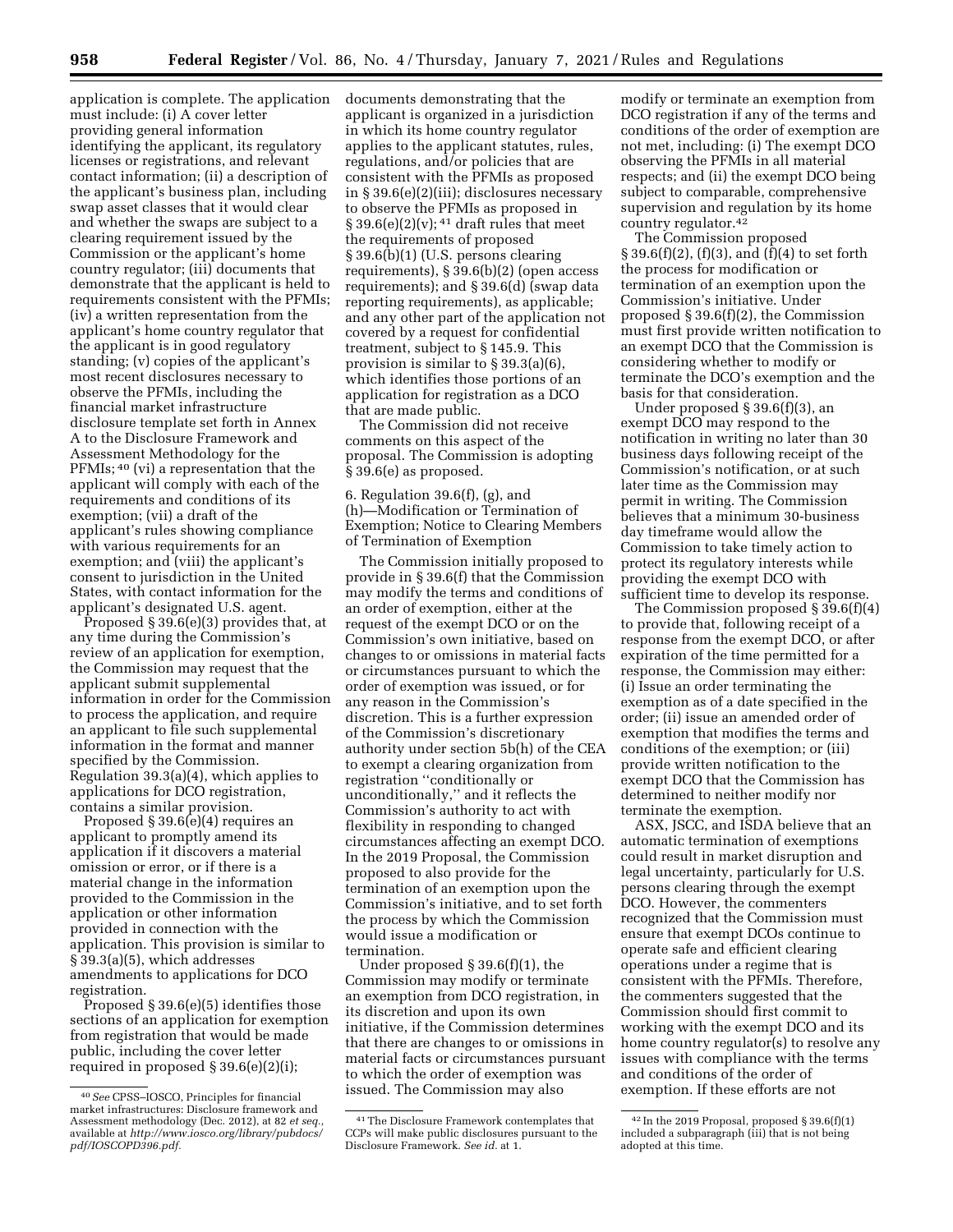successful, the commenters suggested that the Commission allow for an appropriate transitional period so that affected clearing members and customers may migrate to other clearing organizations in an orderly manner.

The Commission agrees with the commenters that sufficient time for transition will be needed in the event that it terminates an exemption from registration. That is why the Commission proposed in § 39.6(f)(4)(i) that it would issue an order of termination with an effective date intended to provide the exempt DCO with a reasonable amount of time to wind down its swap clearing services for U.S. persons, including the liquidation or transfer of the positions and related collateral of U.S. persons, as necessary. The Commission is adopting § 39.6(f) as proposed.

Furthermore, the Commission proposed § 39.6(g) to set forth the framework under which an exempt DCO may petition the Commission to terminate its exemption and the applicable procedures. Specifically, pursuant to proposed § 39.6(g)(1), an exempt DCO may request that the Commission terminate its exemption if the exempt DCO: (i) No longer qualifies for an exemption as a result of changed circumstances; (ii) intends to cease clearing swaps for U.S. persons; or (iii) submits an application for registration in accordance with § 39.3(a)(2) or § 39.3(a)(3), as applicable. The Commission further proposed in § 39.6(g)(2) that the petition for termination must include a detailed explanation for the request and describe the exempt DCO's plans for liquidation or transfer of the positions and related collateral of U.S. persons, if applicable. Under proposed § 39.6(g)(3), the Commission would issue an order of termination within a reasonable time appropriate to the circumstances or in conjunction with the issuance of an order of registration, if applicable.

The Commission did not receive any comments on § 39.6(g). The Commission is adopting this provision as proposed.

Lastly, the Commission proposed § 39.6(h) to provide that, following the Commission's issuance of an order of termination (unless issued in conjunction with the issuance of an order of registration), the exempt DCO must provide immediate notice of such termination to its clearing members. The notice must include: (1) A Copy of the Commission's order of termination; (2) a description of the procedures for orderly disposition of any open swaps positions that were cleared for U.S. persons; and (3) an instruction to clearing members, requiring that they provide the exempt

DCO's notice of such termination to all U.S. persons clearing swaps through such clearing members. The Commission did not receive any comments on this provision. The Commission is adopting § 39.6(h) as proposed.

# *D. Regulation 39.9—Scope*

The Commission proposed to revise § 39.9 to make it clear that the provisions of subpart B apply to any DCO, as defined under section 1a(15) of the CEA and § 1.3, that is registered with the Commission as a DCO pursuant to section 5b of the CEA, but do not apply to any exempt DCO. This revision was intended to clarify that the subpart B regulations that address compliance with the DCO Core Principles applicable to registered DCOs do not impose any obligations upon exempt DCOs. The Commission did not receive any comments on this proposal. The Commission is adopting § 39.9 largely as proposed.43

#### **III. Amendments to Part 140**

The Commission initially proposed amendments to § 140.94(c) to delegate authority to the Director of the Division of Clearing and Risk (DCR) for all functions reserved to the Commission in proposed § 39.6, subject to certain exceptions. Specifically, the Commission did not propose to delegate its authority to grant, modify, or terminate an exemption or prescribe conditions to an exemption order. Consistent with that proposal, the Commission further proposed to supplement its delegation to DCR to include certain functions related to the modification or termination of an exemption order upon the Commission's initiative. These functions would include, but would not be limited to, sending an exempt DCO notice of an intention to modify or terminate its exemption order. However, the Commission alone would retain the authority to modify or terminate the exemption order. The Commission did not receive any comments on this proposal. The Commission is adopting the changes to § 140.94(c) as proposed.

#### **IV. Related Matters**

# *A. Regulatory Flexibility Act*

The Regulatory Flexibility Act (RFA) requires that agencies consider whether the regulations they propose will have a significant economic impact on a substantial number of small entities and, if so, provide a regulatory flexibility analysis on the impact.44 The regulations being adopted by the Commission will affect clearing organizations. The Commission has previously established certain definitions of ''small entities'' to be used by the Commission in evaluating the impact of its regulations on small entities in accordance with the RFA. The Commission has previous determined that clearing organizations are not small entities for the purpose of the RFA.45 Accordingly, the Chairman, on behalf of the Commission, hereby certifies pursuant to 5 U.S.C. 605(b) that the regulations adopted herein will not have a significant economic impact on a substantial number of small entities.

#### *B. Paperwork Reduction Act*

The Paperwork Reduction Act of 1995 (PRA) 46 imposes certain requirements on Federal agencies (including the Commission) in connection with their conducting or sponsoring a collection of information as defined by the PRA. The regulations adopted herein would result in such a collection, as discussed below. A person is not required to respond to a collection of information unless it displays a currently valid control number issued by the Office of Management and Budget (OMB). The Commission requested a new OMB control number for the collection of information in connection with the proposal.

The Commission received one comment regarding its cost burden analysis in the preamble to the Proposal. JSCC stated in its October 2018 comment letter that the Commission's cost estimate of \$10,500 47 for an application for exemption from DCO registration substantially underestimated an applicant's costs, which JSCC stated would require a significant amount of resources to understand any legal and/or regulatory implications arising from the DCO exemption, as well as to identify any potential conflicts with the applicant's

<sup>43</sup>Subsequent to the 2018 Proposal, the Commission amended § 39.9 in the Alternative Compliance rulemaking to take into account a DCO registered subject to alternative compliance. *See*  Registration with Alternative Compliance for Non-U.S. Derivatives Clearing Organizations, 85 FR at 67171. The Commission is adding to those amendments the changes it had originally proposed in the 2018 Proposal. *See* Exemption From Derivatives Clearing Organization Registration, 83 FR at 39929.

<sup>44</sup> 5 U.S.C. 601 *et seq.* 

<sup>45</sup>*See* 66 FR 45604, 45609 (Aug. 29, 2001). 46 44 U.S.C. 3501 *et seq.* 

<sup>47</sup> Due to minor adjustments to the burden estimate for an exempt DCO application due to consolidating the burden estimates for components of the application, the current estimated cost is \$10,000 per application.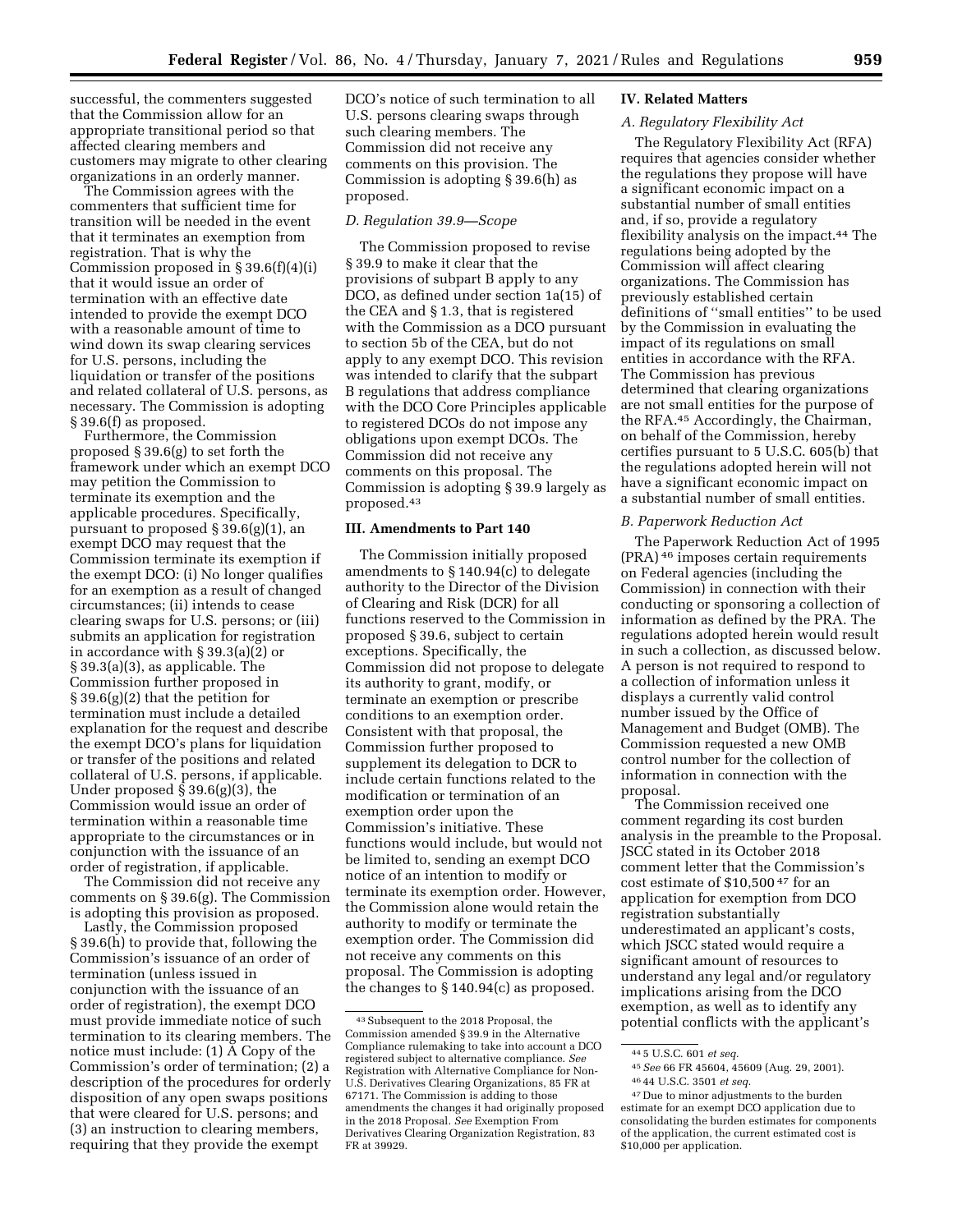home country regulatory and supervisory frameworks. However, JSCC did not provide any estimate of what the expected cost of an application would be. As stated in the Proposal, the Commission based its cost estimate of \$10,500 for the exempt DCO application on the significantly reduced requirements as compared to a DCO registration application, which the Commission estimated would cost \$100,000. The Commission has not received any information indicating what the amount of additional costs over \$10,500 would be, nor has it revised any of the elements of the proposal that would affect the cost estimate. Therefore, the Commission is retaining the burden estimates it included in the proposal.

1. Application for Exemption From DCO Registration Under § 39.6

Based on its experience in addressing petitions for exemption, the Commission anticipates receiving one application for exemption per year, and one request for termination of an exemption every three years.48 Burden hours and costs were estimated based on existing information collections for DCO registration and reporting, adjusted to reflect the significantly lower burden of the proposed regulations. The Commission has estimated the burden hours for this collection of information as follows:

- Application for exemption, including all exhibits, supplements and amendments 49
	- *Estimated number of respondents:* 1 *Estimated number of reports per respondent:* 1
	- *Average number of hours per report:*  40
	- *Estimated gross annual reporting burden:* 40
- Termination of exemption *Estimated number of respondents:* 1 *Estimated number of reports per*

49Although the 2018 Proposal included separate burden estimates for the application and for information requested by the Commission during its review, these estimates were combined in the 2019 Proposal and in this final rule. The estimated number of applications has been revised to one per year from two in the 2018 Proposal in response to the Commission's adoption of the Alternative Compliance framework, which had not been proposed at the time of the 2018 Proposal, and which provides an alternative that could lead to a reduced number of exemption applications. *See*  Registration with Alternative Compliance for Non-U.S. Derivatives Clearing Organizations, 85 FR 67160 (Oct. 21, 2020). In addition, burden estimates for reporting by exempt DCOs have been updated based on recent observations of filing frequency by existing exempt DCOs.

# *respondent:* 0.33

Average number of hours per report: 2

- *Estimated gross annual reporting burden:* 0.66
- Notice to clearing members of termination of exemption *Estimated number of respondents:* 1 *Estimated number of reports per respondent:* 8
	- *Average number of hours per report:*  0.1
	- *Estimated gross annual reporting burden:* 0.8
- 2. Reporting by Exempt DCOs

The number of respondents for the daily and quarterly reporting and annual certification requirements is conservatively estimated at a maximum of seven, based on the number of existing exempt DCOs (4) and one application for exemption each year. Reporting of specific events is expected to occur infrequently, and the estimated number of respondents reflects that not all exempt DCOs will experience events subject to the notification requirement:

- Daily reporting *Estimated number of respondents:* 7 *Estimated number of reports per respondent:* 250
	- *Average number of hours per report:*  0.1
	- *Estimated gross annual reporting burden:* 175
- Quarterly reporting *Estimated number of respondents:* 7 *Estimated number of reports per respondent:* 4
	- Average number of hours per report: 1
	- *Estimated gross annual reporting burden:* 28
- Event-specific reporting *Estimated number of respondents:* 4 *Estimated number of reports per respondent:* 1
	- *Average number of hours per report:*  0.5
	- *Estimated gross annual reporting burden:* 2
- Annual certification *Estimated number of respondents:* 7 *Estimated number of reports per respondent:* 1
	- *Average number of hours per report:*  1.5
	- *Estimated gross annual reporting burden:* 10.5
- 3. Reporting by Exempt DCOs in Accordance With Part 45

Regulation 39.6(d) requires an exempt DCO to report data regarding the two swaps resulting from the novation of an original swap to an SDR, if the original

swap had been reported to an SDR pursuant to part 45 of the Commission's regulations. The Commission is revising the information collection for part 45 to include a separate information collection under OMB Control No. 3038–0096. The burden for exempt DCOs reporting in accordance with part 45 is estimated to be approximately onefifth of the burden for registered DCOs because exempt DCOs will not be required to report all swaps, only those that result from the novation of original swaps that have been reported to an SDR. Consequently, the burden hours for the collection of information in this rulemaking have been estimated as follows:

- Reporting in accordance with part 45 *Estimated number of respondents:* 7. *Estimated number of reports per respondent:* 8,074 50
	- *Average number of hours per report:*  0.1

*Estimated gross annual reporting burden:* 5649

*C. Cost-Benefit Considerations* 

# 1. Introduction

Section 15(a) of the CEA requires the Commission to consider the costs and benefits of its actions before promulgating a regulation under the CEA or issuing certain orders.<sup>51</sup> Section 15(a) further specifies that the costs and benefits shall be evaluated in light of five broad areas of market and public concern: (1) Protection of market participants and the public; (2) efficiency, competitiveness, and financial integrity of futures markets; (3) price discovery; (4) sound risk management practices; and (5) other public interest considerations. The Commission considers the costs and benefits resulting from its discretionary determinations with respect to the section 15(a) factors.

The baseline for the Commission's consideration of the costs and benefits of this rulemaking are: (1) The DCO Core Principles; (3) the general provisions applicable to registered DCOs under subparts A and B of part 39; (4) Form DCO in Appendix A to part 39; and (5) part 40 of the Commission's regulations.

This rulemaking codifies certain conditions and procedures that the

<sup>48</sup>The Commission has determined that one termination every three years is a more appropriate estimate than one per year, which was used in the information burden estimate for the 2018 Proposal.

<sup>50</sup>While updating the number of reports based on recent data, the Commission discovered that the estimated number in the NPRM—1987 inadvertently reflected a quarterly, rather than annual, number of reports. The estimate of 8074 reports per respondent represents the median number of swaps reported to SDRs by existing exempt DCOs during calendar year 2019. 51 7 U.S.C. 19(a).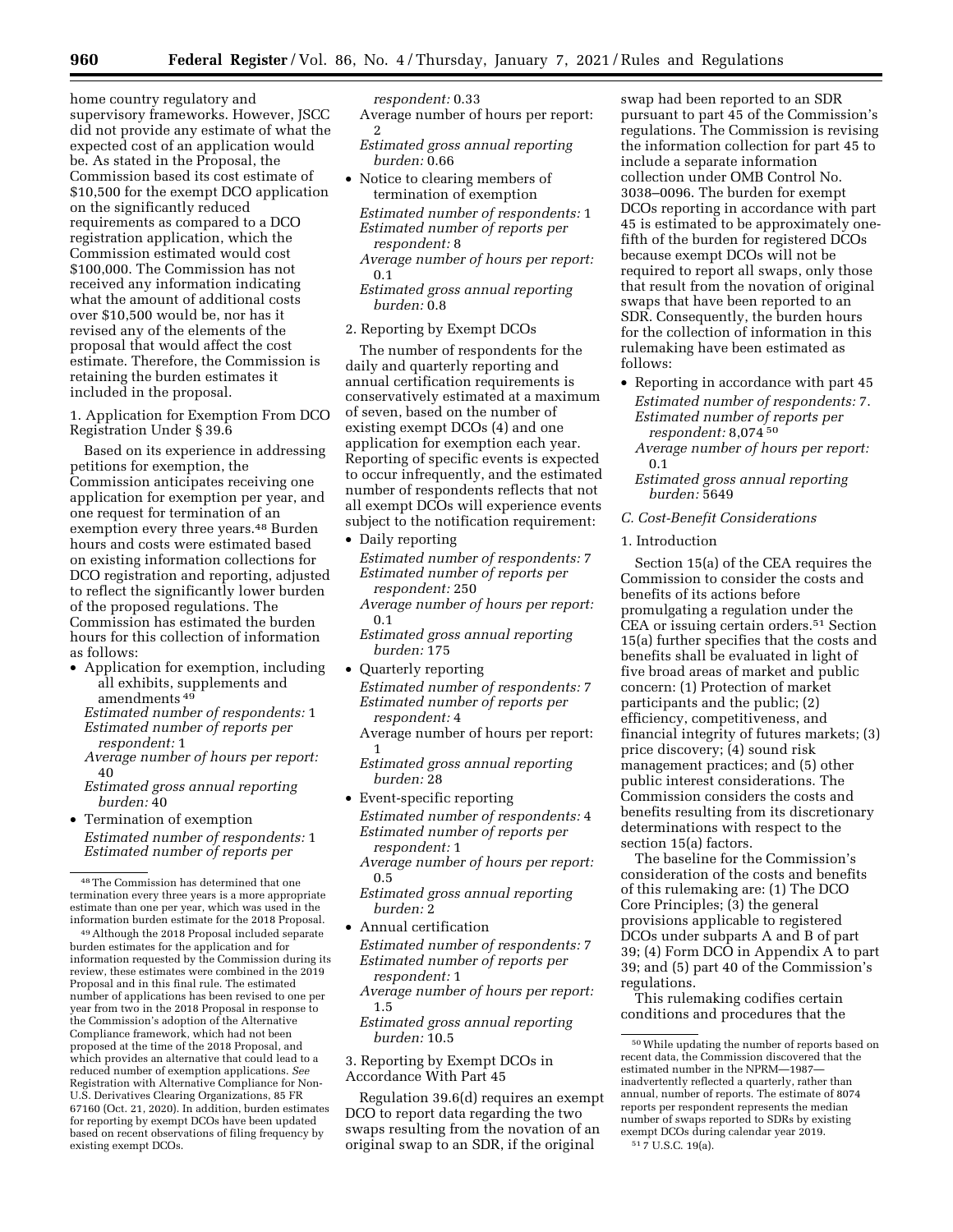Commission has been using to grant exemptions from DCO registration, with some modifications. To the extent that exemptions from DCO registration were already available to non-U.S. clearing organizations pursuant to these conditions and procedures, the actual costs and benefits of this rulemaking will likely be lower than the costs and

benefits relative to the baseline. The Commission notes that this consideration is based on its understanding that the swaps market functions internationally with (1) transactions that involve U.S. firms occurring across different international jurisdictions; (2) some entities organized outside of the United States that are prospective Commission registrants; and (3) some entities that typically operate both within and outside the United States and that follow substantially similar business practices wherever located. Where the Commission does not specifically refer to matters of location, the discussion of costs and benefits below refers to the effects of the final rule on all relevant swaps activity, whether based on their actual occurrence in the United States or on their connection with activities in, or effect on, U.S. commerce pursuant to section 2(i) of the CEA.<sup>52</sup>

The Commission recognizes that the final rule may impose costs. The Commission has endeavored to assess the expected costs and benefits of the final rule in quantitative terms, including PRA-related costs, where possible. In situations where the Commission is unable to quantify the costs and benefits, the Commission identifies and considers the costs and benefits of the applicable regulations in qualitative terms. The lack of data and information to estimate those costs is attributable in part to the nature of these final regulations. Additionally, the initial and recurring compliance costs for any particular exempt DCO will depend on the size, existing infrastructure, level of clearing activity, practices, and cost structure of the DCO.

Finally, the costs and benefits of this final rule may be affected by the Alternative Compliance framework 53

under which a non-U.S. clearing organization or an already registered non-U.S. DCO would have the option of applying for registration with alternative compliance, which would allow the DCO to comply with the DCO Core Principles through its home country regulatory regime. The Commission has compared these costs and benefits below.

#### 2. Amendments to Part 39

# a. Summary

Section 5b(h) of the CEA permits the Commission to exempt a non-U.S. clearing organization from DCO registration for the clearing of swaps to the extent that the Commission determines that such clearing organization is subject to comparable, comprehensive supervision by appropriate government authorities in the clearing organization's home country. Pursuant to this authority, the Commission has exempted four non-U.S. clearing organizations from DCO registration. The final rule generally codifies the policies and procedures that the Commission has followed with respect to granting exemptions from DCO registration. Specifically, these regulations set forth the process by which a non-U.S. clearing organization may obtain an exemption from DCO registration for the clearing of proprietary swaps for U.S. persons provided that it meets the specified eligibility standards and can meet the conditions of an exemption.

#### b. Benefits and Costs

With the Commission's adoption of this final rule, non-U.S. clearing organizations seeking to clear swaps for U.S. persons on a proprietary basis will have a choice between seeking an exemption from DCO registration and registering as a DCO, either under the Commission's original framework or the recently adopted Alternative Compliance framework. The Commission expects exemption from registration to be the least costly of the three options. The Commission estimates that it would take about 421 hours to prepare a traditional application for DCO registration 54 and 100 hours to prepare an application under the alternative procedures, as compared to 40 hours to prepare an application for an exemption.55 The daily, quarterly, and event-specific

reporting requirements are estimated to impose the same hourly burden for both registered and exempt DCOs with the exception of swap data reporting under part 45. Registered DCOs subject to Alternative Compliance will be subject to the same part 45 reporting requirements as other registered DCOs, while exempt DCOs will only have to report data regarding the two swaps resulting from the novation of an original swap previously reported to an SDR. In the PRA section for this release, the Commission estimates that the part 45 reporting burden for an exempt DCO would be about one fifth as much as the burden on a registered DCO. Both exempt DCOs and registered DCOs subject to Alternative Compliance are primarily subject to their home country regulatory regimes, but registered DCOs subject to Alternative Compliance will also be held to certain requirements set forth in the CEA and Commission regulations, including, for example, subpart A of part 39 and § 39.15. The extent to which these additional requirements will increase costs on registered DCOs subject to Alternative Compliance relative to the costs to exempt DCOs will depend on the extent to which these requirements exceed the legal requirements of their home countries and whether registered DCOs subject to Alternative Compliance have to change their practices more than they would if they had sought an exemption instead.

Given the lower costs of an exemption as compared to registration, and the greater clarity and regulatory certainty resulting from codification of the CFTC's existing procedures, the final regulation may promote competition among registered and exempt DCOs by encouraging more clearing organizations to seek an exemption. Lower costs and competition may, in turn, result in clearing members incurring lower costs to clear through exempt DCOs. In addition, access to more clearing organizations may also encourage voluntary clearing of swaps that are not required to be cleared, as certain swaps may not be cleared by any registered DCOs. This may, in turn, serve to diversify the potential risk of cleared swaps, because any such risk would become less concentrated if a larger number of registered and exempt DCOs were clearing swaps for U.S. persons, and the volume of those swaps could become more evenly distributed among those registered and exempt DCOs.

While an exemption from DCO registration would be less costly to obtain than any form of DCO registration, registration provides benefits that are not available to exempt

<sup>52</sup>Pursuant to section 2(i) of the CEA, activities outside of the United States are not subject to the swap provisions of the CEA, including any rules prescribed or regulations promulgated thereunder, unless those activities either have a direct and significant connection with activities in, or effect on, commerce of the United States; or contravene any rule or regulation established to prevent evasion of a CEA provision enacted under the Dodd-Frank Act, Public Law 111–203, 124 Stat. 1376. 7 U.S.C. 2(i).

<sup>53</sup>Registration with Alternative Compliance for Non-U.S. Derivatives Clearing Organizations, 85 FR 67160 (Oct. 21, 2020).

<sup>54</sup>*See* Derivatives Clearing Organization General Provisions and Core Principles, 85 FR 4800, 4829

<sup>55</sup> To the extent that current procedures for seeking an exemption from DCO registration are similar to the procedures adopted in this release, these costs are currently being incurred.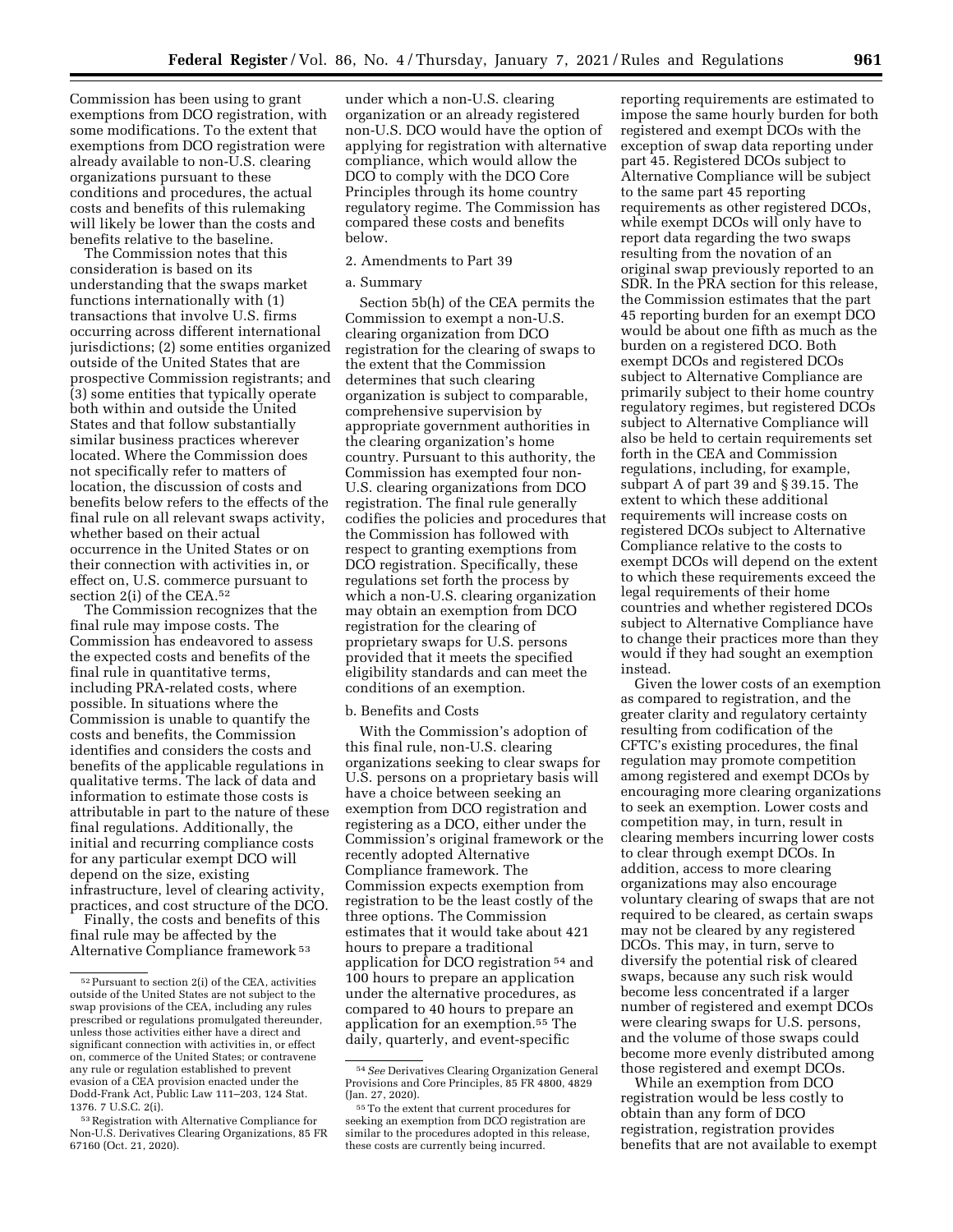DCOs or persons that clear through an exempt DCO. For example, a registered DCO is permitted to clear for U.S. customers. An eligible clearing organization may choose to register, particularly under the Alternative Compliance framework, over seeking an exemption if it determines that the benefits of customer clearing (including an enhanced ability to attract U.S. business) would justify the extra costs of registration relative to an exemption. Based on data submitted by registered DCOs to the Commission pursuant to § 39.19(c), customer clearing typically accounts for a majority of the initial margin at a DCO (about 70 percent on average), and this is likely true for other clearing organizations as well. Thus, the inability of exempt DCOs to clear for U.S. customers may create a significant disincentive to seeking exemption in lieu of registration.

Registered DCOs may face a competitive disadvantage as a result of the final rule. A registered DCO may have to compete with an exempt DCO for U.S. proprietary swap business, yet may have higher ongoing compliance costs than an exempt DCO. This competitive disadvantage is mitigated by the fact that exempt DCOs are, as a precondition of such exemption, required to be subject to comparable, comprehensive supervision and regulation by a home country regulator that is likely to impose costs similar to those associated with Commission regulation.

The Commission is codifying in § 39.6(a)(1) the statutory authority in section 5b(h) of the CEA that the Commission may exempt a clearing organization from DCO registration for the clearing of swaps provided that the Commission determines that the clearing organization is subject to comparable, comprehensive supervision and regulation by a home country regulator. To satisfy this standard, the clearing organization will need to demonstrate, among other things, that: (i) It is organized in a jurisdiction in which a home country regulator applies to the clearing organization, on an ongoing basis, statutes, rules, regulations, and/or policies that, taken together, are consistent with the PFMIs; and (ii) it observes the PFMIs in all material respects. New § 39.6(b)(6) requires an annual certification that an exempt DCO continues to observe the PFMIs in all material respects.

The Commission believes that the PFMIs provide numerous regulatory benefits and promote the protection of market participants and the public, the financial integrity of derivatives markets, and sound risk management

practices. In this regard, the PFMIs include provisions that address DCOs establishing requirements and/or procedures designed to ensure that clearing members meet their obligations to DCOs and safeguard customer funds. For example, the PFMIs provide that DCOs should establish risk-related participation requirements adequate to ensure that participants meet operational, financial, and legal requirements to allow them to fulfill their obligations to DCOs. Financial requirements may include reasonable risk-related capital requirements for participants and appropriate indicators of participant creditworthiness.56 In addition, the PFMIs provide that a DCO should monitor compliance with its participation requirements on an ongoing basis through the receipt of timely and accurate information.57 The PFMIs further provide that collateral belonging to customers of clearing members should be segregated from the assets of the clearing member through which the customers clear.<sup>58</sup> Moreover, using the PFMIs may promote regulatory comity, since the PFMIs represent standards that have been agreed to by the G20 and are widely used in the regulation of clearing organizations. Although the PFMIs are already used to determine eligibility for receiving an exemption from DCO registration, the Commission believes that codifying the use of the PFMIs is beneficial from the perspectives of transparency and consistency.

The Commission acknowledges, as discussed in the preamble above, that the PFMIs are not identical to, nor as detailed as, part 39. Thus, market participants choosing to clear swaps through exempt DCOs may incur costs associated with forgoing certain regulatory protections that are not included in the PFMIs. However, these costs are mitigated by some of the conditions of exemption set out in § 39.6(b), as discussed below, as well as other Commission regulations applicable to exempt DCOs. These conditions (including, for example, the open access provision of § 39.6(b)(2)), provide additional regulatory protections beyond those required by the PFMIs. Additionally, the costs of using the PFMIs (as compared to some other means of determining that a clearing organization is subject to comparable, comprehensive supervision and regulation by a home country regulator) will vary depending on the home country regulatory regime.

Finally, since the PFMIs are already used to determine eligibility for receiving an exemption from DCO registration, these costs are currently being realized by exempt DCOs and U.S. persons who currently clear proprietary swaps on exempt DCOs.

New § 39.6(b) contain various conditions that the Commission is imposing for the granting of exemptions from DCO registration. These conditions are consistent with those that the Commission has been imposing on exempt DCOs prior to the adoption of this rule. Therefore, the costs and benefits of these conditions are currently being incurred by exempt DCOs and U.S. persons who currently clear proprietary swaps on such DCOs.

New § 39.6(b)(2) codifies the ''open access'' requirements of section 2(h)(1)(B) of the CEA with respect to swaps cleared by an exempt DCO to which one or more of the counterparties is a U.S. person.59 Under § 39.6(b)(2), an exempt DCO is required to maintain rules providing that all such swaps with the same terms and conditions submitted to the exempt DCO for clearing are economically equivalent and may be offset with each other, to the extent that offsetting is permitted by the exempt DCO's rules. An exempt DCO is also required to maintain rules providing for non-discriminatory clearing whether a swap is executed bilaterally or is executed on or subject to the rules of an unaffiliated electronic matching platform or trade execution facility, *e.g.,* a swap execution facility. This should benefit market participants by ensuring that they are able to offset their positions to the extent that it is feasible and consistent with DCO rules and that they are not subject to discrimination based on whether or not they execute on a trading platform. The Commission believes that most or all non-U.S. clearing organizations have open access rules that comply with § 39.6(b)(2) and has received no comments suggesting otherwise. However, to the extent that a clearing organization seeking an exemption from DCO registration needs to change its rules to comply with this requirement, that clearing organization could incur costs.

New § 39.6(b)(3) requires an exempt DCO to consent to jurisdiction in the United States and designate an agent in the United States to receive notice or service of various documents issued by or on behalf of the Commission or the U.S. Department of Justice in connection with investigations or for certain other purposes. This will assist

<sup>56</sup>PFMIs at Principle 18, Explanatory Note 3.18.5. 57 *Id.* at Principle 18, Explanatory Note 3.18.8. 58 *Id.* at Principle 14, Explanatory Note 3.14.1. 59 7 U.S.C. 2(h)(1)(B).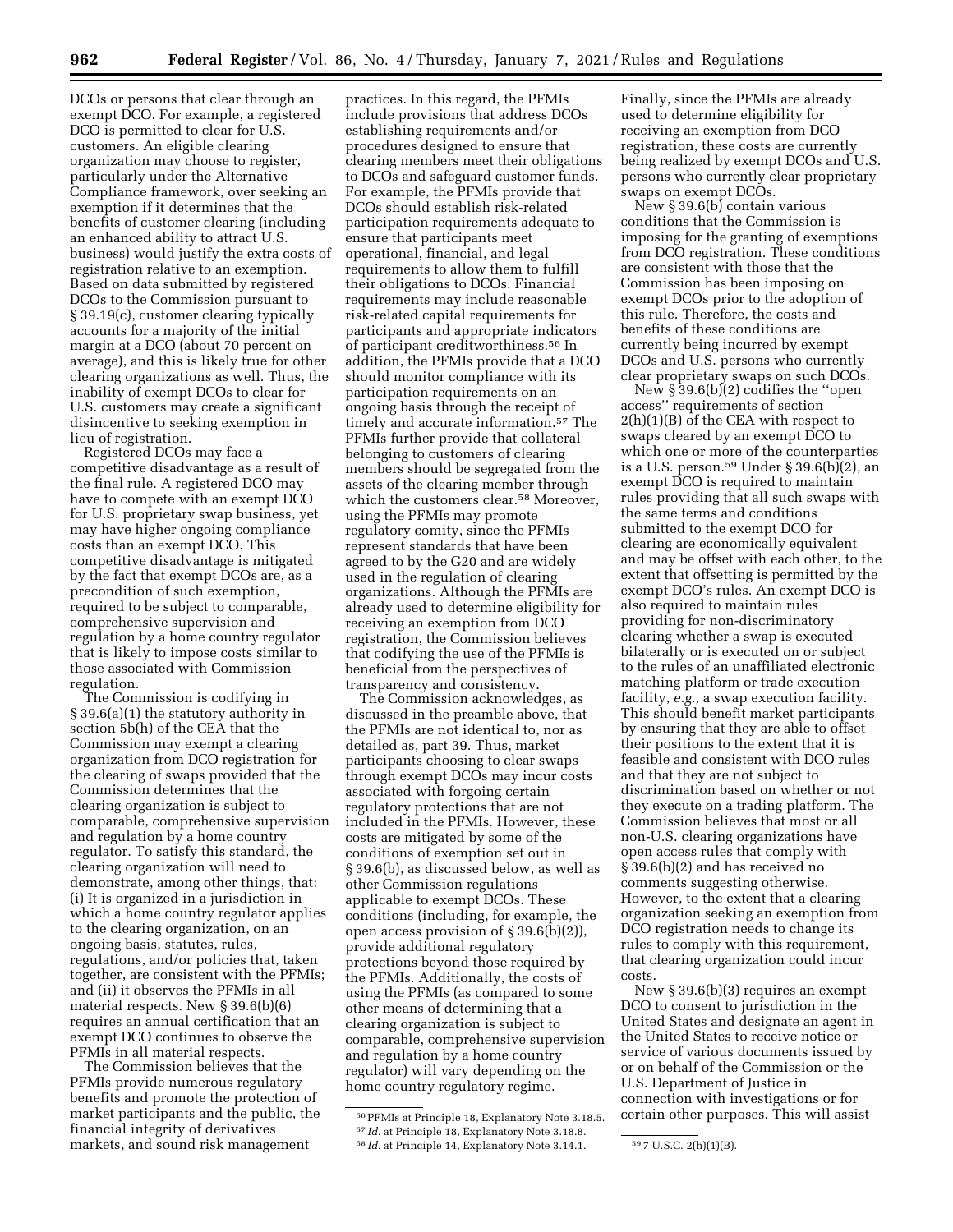the Commission and the Department of Justice in protecting market participants and the public and will impose on exempt DCOs the minor costs associated with retaining a U.S. agent.

New §§ 39.6(b)(4) and 39.6(b)(8) are general provisions that require an exempt DCO to comply, and demonstrate compliance as requested by the Commission, with any condition of the exempt DCO's order of exemption and to provide that the Commission may condition an exemption from DCO registration on any other facts and circumstances it deems relevant. These provisions do not provide any costs and benefits in and of themselves. The costs and benefits of any additional conditions that may be imposed pursuant to § 39.6(b)(8) can only be considered when such additional conditions are imposed.

New § 39.6(b)(5) requires an exempt DCO to promptly make all books and records related to its operation as an exempt DCO available to any Commission representative upon request. This provision will facilitate the Commission's mission, including the protection of market participants and the public. While the Commission does not anticipate making routine requests for books and records, providing or making available books and records pursuant to any such request will impose modest costs on exempt DCOs.

New § 39.6(b)(7) requires an exempt DCO's home country regulator to provide an annual certification that the exempt DCO is in good regulatory standing. That rule, along with § 39.6(a)(2) which requires an MOU or similar arrangement to be in effect between the Commission and the home country regulator, will assist the Commission in protecting market participants and the public, but will not impose any direct costs on exempt DCOs or market participants. Where no MOU between the Commission and a home country regulator is in effect, a clearing organization in that country wanting an exemption may incur costs associated with facilitating such an MOU, or it could incur the costs of either registering with the Commission or forgoing U.S. participation. The requirements regarding an MOU also exist in current procedures, so the costs and benefits of those requirements are currently being realized by exempt DCOs and U.S. persons who currently clear proprietary swaps on exempt DCOs.

Finally, new § 39.6(d) requires an exempt DCO to report swap data for the two cleared swaps that result from the novation of an original swap cleared

through the exempt DCO. An exempt DCO would also need to report the termination of the original swap to the SDR that received the swap data for the original swap. To avoid duplicative reporting, the exempt DCO is also required to have rules that prohibit the part 45 reporting of the two new swaps by the counterparties to the original swap. CCP12 commented that transparency in the swaps markets, which is supported by SDR reporting, provides a number of benefits. However, CCP12 argued that the SDR reporting requirements would post significant operational challenges, such as onboarding with an SDR that has a different reporting format than that of the exempt DCO's home country. CCP12 also commented that SDR reporting fees would be a burden based on the number of reported transactions. The Commission agrees that SDR reporting enhances market transparency and thus provides benefits to the market. The Commission notes that SDR reporting costs would otherwise be borne by the counterparties to the swap, and because there are far more swap counterparties than exempt DCOs, it would be more efficient to require the relatively few exempt DCOs to bear the operational burdens of setting up and following reporting processes and procedures with the various SDRs. The costs and benefits of the reporting requirements are currently being realized to the extent that similar requirements are contained in existing orders of exemption for DCOs.

#### 3. Section 15(a) Factors

a. Protection of Market Participants and the Public

For the most part, the final rule does not materially reduce the protections available to market participants and the public because, among other things, it: (i) Only permits exempt DCOs to clear swaps for U.S. persons for their proprietary accounts, and not for customers; (ii) requires that an exempt DCO be subject to comparable, comprehensive supervision and regulation by a home country regulator as provided by the PFMIs; (iii) requires an MOU or similar arrangement with the home country regulator that would enable the Commission to obtain any information that the Commission deems necessary to evaluate the initial and continued eligibility of the DCO for exemption from registration or to review its compliance with any conditions of such exemption; (iv) provides additional protections with the conditions of exemption set out in § 39.6(b), including open access and

data reporting requirements; and (v) explicitly authorizes the Commission to modify or terminate an order of exemption on its own initiative if it determines that there are changes to or omissions in material facts or circumstances pursuant to which the order of exemption was issued, or that any of the terms and conditions of the order of exemption have not been met. Collectively, these provisions protect market participants and the public by ensuring that exempt DCOs are subject to the internationally recognized PFMIs. Although the Commission acknowledges the possibility that some foreign regulatory regimes may ultimately prove to be less effective than that of the United States, the Commission believes that this risk is mitigated for the reasons discussed above.

# b. Efficiency, Competitiveness, and Financial Integrity

The final rule promotes operational efficiency by permitting exempt DCOs to clear swaps for U.S. persons without having to apply for DCO registration, which involves the submission of extensive documentation to the Commission. The final rule also mitigates duplicative compliance requirements by not requiring exempt DCOs to comply with the Commission's part 39 regulations (with the exception of § 39.6) in addition to the requirements of their home country regulator. In addition, adopting these regulations might prompt other regulators to adopt similar rules that would defer to the Commission in the regulation of U.S. registered DCOs operating outside the United States, which could increase competitiveness by reducing the regulatory burdens on such DCOs.

The exempt DCO framework may also promote competition for U.S. proprietary business among non-U.S. clearing organizations because it holds exempt DCOs to the internationally recognized standards set forth in the PFMIs. This will allow such clearing organizations to compete with each other for the proprietary business of U.S. clearing members under their own comparable regulatory regimes, which may potentially increase the number of DCOs available to clear for U.S. persons. The final rule is expected to maintain the financial integrity of swap transactions cleared by exempt DCOs because such DCOs are subject to supervision and regulation by their home country regulator within a legal framework that is comparable to that applicable to registered DCOs under the CEA and Commission regulations and as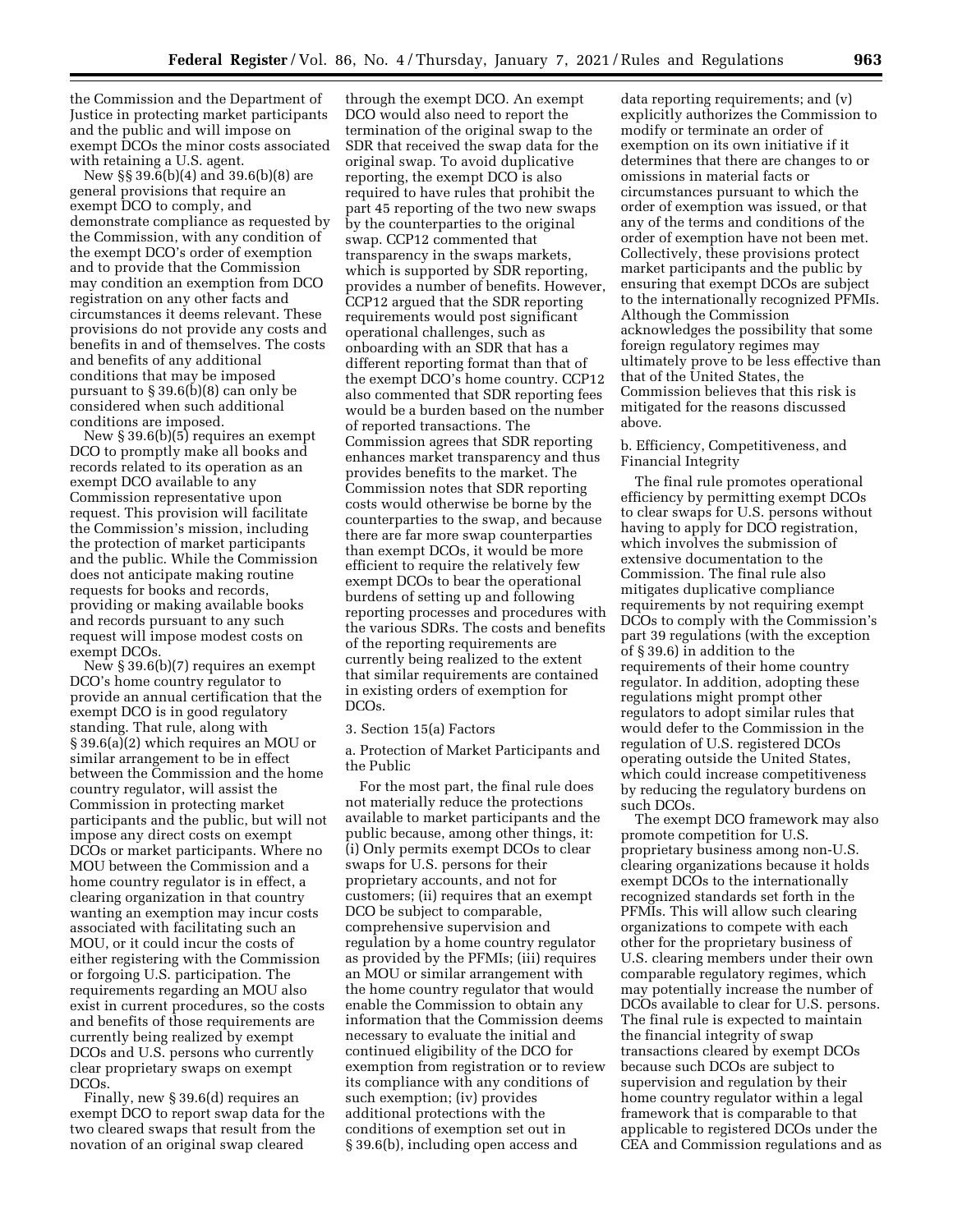comprehensive. In addition, the final rule may contribute to the financial integrity of the broader financial system by spreading the potential risk of particular swaps among a greater number of registered and exempt DCOs, thus reducing concentration risk.

#### c. Price Discovery

Price discovery is the process of determining the price level for an asset through the interaction of buyers and sellers and based on supply and demand conditions. The Commission has not identified any impact of the final rule on price discovery. This is because price discovery occurs before a transaction is submitted for clearing through the interaction of bids and offers on a trading system or platform, or in the over-the-counter market. The final rule does not impact requirements under the CEA or Commission regulations regarding price discovery.

## d. Sound Risk Management Practices

The exempt DCO framework encourages sound risk management practices because exempt DCOs are subject to the risk management standards set forth in the PFMIs, which are comparable to standards imposed on registered DCOs.

# e. Other Public Interest Considerations

The Commission notes the public interest in access to clearing organizations outside of the United States in light of the international nature of many swap transactions. The final rule codifies the exemption process for non-U.S. clearing organizations that will permit them to clear swap transactions for U.S. persons on a proprietary basis when such clearing organizations meet the eligibility requirements and conditions included therein, thus promoting transparency and consistency. Furthermore, the final rule might encourage international comity by deferring, under certain conditions, to regulators in other jurisdictions in the oversight of non-U.S. clearing organizations. The Commission expects that such regulators will defer to the Commission in the supervision and regulation of registered DCOs organized in the United States, thereby reducing the regulatory and compliance burdens to which such DCOs are subject.

#### 4. Consideration of Alternatives

The final rule does not permit U.S. customers to clear through exempt DCOs. As the Commission noted in the 2018 Proposal, there is uncertainty as to how swaps customer funds would be treated under the U.S. Bankruptcy Code if the customer's swaps are cleared at an exempt DCO.60 However, the Commission did request comment as to whether the Commission should consider permitting an exempt DCO to clear swaps for U.S. customers.61

In response, three commenters expressed support. ISDA stated that it ''strongly believes'' that the Commission should permit exempt DCOs to clear swaps for customers. ASX argued that it would be beneficial to allow U.S. customers to access the broadest possible range of clearing organizations, which would provide them with flexibility and choice in accessing the best commercial solutions for the products that they use. JSCC recommended that the Commission consider allowing U.S. customers to access exempt DCOs through non-U.S. clearing members that are not required to register as an FCM, as long as those non-U.S. clearing members can demonstrate that they are properly supervised, regulated, and licensed to provide customer clearing services in their home countries, and if the home regulatory authority maintains appropriate cooperative arrangements with the Commission.

Similarly, in response to the 2019 Proposal, several commenters, including ASX, FIA, SIFMA, JSCC, and CCP12, proposed a regime for swaps similar to that for futures, including a clearing structure in which a U.S. customer clears through an FCM that maintains the U.S. customer's positions and margin in a customer omnibus account held by a non-U.S. clearing member that is not registered as an FCM. The commenters argued that such a regime could potentially provide new business opportunities to FCMs while allowing customers to save money and improve efficiency by using the same FCMs to clear at both registered and exempt DCOs. This would permit customers to avoid the time and expense of executing documentation with multiple intermediaries, for example, and to realize operational efficiencies such as netting and offsetting within a single intermediary, receiving fewer position statements, and managing fewer cash transfers. The commenters noted that customers would also benefit from the various customer protections required of FCMs, such as those pertaining to disclosure, net capital, and reporting.

The Commission notes that, based on data submitted pursuant to § 39.19(c), as of October 2020, approximately 70 percent of initial margin at registered DCOs was in customer accounts, with the remainder in house (proprietary)

accounts. It is likely that the majority of initial margin at exempt DCOs or clearing organizations that may seek an exemption is also in customer accounts. Thus, limiting clearing by U.S. persons at exempt DCOs to proprietary swaps will likely significantly reduce the number of U.S. persons who can benefit from clearing at exempt DCOs and may reduce the incentive for eligible clearing organizations to seek exemption.62 However, there is uncertainty as to the extent to which U.S. customers would be protected under the Bankruptcy Code in the event of an FCM bankruptcy proceeding. The Commission is not adopting these alternatives at this time, but continues to weigh these risks against the potential benefits to U.S. customers and FCMs.

#### *D. Antitrust Considerations*

Section 15(b) of the CEA requires the Commission to take into consideration the public interest to be protected by the antitrust laws and endeavor to take the least anticompetitive means of achieving the purposes of the CEA, in issuing any order or adopting any Commission rule or regulation.63

The Commission believes that the public interest to be protected by the antitrust laws is the promotion of competition. The Commission requested, but did not receive, any comments on whether the proposed rulemaking implicated any other specific public interest to be protected by the antitrust laws. The Commission has considered the proposed rulemaking to determine whether it is anticompetitive. The Commission believes that the final rule may promote greater competition in swap clearing because it might encourage more non-U.S. clearing organizations to seek an exemption from registration to clear the same types of swaps for U.S. persons that are currently cleared by registered DCOs.

The Commission has not identified any less anticompetitive means of achieving the purposes of the CEA. The Commission requested, but did not receive, any comments on whether there are less anticompetitive means of achieving the relevant purposes of the CEA that would otherwise be served by adopting the final rule.

<sup>60</sup> 2018 Proposal, 83 FR at 39926.

<sup>61</sup> 2018 Proposal, 83 FR at 39930.

<sup>62</sup>Clearing organizations could be incentivized to seek DCO registration instead, either under the Commission's original framework or the recently adopted Alternative Compliance framework. 63 7 U.S.C. 19(b).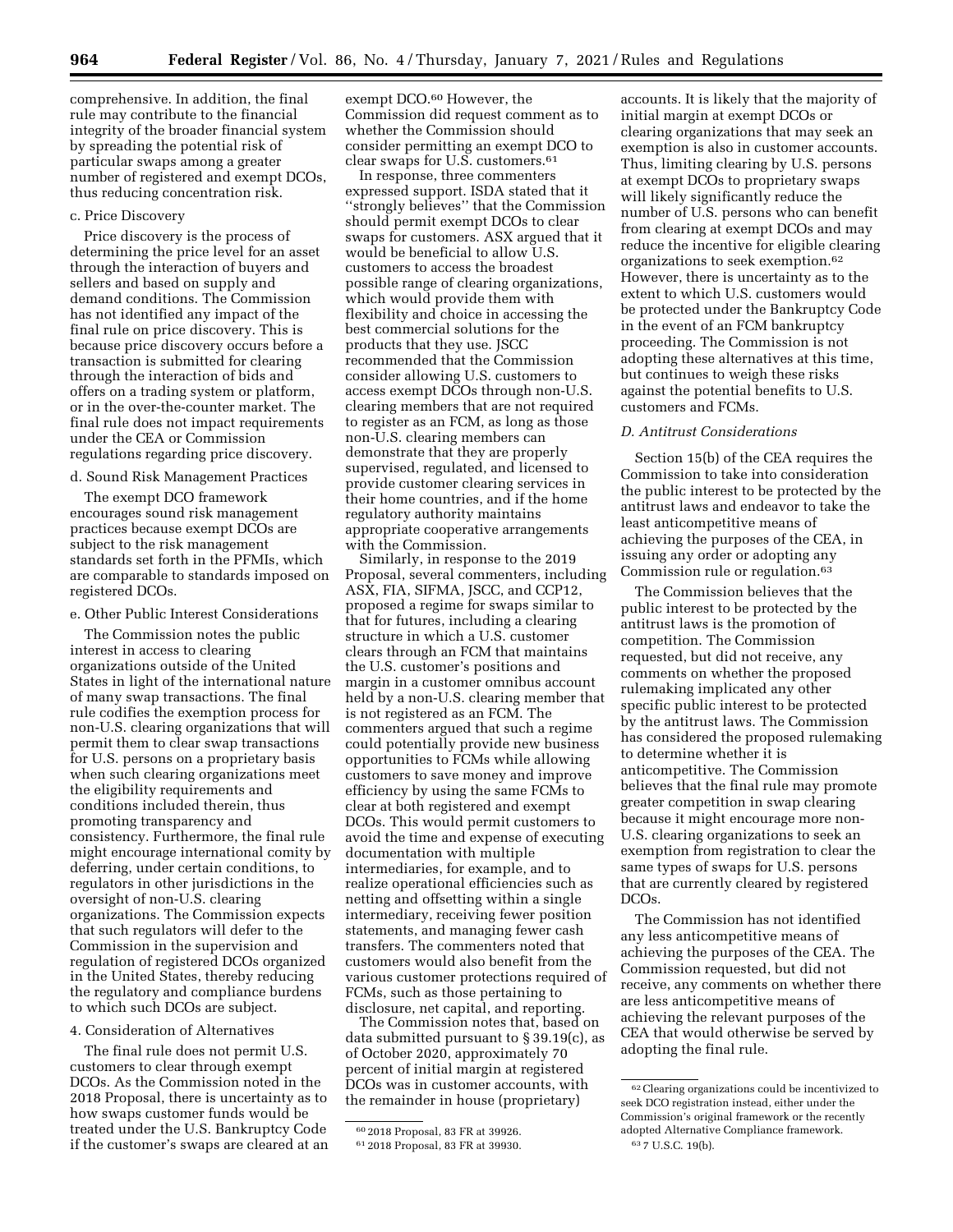#### **List of Subjects**

#### *17 CFR Part 39*

Clearing, Derivatives clearing organization, Exemption, Procedures, Registration, Swaps.

#### *17 CFR Part 140*

Authority delegations (Government agencies), Organization and functions (Government agencies).

For the reasons stated in the preamble, the Commodity Futures Trading Commission amends 17 CFR chapter I as follows:

# **PART 39—DERIVATIVES CLEARING ORGANIZATIONS**

■ 1. The authority citation for part 39 continues to read as follows:

**Authority:** 7 U.S.C. 2, 6(c), 7a–1, and 12a(5); 12 U.S.C. 5464; 15 U.S.C. 8325; Section 752 of the Dodd-Frank Wall Street Reform and Consumer Protection Act, Pub. L. 111–203, title VII, sec. 752, July 21, 2010, 124 Stat. 1749.

■ 2. Revise § 39.1 to read as follows:

#### **§ 39.1 Scope.**

The provisions of this subpart A apply to any derivatives clearing organization, as defined under section 1a(15) of the Act and § 1.3 of this chapter, that is registered or is required to register with the Commission as a derivatives clearing organization pursuant to section 5b(a) of the Act, or that is applying for an exemption from registration pursuant to section 5b(h) of the Act.

■ 3. In § 39.2, add definitions of the terms ''Exempt derivatives clearing organization,'' ''Home country,'' ''Home country regulator,'' and ''Principles for Financial Market Infrastructures,'' in alphabetical order, and amend the definition of ''Good regulatory standing,'' to read as follows:

# **§ 39.2 Definitions.**

\* \* \* \* \* *Exempt derivatives clearing organization* means a derivatives clearing organization that the Commission has exempted from registration under section 5b(a) of the Act, pursuant to section 5b(h) of the Act and § 39.6.

\* \* \* \* \* *Good regulatory standing* means, with respect to a derivatives clearing organization that is organized outside of the United States, and is licensed, registered, or otherwise authorized to act as a clearing organization in its home country, that:

(1) In the case of an exempt derivatives clearing organization, either there has been no finding by the home country regulator of material nonobservance of the Principles for Financial Market Infrastructures or other relevant home country legal requirements, or there has been a finding by the home country regulator of material non-observance of the Principles for Financial Market Infrastructures or other relevant home country legal requirements but any such finding has been or is being resolved to the satisfaction of the home country regulator by means of corrective action taken by the derivatives clearing organization; or

(2) In the case of a derivatives clearing organization registered subject to compliance with subpart D of this part, either there has been no finding by the home country regulator of material nonobservance of the relevant home country legal requirements, or there has been a finding by the home country regulator of material non-observance of the relevant home country legal requirements but any such finding has been or is being resolved to the satisfaction of the home country regulator by means of corrective action taken by the derivatives clearing organization.

*Home country* means, with respect to a derivatives clearing organization that is organized outside of the United States, the jurisdiction in which the derivatives clearing organization is organized.

*Home country regulator* means, with respect to a derivatives clearing organization that is organized outside of the United States, an appropriate government authority which licenses, regulates, supervises, or oversees the derivatives clearing organization's clearing activities in the home country. \* \* \* \* \*

*Principles for Financial Market Infrastructures* means the Principles for Financial Market Infrastructures jointly published by the Committee on Payment and Settlement Systems and the Technical Committee of the International Organization of Securities Commissions in April 2012.

\* \* \* \* \* ■ 4. Add § 39.6 to read as follows:

#### **§ 39.6 Exemption from derivatives clearing organization registration.**

(a) *Eligibility for exemption.* A derivatives clearing organization that is organized outside of the United States shall be eligible for an exemption from registration as a derivatives clearing organization for the clearing of swaps for U.S. persons, and thereby exempt from compliance with provisions of the Act and Commission regulations

applicable to derivatives clearing organizations, if:

(1) The derivatives clearing organization is subject to comparable, comprehensive supervision and regulation by a home country regulator as demonstrated by the following:

(i) The derivatives clearing organization is organized in a jurisdiction in which a home country regulator applies to the derivatives clearing organization, on an ongoing basis, statutes, rules, regulations, policies, or a combination thereof that, taken together, are consistent with the Principles for Financial Market Infrastructures;

(ii) The derivatives clearing organization observes the Principles for Financial Market Infrastructures in all material respects; and

(iii) The derivatives clearing organization is in good regulatory standing in its home country; and

(2) A memorandum of understanding or similar arrangement satisfactory to the Commission is in effect between the Commission and the derivatives clearing organization's home country regulator, pursuant to which, among other things, the home country regulator agrees to provide to the Commission any information that the Commission deems necessary to evaluate the initial and continued eligibility of the derivatives clearing organization for exemption from registration or to review its compliance with any conditions of such exemption.

(b) *Conditions of exemption.* An exemption from registration as a derivatives clearing organization shall be subject to any conditions the Commission may prescribe including, but not limited to:

(1) *Clearing by or for U.S. persons and futures commission merchants.* The exempt derivatives clearing organization shall have rules that limit swaps clearing services for U.S. persons and futures commission merchants to the following circumstances:

(i) A U.S. person that is a clearing member of the exempt derivatives clearing organization may clear swaps for itself and those persons identified in the definition of ''proprietary account'' set forth in § 1.3 of this chapter;

(ii) A non-U.S. person that is a clearing member of the exempt derivatives clearing organization may clear swaps for any affiliated U.S. person identified in the definition of 'proprietary'' account set forth in § 1.3 of this chapter; and

(iii) An entity that is registered with the Commission as a futures commission merchant may be a clearing member of the exempt derivatives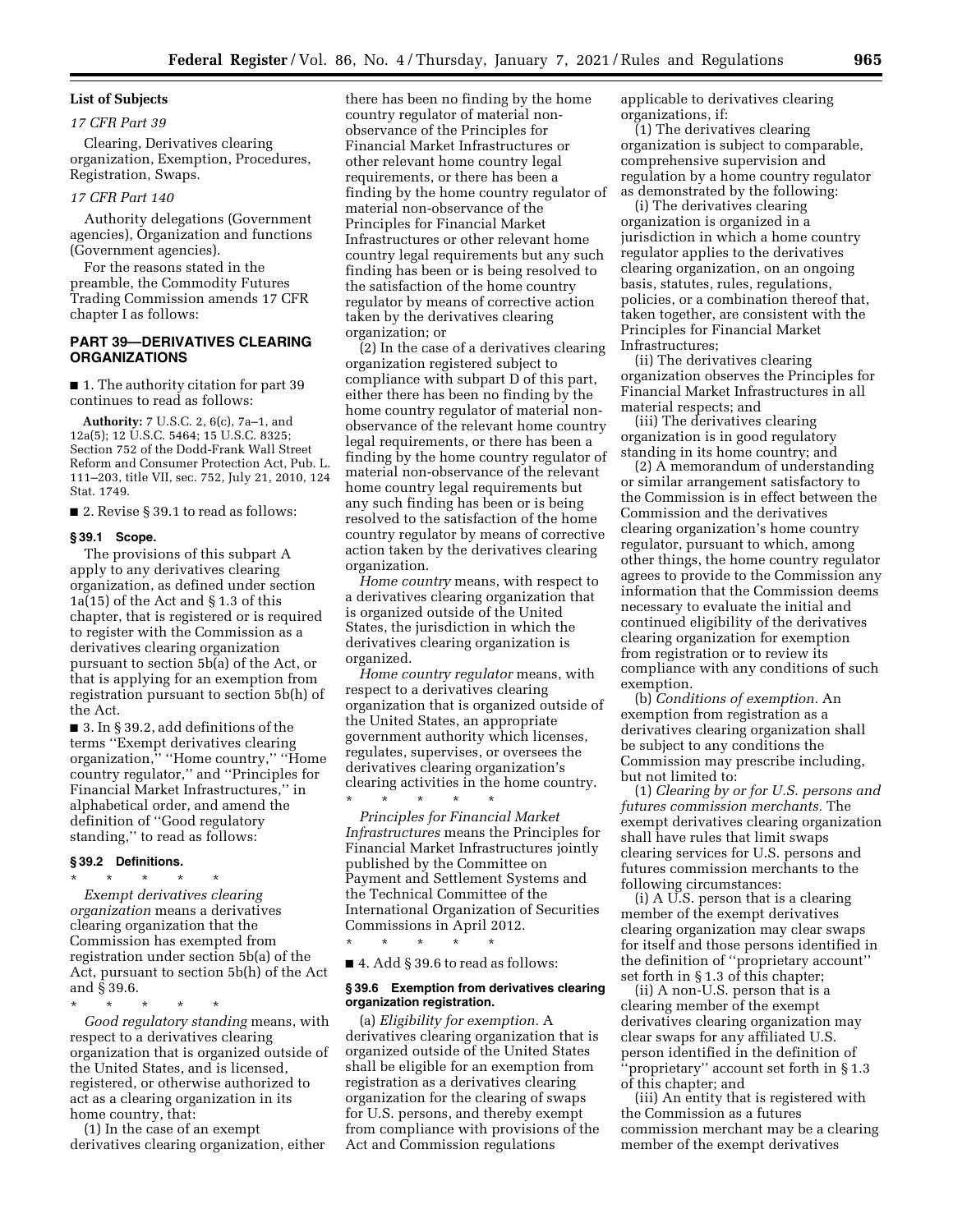clearing organization, or otherwise maintain an account with an affiliated broker that is a clearing member, for the purpose of clearing swaps only for itself and those persons identified in the definition of ''proprietary account'' set forth in § 1.3 of this chapter; and

(2) *Open access.* The exempt derivatives clearing organization shall have rules with respect to swaps to which one or more of the counterparties is a U.S. person that shall:

(i) Provide that all swaps with the same terms and conditions, as defined by product specifications established under the exempt derivatives clearing organization's rules, submitted to the exempt derivatives clearing organization for clearing are economically equivalent within the exempt derivatives clearing organization and may be offset with each other within the exempt derivatives clearing organization, to the extent offsetting is permitted by the exempt derivatives clearing organization's rules; and

(ii) Provide that there shall be nondiscriminatory clearing of a swap executed bilaterally or on or subject to the rules of an unaffiliated electronic matching platform or trade execution facility.

(3) *Consent to jurisdiction; designation of agent for service of process.* The exempt derivatives clearing organization shall:

(i) Consent to jurisdiction in the United States;

(ii) Designate, authorize, and identify to the Commission, an agent in the United States who shall accept any notice or service of process, pleadings, or other documents, including any summons, complaint, order, subpoena, request for information, or any other written or electronic documentation or correspondence issued by or on behalf of the Commission or the United States Department of Justice to the exempt derivatives clearing organization, in connection with any actions or proceedings brought against, or investigations relating to, the exempt derivatives clearing organization or any U.S. person or futures commission merchant that is a clearing member, or that clears swaps through a clearing member, of the exempt derivatives clearing organization; and

(iii) Promptly inform the Commission of any change in its designated and authorized agent.

(4) *Compliance.* The exempt derivatives clearing organization shall comply, and shall demonstrate compliance as requested by the Commission, with any condition of its exemption.

(5) *Inspection of books and records.*  The exempt derivatives clearing organization shall make all documents, books, records, reports, and other information related to its operation as an exempt derivatives clearing organization open to inspection and copying by any representative of the Commission; and in response to a request by any representative of the Commission, the exempt derivatives clearing organization shall, promptly and in the form specified, make the requested books and records available and provide them directly to Commission representatives.

(6) *Observance of the Principles for Financial Market Infrastructures.* On an annual basis, within 60 days following the end of its fiscal year, the exempt derivatives clearing organization shall provide to the Commission a certification that it continues to observe the Principles for Financial Market Infrastructures in all material respects. To the extent the exempt derivatives clearing organization is unable to provide to the Commission an unconditional certification, it must identify the underlying material nonobservance of the Principles for Financial Market Infrastructures and identify whether and how such nonobservance has been or is being resolved by means of corrective action taken by the exempt derivatives clearing organization.

(7) *Representation of good regulatory standing.* On an annual basis, within 60 days following the end of its fiscal year, an exempt derivatives clearing organization shall request and the Commission must receive from a home country regulator a written representation that the exempt derivatives clearing organization is in good regulatory standing.

(8) *Other conditions.* The Commission may condition an exemption on any other facts and circumstances it deems relevant.

(c) *General reporting requirements.* (1) An exempt derivatives clearing organization shall provide to the Commission the information specified in this paragraph and any other information that the Commission deems necessary, including, but not limited to, information for the purpose of the Commission evaluating the continued eligibility of the exempt derivatives clearing organization for exemption from registration, reviewing compliance by the exempt derivatives clearing organization with any conditions of the exemption, or conducting oversight of U.S. persons and their affiliates, and the swaps that are cleared by such persons through the exempt derivatives clearing

organization. Information provided to the Commission under this paragraph shall be submitted in accordance with § 39.19(b).

(2) Each exempt derivatives clearing organization shall provide to the Commission the following information:

(i) A report compiled as of the end of each trading day and submitted to the Commission by 10:00 a.m. U.S. Central time on the following business day, containing:

(A) Initial margin requirements and initial margin on deposit for each U.S. person, with respect to swaps, *provided however* if a clearing member margins on a portfolio basis its own positions and the positions of its affiliates, and either the clearing member or any of its affiliates is a U.S. person, the exempt derivatives clearing organization shall report initial margin on deposit for all such positions on a combined basis for each such clearing member; and

(B) Daily variation margin, separately listing the mark-to-market amount collected from or paid to each U.S. person, with respect to swaps; *provided, however,* if a clearing member margins on a portfolio basis its own positions and the positions of its affiliates, and either the clearing member or any of its affiliates is a U.S. person, the exempt derivatives clearing organization shall separately list the mark-to-market amount collected from or paid to each such clearing member, on a combined basis.

(ii) A report compiled as of the last day of each fiscal quarter of the exempt derivatives clearing organization and submitted to the Commission no later than 17 business days after the end of the exempt derivatives clearing organization's fiscal quarter, containing:

(A) The aggregate clearing volume of U.S. persons during the fiscal quarter, with respect to swaps. If a clearing member is a U.S. person, the volume figure shall include the transactions of the clearing member and all affiliates. If a clearing member is not a U.S. person, the volume figure shall include only transactions of affiliates that are U.S. persons.

(B) The average open interest of U.S. persons during the fiscal quarter, with respect to swaps. If a clearing member is a U.S. person, the open interest figure shall include the positions of the clearing member and all affiliates. If a clearing member is not a U.S. person, the open interest figure shall include only positions of affiliates that are U.S. persons.

(C) A list of U.S. persons and futures commission merchants that are either clearing members or affiliates of any clearing member, with respect to the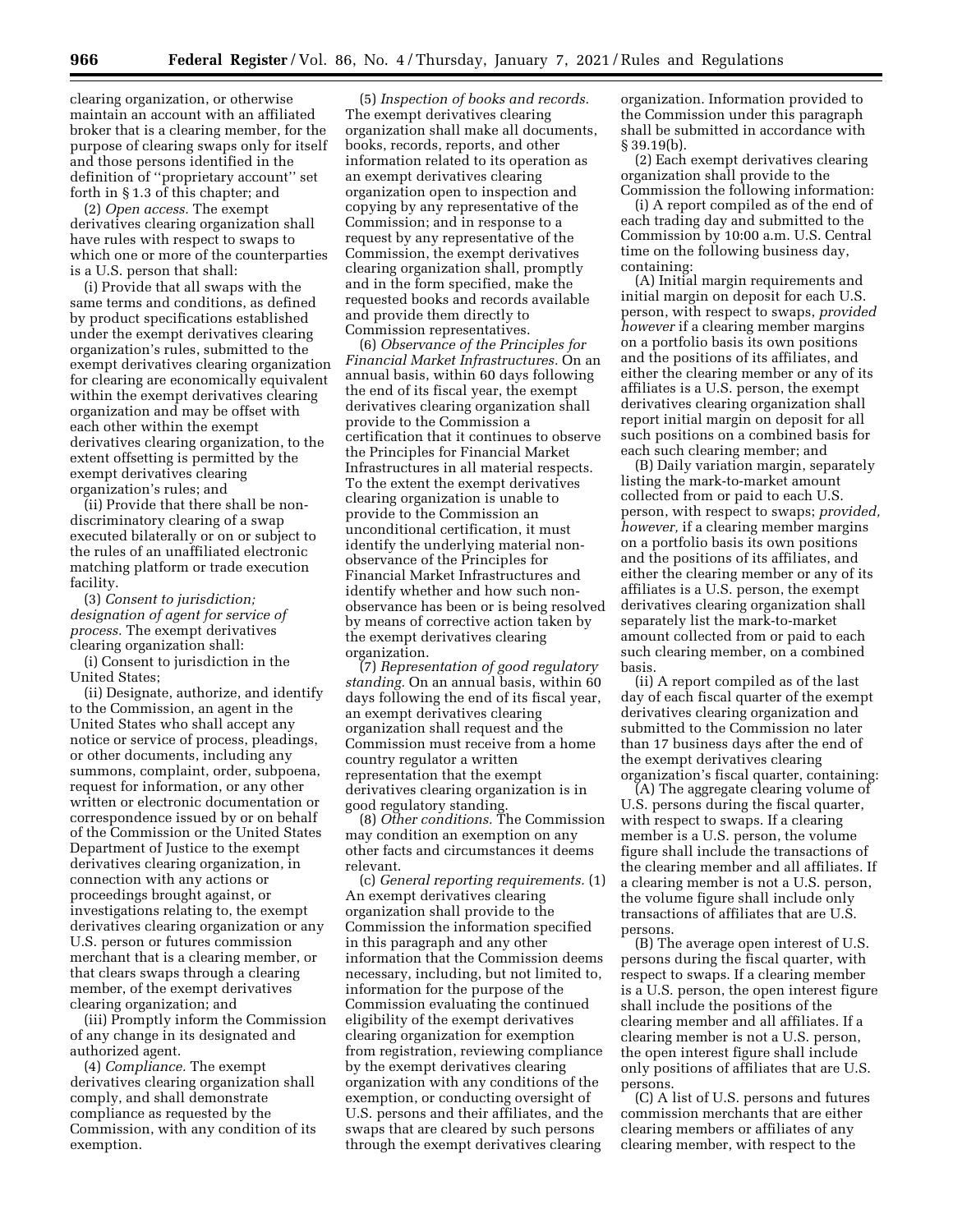clearing of swaps, as of the last day of the fiscal quarter.

(iii) Prompt notice regarding any change in the home country regulatory regime that is material to the exempt derivatives clearing organization's continuing observance of the Principles for Financial Market Infrastructures or compliance with any of the requirements set forth in this section or in the order of exemption issued by the Commission;

(iv) As available to the exempt derivatives clearing organization, any assessment of the exempt derivatives clearing organization's or the home country regulator's observance of the Principles for Financial Market Infrastructures, or any portion thereof, by a home country regulator or other national authority, or an international financial institution or international organization;

(v) As available to the exempt derivatives clearing organization, any examination report, examination findings, or notification of the commencement of any enforcement or disciplinary action by a home country regulator;

(vi) Immediate notice of any change with respect to the exempt derivatives clearing organization's licensure, registration, or other authorization to act as a derivatives clearing organization in its home country;

(vii) In the event of a default by a U.S. person or futures commission merchant clearing swaps, with such event of default determined in accordance with the rules of the exempt derivatives clearing organization, immediate notice of the default including the name of the U.S. person or futures commission merchant clearing swaps, a list of the positions held by the U.S. person or futures commission merchant, and the amount of the U.S. person's or futures commission merchant's financial obligation; and

(viii) Notice of action taken against a U.S. person or futures commission merchant clearing swaps by an exempt derivatives clearing organization, no later than two business days after the exempt derivatives clearing organization takes such action against a U.S. person or futures commission merchant.

(d) *Swap data reporting requirements.*  If an exempt derivatives clearing organization accepts for clearing a swap that has been reported to a swap data repository pursuant to part 45 of this chapter, the exempt derivatives clearing organization shall report to a swap data repository data regarding the two swaps resulting from the novation of the original swap. The exempt derivatives clearing organization shall also report

the termination of the original swap to the swap data repository to which the original swap was reported. In order to avoid duplicative reporting for such transactions, the exempt derivatives clearing organization shall have rules that prohibit the reporting, pursuant to part 45 of this chapter, of the two new swaps by the counterparties to the original swap.

(e) *Application procedures.* (1) An entity seeking to be exempt from registration as a derivatives clearing organization shall file an application for exemption with the Secretary of the Commission in the format and manner specified by the Commission. The Commission will review the application for exemption and may approve or deny the application or, if deemed appropriate, exempt the applicant from registration as a derivatives clearing organization subject to conditions in addition to those set forth in paragraph (b) of this section.

(2) *Application.* An applicant for exemption from registration as a derivatives clearing organization shall submit to the Commission the information and documentation described in this section. Such information and documentation shall be clearly labeled as outlined in this section. The Commission will not commence processing an application unless the applicant has filed a complete application. Upon its own initiative, an applicant may file with its completed application for exemption additional information that may be necessary or helpful to the Commission in processing the application. The application shall include:

(i) A cover letter containing the following information:

(A) Exact name of applicant as specified in its charter, and the name under which business will be conducted (including acronyms);

(B) Address of applicant's principal office;

(C) List of principal office(s) and address(es) where clearing activities are/ will be conducted;

(D) A list of all regulatory licenses or registrations of the applicant (or exemptions from any licensing requirement) and the regulator granting such license or registration;

(E) Date of the applicant's fiscal year end;

(F) Contact information for the person or persons to whom the Commission should address questions and correspondence regarding the application; and

(G) A signature and date by a duly authorized representative of the applicant.

(ii) A description of the applicant's business plan for providing clearing services as an exempt derivatives clearing organization, including information as to the classes of swaps that will be cleared and whether the swaps are subject to a clearing requirement issued by the Commission or the applicant's home country regulator;

(iii) Documents that demonstrate that the applicant is organized in a jurisdiction in which its home country regulator applies to the applicant, on an ongoing basis, statutes, rules, regulations, policies, or a combination thereof that, taken together, are consistent with the Principles for Financial Market Infrastructures;

(iv) A written representation from the applicant's home country regulator that the applicant is in good regulatory standing;

(v) Copies of the applicant's most recent disclosures that are necessary to observe the Principles for Financial Market Infrastructures, including the financial market infrastructure disclosure template set forth in Annex A to the Disclosure Framework and Assessment Methodology for the Principles for Financial Market Infrastructures, any other such disclosure framework issued under the authority of the International Organization of Securities Commissions that is required for observance of the Principles for Financial Market Infrastructures, and the URL to the specific page(s) on the applicant's website where such disclosures may be found;

(vi) A representation that the applicant will comply with each of the requirements and conditions of exemption set forth in paragraphs (b), (c), and (d) of this section, and the terms and conditions of its order of exemption as issued by the Commission;

(vii) A copy of the applicant's rules that meet the requirements of paragraphs (b)(2) and (d) of this section, as applicable; and

(viii) The applicant's consent to jurisdiction in the United States, and the name and address of the applicant's designated agent in the United States, pursuant to paragraph (b)(3) of this section.

(3) *Submission of supplemental information.* At any time during its review of the application for exemption from registration as a derivatives clearing organization, the Commission may request that the applicant submit supplemental information in order for the Commission to process the application, and the applicant shall file such supplemental information in the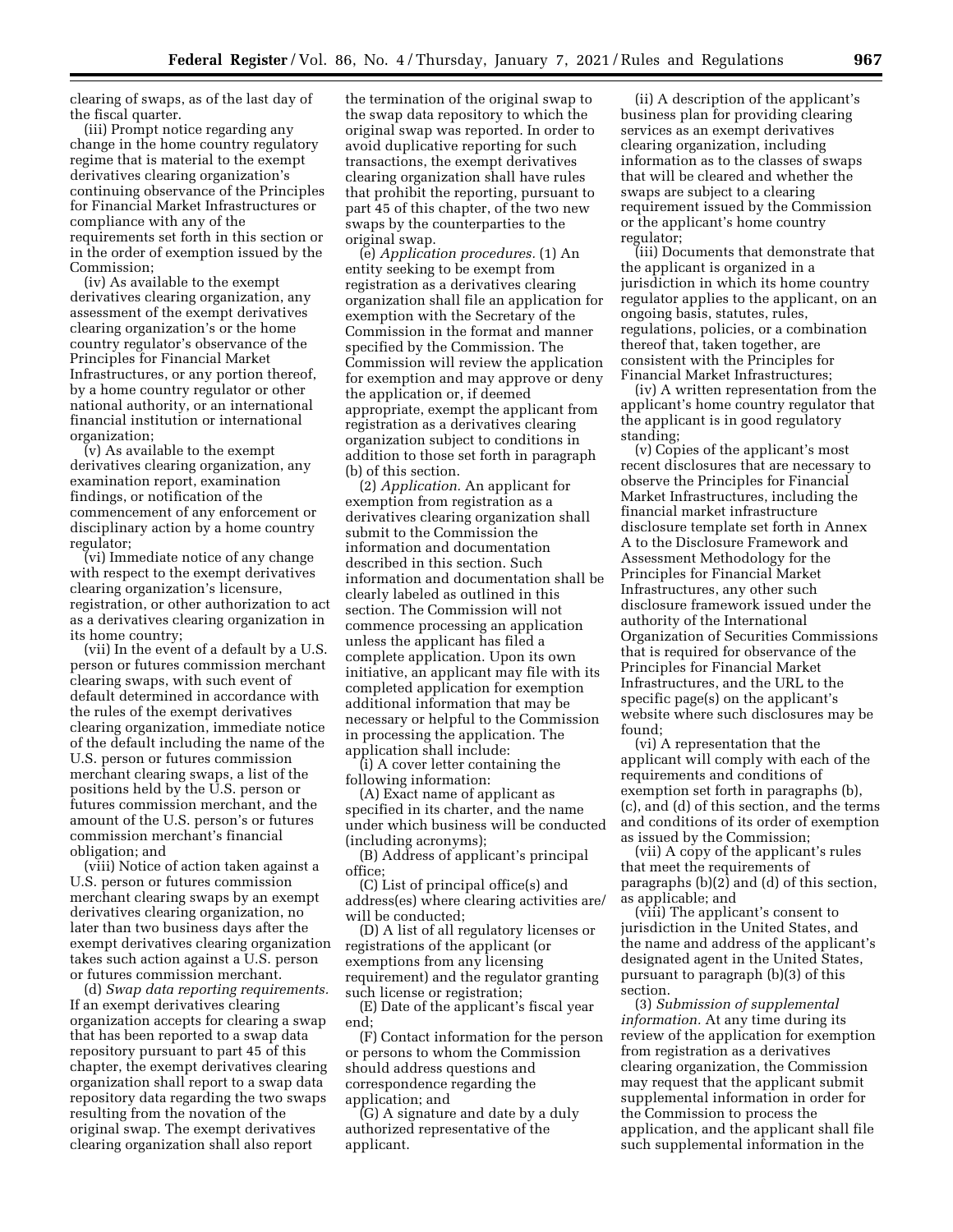format and manner specified by the Commission.

(4) *Amendments to pending application.* An applicant for exemption from registration as a derivatives clearing organization shall promptly amend its application if it discovers a material omission or error, or if there is a material change in the information provided to the Commission in the application or other information provided in connection with the application.

(5) *Public information.* The following sections of an application for exemption from registration as a derivatives clearing organization will be public: The cover letter set forth in paragraph (e)(2)(i) of this section; the documentation required in paragraphs (e)(2)(iii) and (e)(2)(v) of this section; rules that meet the requirements of paragraphs (b)(2) and (d) of this section, as applicable; and any other part of the application not covered by a request for confidential treatment, subject to § 145.9 of this chapter.

(f) *Modification or termination of exemption upon Commission initiative.*  (1) The Commission may, in its discretion and upon its own initiative, terminate or modify the terms and conditions of an order of exemption from derivatives clearing organization registration if the Commission determines that there are changes to or omissions in material facts or circumstances pursuant to which the order of exemption was issued, or that any of the terms and conditions of its order of exemption have not been met, including, but not limited to, the requirement that:

(i) The exempt derivatives clearing organization observes the Principles for Financial Market Infrastructures in all material respects; or

(ii) The exempt derivatives clearing organization is subject to comparable, comprehensive supervision and regulation by its home country regulator.

(2) The Commission shall provide written notification to an exempt derivatives clearing organization that it is considering whether to terminate or modify an exemption pursuant to this paragraph and the basis for that consideration.

(3) The exempt derivatives clearing organization may respond to the notification in writing no later than 30 business days following receipt of the notification, or at such later time as the Commission permits in writing.

(4) Following receipt of a response from the exempt derivatives clearing organization, or after expiration of the time permitted for a response, the Commission may:

(i) Issue an order of termination, effective as of a date to be specified therein. Such specified date shall be intended to provide the exempt derivatives clearing organization with a reasonable amount of time to wind down its swap clearing services for U.S. persons;

(ii) Issue an amended order of exemption that modifies the terms and conditions of the exemption; or

(iii) Provide written notification to the exempt derivatives clearing organization that the exemption will remain in effect without modification to the terms and conditions of the exemption.

(g) *Termination of exemption upon request by an exempt derivatives clearing organization.* (1) An exempt derivatives clearing organization may petition the Commission to terminate its exemption if:

(i) Changed circumstances result in the exempt derivatives clearing organization no longer qualifying for an exemption;

(ii) The exempt derivatives clearing organization intends to cease clearing swaps for U.S. persons; or

(iii) In conjunction with the petition, the exempt derivatives clearing organization submits an application for registration in accordance with § 39.3(a)(2) or § 39.3(a)(3), as applicable, to become a registered derivatives clearing organization pursuant to section 5b(a) of the Act.

(2) The petition for termination of exemption shall include a detailed explanation of the facts and circumstances supporting the request and the exempt derivatives clearing organization's plans for, as may be applicable, the liquidation or transfer of the swaps positions and related collateral of U.S. persons.

(3) The Commission shall issue an order of termination within a reasonable time appropriate to the circumstances or, as applicable, in conjunction with the issuance of an order of registration.

(h) *Notice to clearing members of termination of exemption.* Following the Commission's issuance of an order of termination (unless issued in conjunction with the issuance of an order of registration), the exempt derivatives clearing organization shall provide immediate notice of such termination to its clearing members. Such notice shall include:

(1) A copy of the Commission's order of termination;

(2) A description of the procedures for orderly disposition of any open swaps positions that were cleared for U.S. persons; and

(3) An instruction to clearing members, requiring that they provide the exempt derivatives clearing organization's notice of such termination to all U.S. persons clearing swaps through such clearing members.

■ 5. Revise § 39.9 to read as follows:

# **§ 39.9 Scope.**

Except as otherwise provided by Commission order, the provisions of this subpart B apply to any derivatives clearing organization, as defined under section 1a(15) of the Act and § 1.3 of this chapter, that is registered with the Commission as a derivatives clearing organization pursuant to section 5b of the Act. The provisions of this subpart B do not apply to any exempt derivatives clearing organization, as defined under § 39.2.

# **PART 140—ORGANIZATION, FUNCTIONS, AND PROCEDURES OF THE COMMISSION**

■ 6. The authority citation for part 140 continues to read as follows:

**Authority:** 7 U.S.C. 2(a)(12), 12a, 13(c), 13(d), 13(e), and 16(b).

■ 7. Amend § 140.94 by:

 $\blacksquare$  a. Redesignating paragraphs (c)(4) through (13) as paragraphs (c)(5) through (14); and

■ b. Adding new paragraph (c)(4). The addition reads as follows:

#### **§ 140.94 Delegation of authority to the Director of the Division of Swap Dealer and Intermediary Oversight and the Director of the Division of Clearing and Risk.**

\* \* \* \* \*

 $(c) * * * *$ 

(4) All functions reserved to the Commission in § 39.6 of this chapter, except for the authority to:

(i) Grant an exemption under § 39.6(a) of this chapter;

(ii) Prescribe conditions to an exemption under § 39.6(b) of this chapter;

(iii) Modify or terminate an exemption under § 39.6(f)(4) of this chapter; and

(iv) Terminate an exemption under § 39.6(g)(3) of this chapter.

\* \* \* \* \*

Issued in Washington, DC, on November 25, 2020, by the Commission.

#### **Christopher Kirkpatrick,**

*Secretary of the Commission.* 

**Note:** The following appendices will not appear in the Code of Federal Regulations.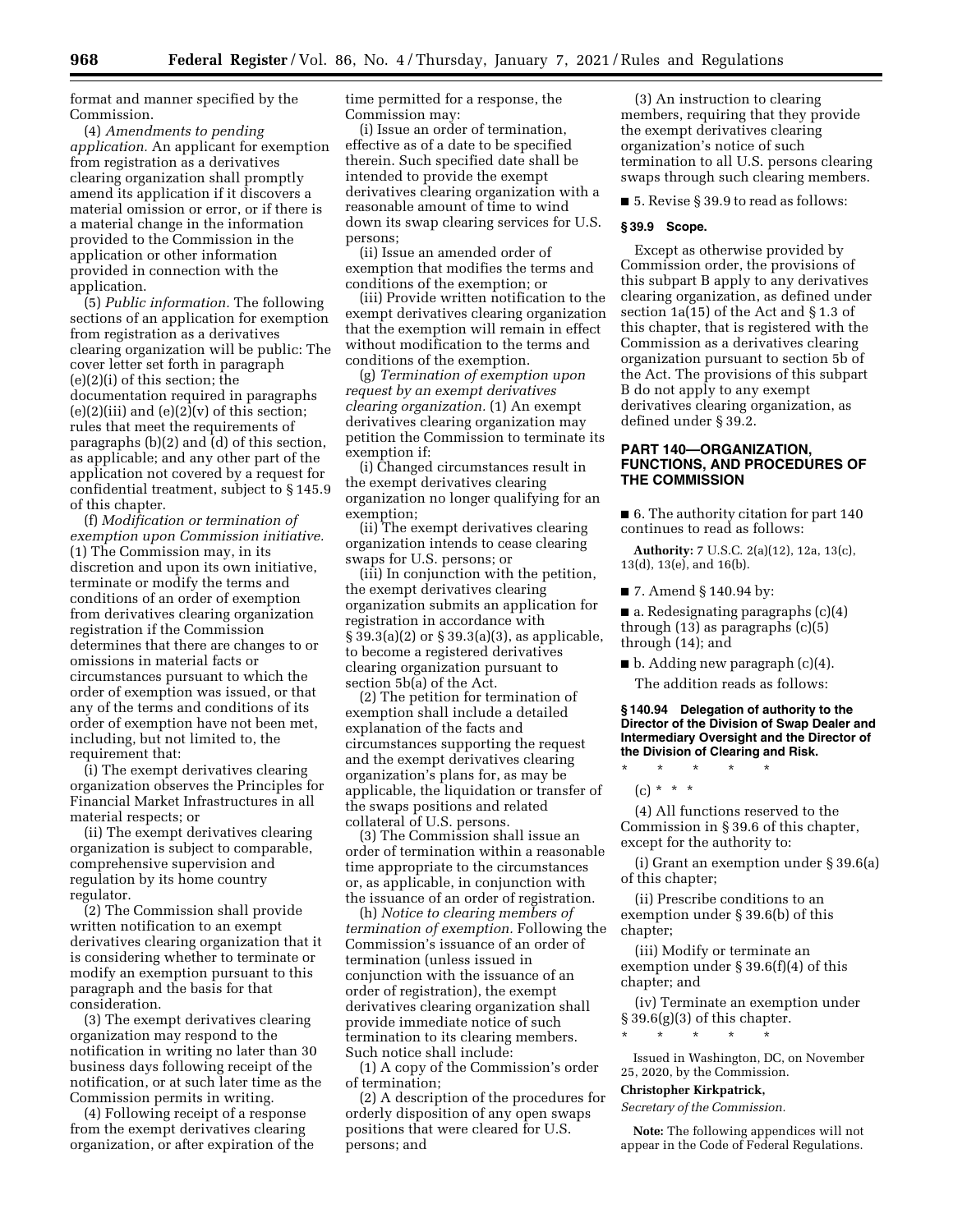**Appendices to Exemption From Derivatives Clearing Organization Registration—Commission Voting Summary, Chairman's Statement, and Commissioners' Statements** 

#### **Appendix 1—Commission Voting Summary**

On this matter, Chairman Tarbert and Commissioners Quintenz, Behnam, Stump, and Berkovitz voted in the affirmative. No Commissioner voted in the negative.

# **Appendix 2—Statement of Support of Chairman Heath P. Tarbert**

We are voting to approve a rule proposed in 2018 that codifies existing staff guidance by which the CFTC exempts derivatives clearing organizations (DCOs) from registration for the clearing of swaps.1 Pursuant to that guidance, we have exempted four clearinghouses that we determined are subject to ''comparable, comprehensive supervision and regulation'' by the clearing organization's home country regulator.2 Codifying this framework through a noticeand-comment rulemaking is, frankly, good government. And doing so is in keeping with my recent directive on the use of staff letters and guidance, in which I noted that staff guidance and letters should supplement rulemakings, rather than themselves function as rules.<sup>3</sup> This approach has many benefits, including providing increased transparency. It also furthers our strategic objective of enhancing the regulatory experience for market participants at home and abroad.

This rulemaking is a modest first step. As is the case in the existing staff guidance, the

2*See* Amended Order of Exemption from Registration (Jan. 28, 2016) (ASX Clear (Futures) Pty Limited), available at: *[https://www.cftc.gov/sites/](https://www.cftc.gov/sites/default/files/idc/groups/public/@otherif/documents/ifdocs/asxclearamdorderdcoexemption.pdf)  [default/files/idc/groups/public/@otherif/](https://www.cftc.gov/sites/default/files/idc/groups/public/@otherif/documents/ifdocs/asxclearamdorderdcoexemption.pdf)  [documents/ifdocs/](https://www.cftc.gov/sites/default/files/idc/groups/public/@otherif/documents/ifdocs/asxclearamdorderdcoexemption.pdf)* 

*[asxclearamdorderdcoexemption.pdf;](https://www.cftc.gov/sites/default/files/idc/groups/public/@otherif/documents/ifdocs/asxclearamdorderdcoexemption.pdf)* Amended Order of Exemption from DCO Registration (May 15, 2017) (Japan Securities Clearing Corporation), available at: *[https://www.cftc.gov/sites/default/files/](https://www.cftc.gov/sites/default/files/idc/groups/public/@otherif/documents/ifdocs/jsccdcoexemptamdorder5-15-17.pdf)  [idc/groups/public/@otherif/documents/ifdocs/](https://www.cftc.gov/sites/default/files/idc/groups/public/@otherif/documents/ifdocs/jsccdcoexemptamdorder5-15-17.pdf)  [jsccdcoexemptamdorder5-15-17.pdf;](https://www.cftc.gov/sites/default/files/idc/groups/public/@otherif/documents/ifdocs/jsccdcoexemptamdorder5-15-17.pdf)* Order of Exemption from DCO Registration (Oct. 26, 2015) (Korea Exchange, Inc.), available at: *[https://](https://www.cftc.gov/sites/default/files/idc/groups/public/@otherif/documents/ifdocs/krxdcoexemptorder10-26-15.pdf) [www.cftc.gov/sites/default/files/idc/groups/public/](https://www.cftc.gov/sites/default/files/idc/groups/public/@otherif/documents/ifdocs/krxdcoexemptorder10-26-15.pdf)  [@otherif/documents/ifdocs/krxdcoexemptorder10-](https://www.cftc.gov/sites/default/files/idc/groups/public/@otherif/documents/ifdocs/krxdcoexemptorder10-26-15.pdf)  [26-15.pdf;](https://www.cftc.gov/sites/default/files/idc/groups/public/@otherif/documents/ifdocs/krxdcoexemptorder10-26-15.pdf)* and Order of Exemption from DCO Registration (Dec. 21, 2015) (OTC Clearing Hong Kong Limited), available at: *[https://www.cftc.gov/](https://www.cftc.gov/sites/default/files/idc/groups/public/@otherif/documents/ifdocs/otccleardcoexemptorder12-21-15.pdf)  [sites/default/files/idc/groups/public/@otherif/](https://www.cftc.gov/sites/default/files/idc/groups/public/@otherif/documents/ifdocs/otccleardcoexemptorder12-21-15.pdf)  [documents/ifdocs/otccleardcoexemptorder12-21-](https://www.cftc.gov/sites/default/files/idc/groups/public/@otherif/documents/ifdocs/otccleardcoexemptorder12-21-15.pdf)  [15.pdf.](https://www.cftc.gov/sites/default/files/idc/groups/public/@otherif/documents/ifdocs/otccleardcoexemptorder12-21-15.pdf)* 

3*See* Directive of Chairman Heath P. Tarbert on the Use of Staff Letters and Guidance (Oct. 27, 2020), available at: *[https://www.cftc.gov/](https://www.cftc.gov/PressRoom/SpeechesTestimony/tarbetstatement102720) [PressRoom/SpeechesTestimony/](https://www.cftc.gov/PressRoom/SpeechesTestimony/tarbetstatement102720)  [tarbetstatement102720.](https://www.cftc.gov/PressRoom/SpeechesTestimony/tarbetstatement102720)* 

rule does not permit exempt DCOs to clear for U.S. customers, but rather only for proprietary swap transactions for U.S. clearing members and futures commission merchants (FCMs). It reflects the CFTC's continued efforts to foster cross-border cooperation and show deference to home country regulation that is deemed comparable to our own regulations.

In 2019, the Commission issued a supplemental proposal that would have gone further and permitted exempt DCOs to clear swaps for U.S. eligible contract participants  $(ECPs)$  through foreign intermediaries.<sup>4</sup> I would have supported finalizing that proposal for two reasons. First, the proposal would have provided greater flexibility and choice to our most sophisticated U.S. customers—ECPs—to access swaps cleared at non-U.S. clearinghouses. This would have given these sophisticated counterparties access to foreign-currency denominated instruments traded overseas that would enable them to hedge their various risks on a global basis. Second, exempting clearinghouses that do not pose a substantial risk to the U.S. financial system is consistent with principles of international comity.

Because we have not worked through all the issues raised by the 2019 supplemental proposal to the satisfaction of our Commission, today we are adopting only the 2018 proposal. Nonetheless, I support continued discussion on whether to permit Exempt DCOs additionally to clear certain non-U.S.-dollar denominated swaps for U.S. customers who are ECPs, either directly through foreign intermediaries or through U.S. FCMs. Although registration as a DCO under either our traditional or recentlyestablished alternative framework 5—should be the preferred route for most non-U.S. clearinghouses, there are likely circumstances where U.S. customers would benefit from access to additional riskmitigating instruments offered overseas.

#### **Appendix 3—Supporting Statement of Commissioner Brian D. Quintenz**

I support today's final rule to codify the CFTC's existing practice of exempting non-U.S. derivatives clearing organizations (DCOs) from registration, pursuant to a provision of the Commodity Exchange Act that allows for U.S. swap market participants to access comparably regulated foreign DCOs.1 That provision authorizes the Commission to defer to its counterparts abroad, which I believe properly conserves the Commission's resources and enables firms to avoid duplicative regulation, while providing U.S. market participants with greater choice. I am proud that today's final rule provides yet another example of the CFTC deferring to foreign regulators that provide comparable regulation and supervision. During my tenure as a Commissioner, the CFTC has properly

provided such deference in many areas, including swap dealer (SD) registration,2 uncleared swap margin requirements,3 swap execution facilities (SEFs),<sup>4</sup> registered DCOs,<sup>5</sup> and foreign futures.<sup>6</sup> Like these other actions, today's final rule holds exempt DCO to a high regulatory standard. Under the final rule, a DCO is only eligible for an exemption if its home country regulator ensures the clearinghouse complies with rules consistent with the internationally accepted ''Principles for Financial Market Infrastructures'' (PFMIs) issued by CPMI–IOSCO.7 Moreover, the exempt DCO must regularly provide the CFTC with margin information concerning U.S. clearing members, among other key information.<sup>8</sup>

I note that under the final rule, an exempt DCO will only be authorized to clear the proprietary positions of its U.S. clearing members. I had supported and still support the Commission's 2019 proposal that would have expanded the exempt DCO framework to allow for U.S. customers, like asset managers and insurance companies, to clear at exempt DCOs directly to better manage and hedge their risk.9 I continue to believe that all participants meeting the Commodity Exchange Act's definition of ''eligible contract participant'' 10 have the resources, sophistication, and incentives to adequately assess how customer protections provided by an exempt DCO may differ from protections established by CFTC regulations for registered DCOs. The CFTC should provide these market participants with the choice befitting their status, not only as sophisticated market participants, but as complex international organizations who

3Comparability Determination for Australia: Margin Requirements for Uncleared Swaps for SDs and MSPs, 84 FR 12908 (Apr. 3, 2019); Amendment to Comparability Determination for Japan: Margin Requirements for Uncleared Swaps for SDs and MSPs, 84 FR 12074 (Apr. 1, 2019).

4Amendment to Order of Exemption from SEF registration for Recognized Market Operators authorized in Singapore, Nov. 2, 2020, available at: *[https://www.cftc.gov/PressRoom/PressReleases/](https://www.cftc.gov/PressRoom/PressReleases/8301-20) [8301-20;](https://www.cftc.gov/PressRoom/PressReleases/8301-20)* Amendment to Order of Exemption from SEF registration for E.U. multilateral trading facilities and organized trading facilities, July 23, 2020, available at: *[https://www.cftc.gov/PressRoom/](https://www.cftc.gov/PressRoom/PressReleases/8211-20)  [PressReleases/8211-20;](https://www.cftc.gov/PressRoom/PressReleases/8211-20)* Order of Exemption from SEF registration for Japanese derivatives trading facilities, July 11, 2019, available at: *[https://](https://www.cftc.gov/PressRoom/PressReleases/7968-19) [www.cftc.gov/PressRoom/PressReleases/7968-19.](https://www.cftc.gov/PressRoom/PressReleases/7968-19)* 

5Registration with Alternative Compliance for Non-U.S. DCOs, 85 FR 67160 (Oct. 21, 2020).

6Regulation 30.10 orders issued to the Bombay Stock Exchange, National Stock Exchange Int'l Financial Service Centre Ltd. [India], Montreal Exchange, NZX Ltd. [New Zealand], and UBS AG [Switzerland], Nov. 2, 2020, available at: *[https://](https://www.cftc.gov/PressRoom/PressReleases/8300-20) [www.cftc.gov/PressRoom/PressReleases/8300-20.](https://www.cftc.gov/PressRoom/PressReleases/8300-20)* 

9Exemption from DCO Registration, 84 FR 35456 (July 23, 2019); Opening Statement of Commissioner Brian Quintenz before the Open Commission Meeting on July 11, 2019, available at: *[https://www.cftc.gov/PressRoom/](https://www.cftc.gov/PressRoom/SpeechesTestimony/quintenzstatement071119)* 

*[SpeechesTestimony/quintenzstatement071119.](https://www.cftc.gov/PressRoom/SpeechesTestimony/quintenzstatement071119)*  10Sec. 1a(18) of the Commodity Exchange Act.

<sup>1</sup>*See* Exemption From Derivatives Clearing Organization Registration, 83 FR 39923 (Aug. 13, 2018). The Dodd-Frank Wall Street Reform and Consumer Protection Act, Public Law 111–203, 124 Stat. 1376, amended the Commodity Exchange Act (''CEA'') to permit the Commission to exempt conditionally or unconditionally a DCO from registration for the clearing of swaps if the Commission determines that the clearing organization is subject to ''comparable, comprehensive supervision and regulation'' by appropriate government authorities in the clearing organization's home country. *See* Section 5b(a) of the CEA, 7 U.S.C. 7a–1(a).

<sup>4</sup>*See* Exemption From Derivatives Clearing Organization Registration, 84 FR 35456 (July 23, 2019).

<sup>5</sup>*See* Registration With Alternative Compliance for Non-U.S. Derivatives Clearing Organizations, 85 FR 67160 (Oct. 21, 2020).

<sup>1</sup>Sec. 5b(h) of the Commodity Exchange Act.

<sup>2</sup>Cross-Border Application of the Registration Thresholds and Certain Requirements Applicable to SDs and Major Swap Participants (MSPs), 85 FR 56924 (Sept. 14, 2020).

<sup>7</sup>Reg. 39.6(a)(1)(i).

<sup>8</sup>Reg. 39.6(c).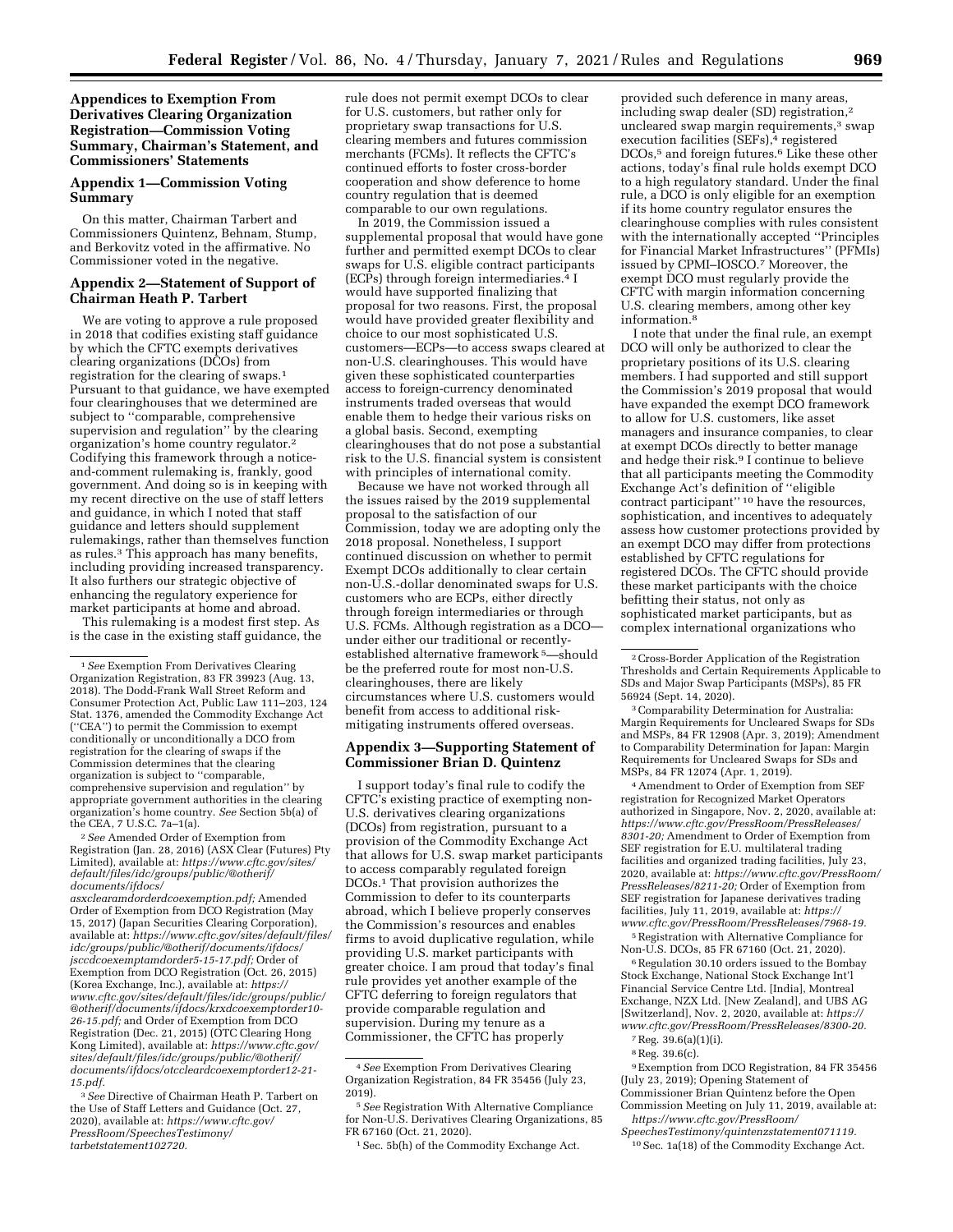need access to foreign markets, products, and a choice of liquidity pools. I hope the Commission will continue to consider the best way to expand the exempt DCO framework to allow for U.S. customer clearing.

# **Appendix 4—Concurring Statement of Commissioner Rostin Behnam**

I respectfully concur with the Commodity Futures Trading Commission's final rule regarding policies and procedures that it will follow with respect to granting exemptions from derivatives clearing organization (DCO) registration pursuant to authority under section 5b(h) of the Commodity Exchange Act (CEA) 1 (the ''Final Rule''). The Final Rule, with limited exceptions, codifies the policies and procedures followed by the Commission in issuing the four exempt DCO orders which currently limit clearing organizations organized outside of the United States to clearing only proprietary swap positions of U.S. persons and futures commission merchants, and not customer positions (''exempt DCOs''). Critical to my vote today, the Final Rule prohibits the clearing of U.S. customer positions at an exempt DCO.2

I supported the Commission's 2018 notice of proposed rulemaking 3 as a means to promote transparency and accountability as well as a positive step towards increased cross-border cooperation and deference to our foreign regulatory counterparts. However, I was unable to support the Commission's 2019 supplement to the 2018 Proposal,4 which proposed permitting exempt DCOs to clear swaps for U.S. customers through foreign intermediaries that would be wholly outside the Commission's direct regulation and oversight. As articulated more fully in my dissent,<sup>5</sup> the 2019 Supplemental Proposal was not the product of internal consensus and its brief history and questionable timeline signaled a lack of appropriate scrutiny and evaluation of the critical financial, market, consumer protection, and systemic risk issues raised by diverging from the customer protection model provided by the CEA and U.S. Bankruptcy Code. It was and remains my view that if the Commission believes it is appropriate to provide U.S. customers with greater access to non-U.S. swap markets, then we can and should engage in a more careful analysis of options, assessment of alternatives, and evaluation of consequences consistent with the Administrative Procedure Act.6 As the Commission is declining to adopt the 2019 Supplemental Proposal at this time, I am comfortable with supporting the Final Rule.

One area in which I will remain vigilant is with regard to the Commission's reliance on

Organization Registration, 84 FR 35456 (proposed July 23, 2019) (the "2019 Supplemental Proposal").

the Principles for Financial Market Infrastructures (PFMI) framework as the benchmark for making the comparability determination with respect to a foreign jurisdiction's supervisory and regulatory scheme required by CEA section 5b(h). I believe that the Commission's reliance on the PFMIs as providing a comprehensive framework for DCO supervision that is comparable to the statutory and regulatory requirements applicable to registered DCOs, with a particular focus on the DCO Core Principles,<sup>7</sup> is within its discretion under CEA section 5b(h). However, I am concerned that the Commission's decision to limit its reference to the PFMIs as they existed in 2012 may lead to untenable divergence in the future should the Commission determine to incorporate subsequent amendments or revisions to the PFMIs or related interpretations and guidance into its own regulatory and supervisory DCO oversight. Alternatively, I am concerned that maintaining a static definition of the PFMIs to provide exempt DCOs with greater regulatory certainty with regard to their ongoing eligibility for the exemption could negatively impact the Commission's consideration regarding whether to adopt or incorporate future changes to the PFMIs or related interpretations and guidance into its regulatory regime. However, I am reassured that the Commission explicitly reserves the ability to incorporate future amendments to the PFMIs into the Final Rule's PFMI definition in § 39.2. As well, because the Commission also maintains broad discretion to condition an exemption on any facts and circumstances it deems relevant under new § 39.6(b)(8), I believe the Commission has clear discretion and authority to make appropriate changes with regard to its consideration of exempt DCO eligibility criteria and ongoing compliance to maintain comprehensive application of and adherence to comparable regulatory and supervisory standards.

My decision to support the Final Rule is largely based on the Commission's determination to move forward with the 2018 Proposal without adopting the 2019 Supplemental Proposal. However, I remain supportive of the Commission's endeavor to explore ways to adapt and—if appropriate seek to adjust the current intermediary structure established under the CEA and Commission regulations to better accommodate both U.S. customer demand for increased access to clearing in foreign jurisdictions and evolving global swaps market structures. I remain open and look forward to the possibility of further discussing the regulatory and policy issues raised during this rulemaking.

# **Appendix 5—Statement of Commissioner Dan M. Berkovitz**

I am voting for the final rule establishing procedures for granting registration exemptions to foreign derivatives clearing organizations (''Exempt DCOs'') to clear swaps for certain U.S. persons (''Final Rule''). The Final Rule exercises the exemptive authority provided by Congress in the

Commodity Exchange Act (''CEA'') 1 in a limited, pragmatic manner that will provide U.S. financial services firms that operate globally with access to foreign clearinghouses and cleared swaps in order to more effectively manage the risks arising from their global operations.

In July of last year, I dissented from the proposed exempt DCO rule, because it also would have permitted Exempt DCOs to clear for U.S. customers, but *only* through foreign intermediaries. In doing so, the proposed rule would have subjected U.S. customer accounts to foreign bankruptcy and other regulations, promoted the use of foreign intermediaries at the expense of U.S. firms, and exceeded this agency's limited exemptive authority.2 Enabling U.S. customers to clear swaps and amass large positions in non-U.S. markets in this manner would not only pose risks to those customers, but also could have presented systemic risks to the U.S. financial system.

In response to commenters who expressed similar objections, the Final Rule does not contain the concerning provisions. Neither registered FCMs nor their foreign intermediary counterparts can clear for U.S. person *customers.* With respect to clearing for U.S. persons, the Final Rule restricts clearing by an Exempt DCO to only U.S. firms that become clearing members of the Exempt DCO along with certain of their affiliates and persons associated with those firms in the manner identified in the definition of ''proprietary account'' in section 1.3 of our regulations. In addition, registered FCMs, including U.S. firms, can also clear at exempt DCOs, but only for themselves and persons associated with the FCMs in the manner provided in the definition of ''proprietary account.'' These sophisticated market participants are well equipped to assess the risks of clearing swaps under the foreign regime. Furthermore, by requiring that they be members of the Exempt DCO (or clear through an affiliate that is a member), the Commission assures that such entities have taken affirmative actions to assess and accept those risks. The margin funds and related obligations of these persons must also be segregated from customer funds held by registered FCMs thereby minimizing any impact on U.S. customers of the cleared positions at Exempt DCOs. These limitations are a reasonable, practical approach to implementing the authority provided to the Commission to exempt certain foreign DCOs without adding uncertain risk into our system of fully registered DCOs and FCMs.

<sup>1</sup> 7 U.S.C. 7a–1(a).

<sup>2</sup>*See* Final Rule at II.B.2.a. and § 39.6(b)(1).

<sup>3</sup>Exemption from Derivatives Clearing Organization Registration, 83 FR 39923 (proposed Aug. 13, 2018) (the ''2018 Proposal'').

<sup>4</sup>Exemption from Derivatives Clearing

<sup>5</sup>*See* Appendix 4—Dissenting Statement of Commissioner Rostin Behnam, Supplemental Proposal, 84 FR at 35476–35478.<br> $6$  Id. at 35476.

<sup>&</sup>lt;sup>7</sup> See CEA section 5b(c)(2), 7 U.S.C. 7a-1(c)(2).

<sup>&</sup>lt;sup>1</sup> Commodity Exchange Act section 5b(h). 2*See* Dissenting Statement of Commissioner Berkovitz, 84 FR 35456 at 35479 (July 23, 2019). As discussed in my prior statement, in addition to my substantive concerns, the proposed rule would have relied on CEA Section 4(c) exemptive authority to exempt non-U.S. intermediaries that provide customer clearing at Exempt DCOs from the FCM registration requirement and the regulations applicable to registered FCMs. This reliance would have exceeded the clearly limited authority granted under Section 4(c). With the elimination of customer clearing in the Final Rule, the Commission no longer needs to resort to an overly expansive reading of Section 4(c) authority to adopt the Final Rule.